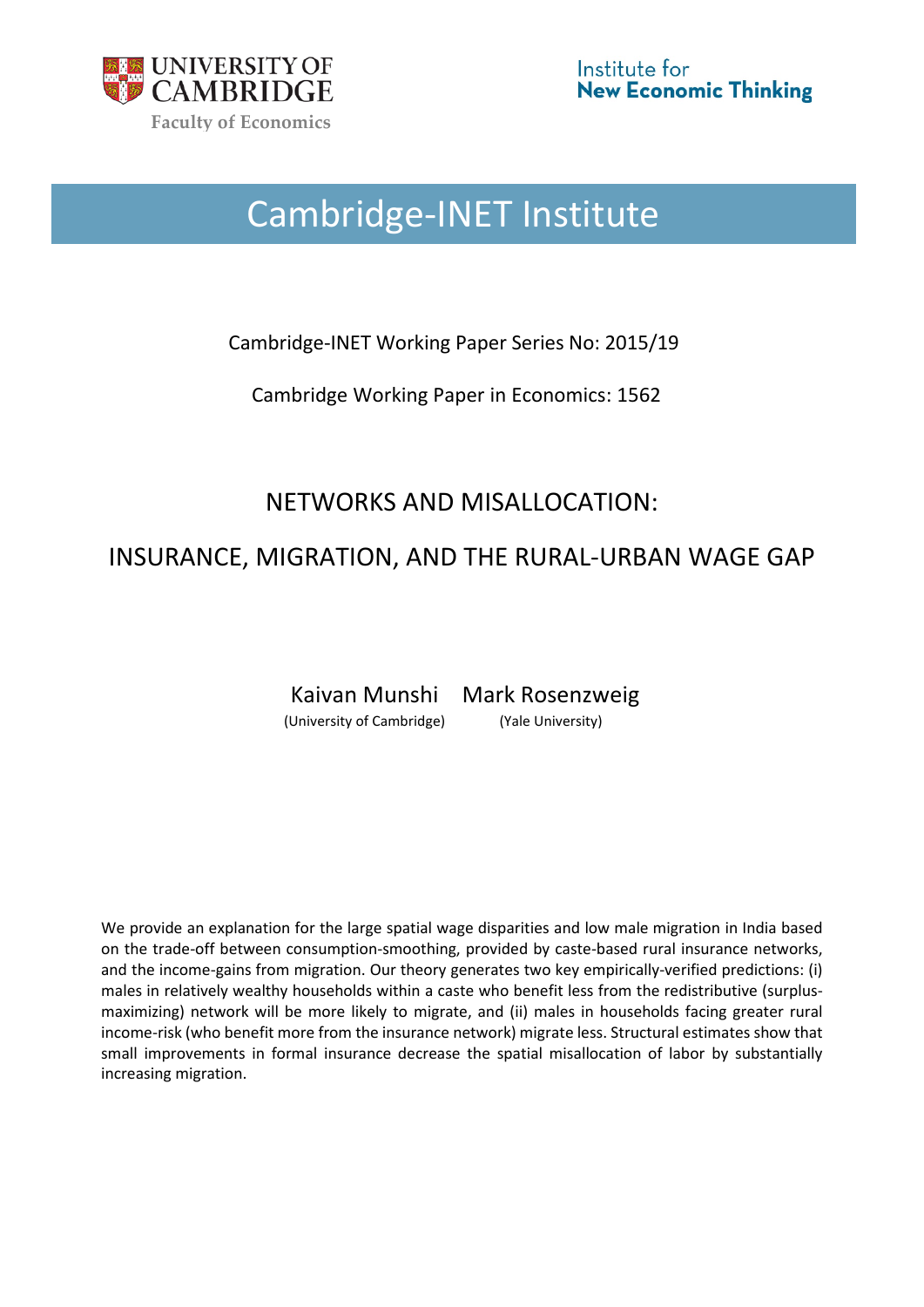# Networks and Misallocation: Insurance, Migration, and the Rural-Urban Wage Gap <sup>∗</sup>

Kaivan Munshi<sup>†</sup> Mark Rosenzweig<sup>‡</sup>

October 2015

#### Abstract

We provide an explanation for the large spatial wage disparities and low male migration in India based on the trade-off between consumption-smoothing, provided by caste-based rural insurance networks, and the income-gains from migration. Our theory generates two key empirically-verified predictions: (i) males in relatively wealthy households within a caste who benefit less from the redistributive (surplus-maximizing) network will be more likely to migrate, and (ii) males in households facing greater rural income-risk (who benefit more from the insurance network) migrate less. Structural estimates show that small improvements in formal insurance decrease the spatial misallocation of labor by substantially increasing migration.

<sup>∗</sup>We are very grateful to Andrew Foster for his help with the structural estimation and for many useful discussions that substantially improved the paper. Jiwon Choi and Scott Weiner provided outstanding research assistance. Viktoria Hnatkovska and Amartya Lahiri graciously provided us with the NSS wage data. Research support from NICHD grant R01-HD046940 and NSF grant SES-0431827 is gratefully acknowledged. This paper was previously circulated under the title, "Why is mobility in India so low? Social insurance, inequality, and growth."

<sup>†</sup>University of Cambridge, Faculty of Economics, Austin Robinson Building, Cambridge CB3 9DD. munshi@econ.cam.ac.uk

<sup>‡</sup>Yale University, Department of Economics, Box 208269, New Haven, CT 06520. mark.rosenzweig@yale.edu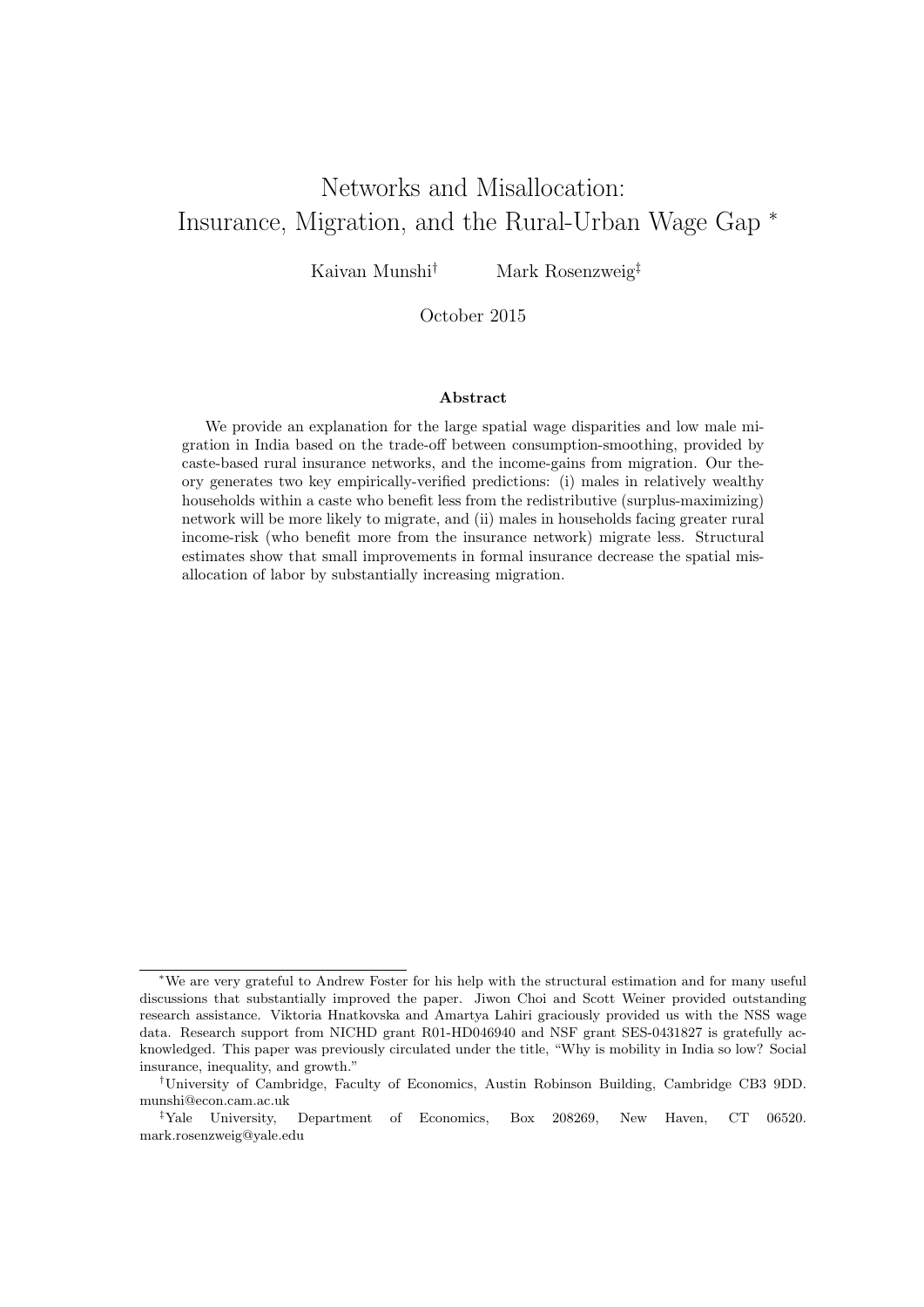## 1 Introduction

The misallocation of resources is widely believed to explain a substantial proportion of the variation in productivity and income across countries. Past work has documented both differences in productivity across firms (e.g. Restuccia and Rogerson 2008, Hsieh and Klenow 2009) and the misallocation of resources across sectors; most notably the differences in (marginal) productivity between agriculture and non-agriculture (Caselli 2005, Restuccia, Yang, and Zhu 2008, Vollrath 2009, Gollin, Lagakos, and Waugh 2014). While this literature has devoted much attention to the relationship between misallocation, at the firm or sectoral level, and cross-country income differences (e.g. Parente and Prescott 1999, Lagos 2006, Buera and Shin 2013), relatively little is known about the determinants of the misallocation itself.

In India, the rural-urban wage gap, corrected for cost-of-living-differences, is greater than 25 percent and has remained large for decades, as we document in this paper. One explanation for this large wage gap is that underlying market failures prevent workers from taking advantage of arbitrage opportunities. A second explanation, based on a recent paper by Alwyn Young (2014) is that the large wage gap solely reflects differences in skill between rural and urban workers. In Young's framework, there is perfect inter-sectoral mobility and the size of the wage gap is completely determined by differences in the skillintensity of production between the rural and urban sectors. It follows that a country with an exceptionally large wage gap, such as India, will be characterized by an exceptionally large flow of workers sorting on skill. In contrast with this prediction, and indicative of misallocation, we will see that internal migration is very low in India, both in absolute terms as well as relative to other countries of comparable size and level of economic development.

The rural-urban wage divide is not the only symptom of spatial labor misallocation in India. Rural wages differ substantially across Indian villages and districts, and studies of rural wage determination have shown that shifts in local supply and demand affect local wages, which would not be true if labor were spatially mobile (Rosenzweig 1978, Jayachandran 2006). It is not that spatial mobility in India is generally low. Almost all women leave their native village upon marriage (Rosenzweig and Stark 1990). The question is why rural male workers have not taken advantage of the substantial economic opportunities associated with spatial wage differentials in India to move permanently to the city.

The explanation we propose, in the spirit of Banerjee and Newman (1998), is based on a combination of well-functioning rural insurance networks and the absence of formal insurance, which includes government safety nets and private credit. In rural India, informal insurance networks are organized along caste lines. The basic marriage rule in India, which recent genetic evidence indicates has been binding for 1900 years, is that no individual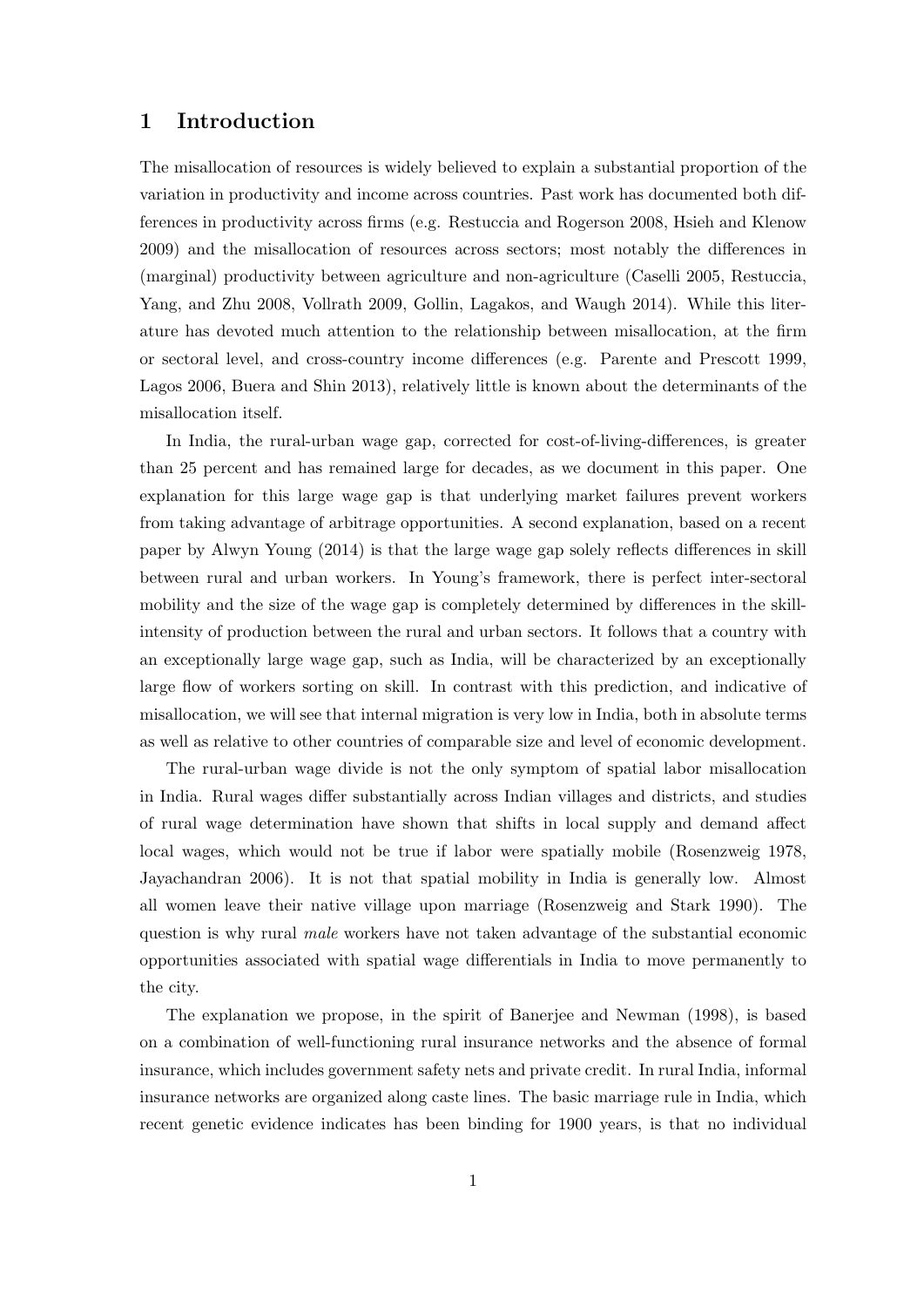is permitted to marry outside the sub-caste or jati (for expositional convenience we will use the term *caste*, interchangeably with *sub-caste*, throughout the paper). Frequent social interactions and close ties within the caste, which consists of thousands of households and spans a wide area covering many villages, support very connected and exceptionally extensive insurance networks (Caldwell, Reddy, and Caldwell 1986, Mazzocco and Saini 2012).

Households with migrant members will have reduced access to rural caste networks for two reasons. First, migrants cannot be as easily punished by the network, and their family back home in the village now has superior outside options (in the event that the household is excluded from the network). It follows that households with migrants cannot credibly commit to honoring their future obligations at the same level as households without migrants. Second, an information problem arises if the migrant's income cannot be observed. If the household is treated as a collective unit by the network, it always has an incentive to misreport its urban income so that transfers flow in its direction. If the resulting loss in network insurance from migration exceeds the income gain, then large wage gaps could persist without generating a flow of workers to higher-wage areas. Just as financial frictions distort the allocation of capital across firms in Buerra, Kaboski, and Shin (2012), the absence of formal insurance distorts the allocation of labor across sectors in the model that we develop below. This distortion is paradoxically amplified when the informal insurance networks work exceptionally well because rural households then have more to lose by sending their members to the city.

One way to circumvent these restrictions on mobility would be for members of the rural community to move to the city (or another rural location) as a group. Members of the group could monitor each other and enforce collective punishments, solving the information and commitment problems described above. They would also help each other find jobs at the destination. The history of industrialization and urbanization in India is indeed characterized by the formation and the evolution of caste-based urban networks, sometimes over multiple generations (Morris 1965, Chandravarkar 1994, Munshi and Rosenzweig 2006). A limitation of this strategy is that a sufficiently large (common) shock is needed to jump-start the new network at the destination, and such opportunities occur relatively infrequently (Munshi 2011). Thus, while members of a relatively small number of castes with (fortuitously) well established destination networks can move with ease, most potential migrants will lack the social support they need to move.

A second strategy to reduce the information and enforcement problems that restrict mobility is to migrate temporarily. Seasonal temporary migration has, in fact, been increasing over time in India (Morten 2012). The principal limitation of the temporary migration strategy is that it will not fill the large number of jobs in developing economies in which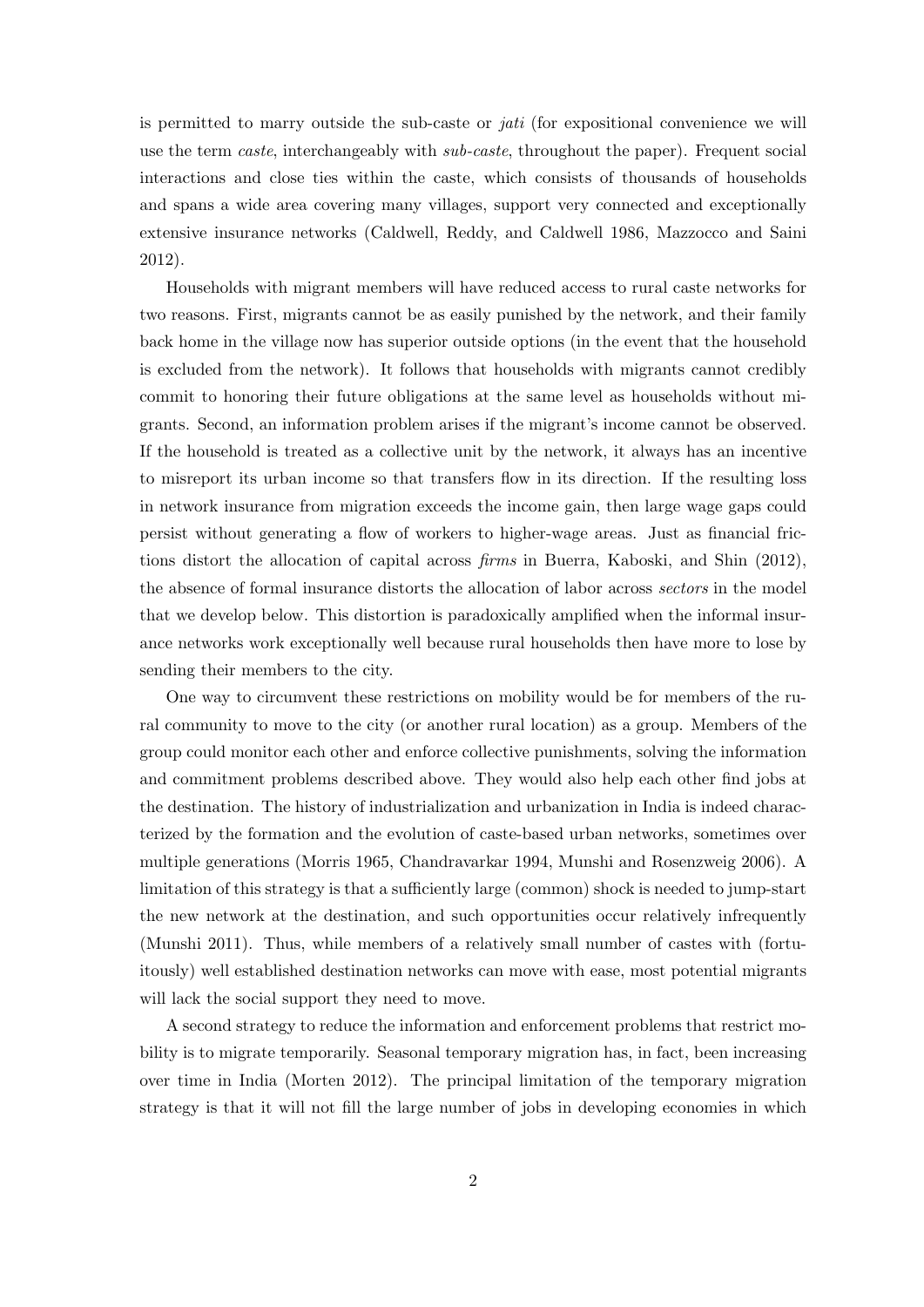there is firm-specific or task-specific learning and where firms will set permanent wage contracts.

Both strategies discussed above will be used by rural households and castes to facilitate mobility. However, the central hypothesis of this paper is that most men will nevertheless be discouraged by the loss in insurance from migrating and the labor market will not clear, giving rise to the large spatial wage gaps and the low male permanent migration rates that motivate our analysis.<sup>1</sup> Previous studies have also made the connection between insurance networks and migration in India. Rosenzweig and Stark (1990) show that marital migration by women extends network ties beyond village boundaries. Morten (2012) links opportunities for temporary migration to the performance of rural networks. Both of these studies take participation in the network as given, whereas we hypothesize that permanent male migration can result in the exclusion of entire households from the network. The simplest test of the hypothesis that this potential loss in network services restricts mobility in India would be to compare migration rates in populations with and without caste-based insurance. This exercise is infeasible, given the pervasiveness of caste networks. What we do instead is to look within the caste and theoretically identify which households benefit less (more) from caste-based insurance. We then proceed to test whether it is precisely those households that are more (less) likely to have migrant members.

When an insurance network is active, the income generated by its members is pooled in each period and then distributed on the basis of a pre-specified sharing rule. This smoothes consumption over time, making risk-averse individuals better off. The literature on mutual insurance is concerned with ex post risk sharing, taking the size of the network and the sharing rule as given.<sup>2</sup> To derive the connection between networks and permanent migration, however, it is necessary to take a step back and model the ex ante participation decision and the optimal design of the income sharing rule. In our framework, households can either remain in the village and participate in the insurance network or send one or more of their members to the city, increasing their income but losing the services of the network. The sharing rule that is chosen in equilibrium determines which households choose to stay.

With diminishing marginal utility, the total surplus generated by the insurance arrange-

<sup>&</sup>lt;sup>1</sup>While we provide a specific risk-based mechanism to explain large rural-urban wage gaps in India, the literature on international migration merely postulates the existence of "migration costs" to explain the persistence of global wage inequalities (e.g., Chiquiar and Hanson 2005, McKenzie and Rapoport 2010).

<sup>&</sup>lt;sup>2</sup>With complete risk-sharing, the sharing rule is independent of the state of nature, generating simple statistical tests that have been implemented with data from numerous developing countries. The general result is that high levels of risk-sharing are sustained, but complete risk-sharing is rejected (e.g. Townsend 1994, Grimard 1997, Ligon 1998, Fafchamps and Lund 2003, Angelucci, De Georgi, and Rasul 2014). These empirical regularities have led, in turn, to a parallel line of research that characterizes and tests state (and history) dependent sharing rules under partial insurance (Coate and Ravallion 1993, Udry 1994, Ligon, Thomas, and Worrall 2002). The benchmark sharing-rule, in the initial period and when the participation constraint does not bind, continues to be exogenously determined in these models.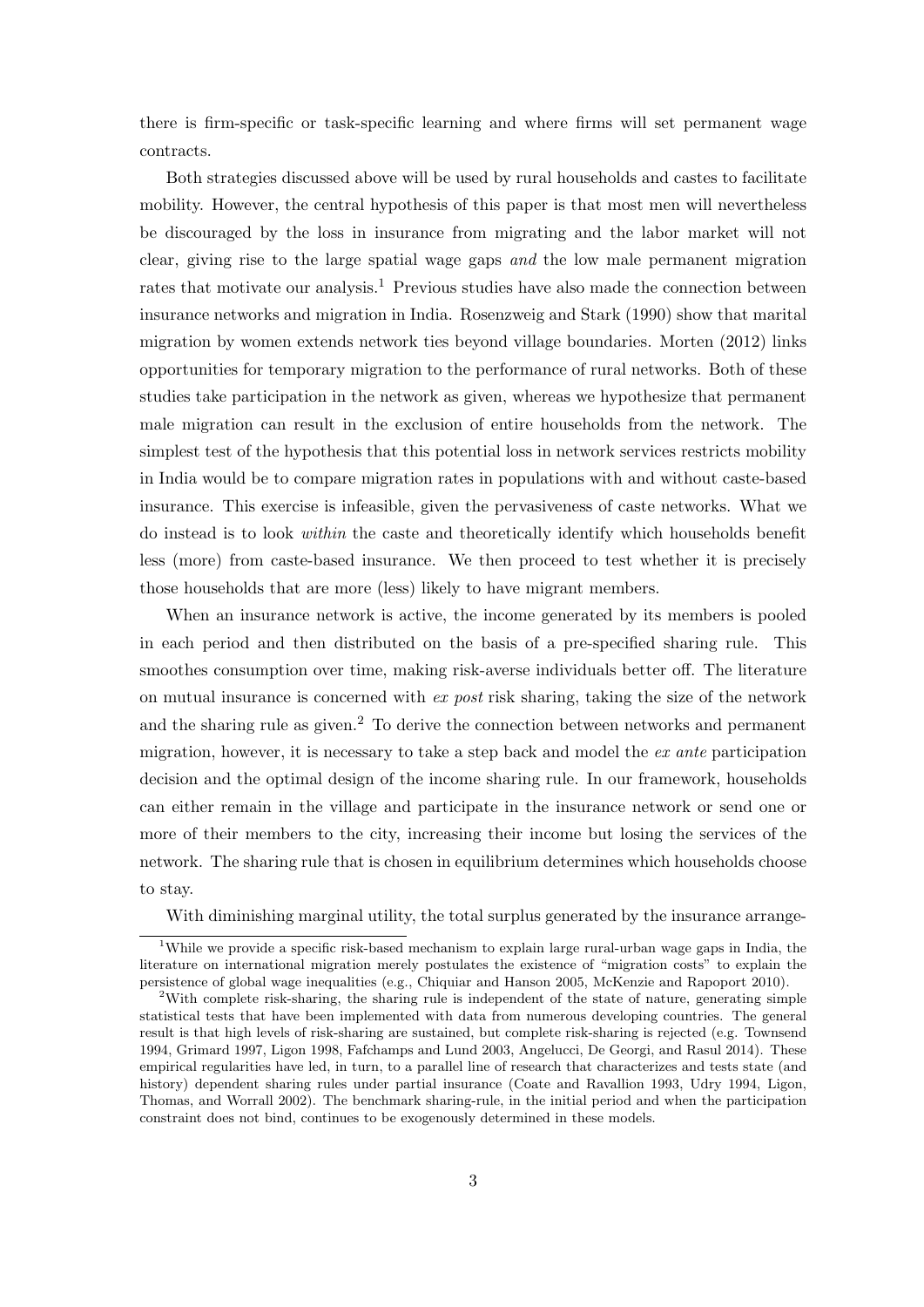ment can be increased by redistributing income so that relatively poor households consume more than they earn on average. This gain from redistribution must be weighed against the cost to the members of the network from the accompanying decline in its size, since relatively wealthy households will now be more likely to leave and smaller networks are less able to smooth consumption. We are able to show, under reasonable conditions, that the income sharing rule will nevertheless be set so that there is some amount of redistribution in equilibrium. This implies that relatively wealthy households within their caste benefit less from the network and so will be more likely to have migrant members ceteris paribus, providing the first prediction of the theory.

Our analysis is related, yet distinct in important respects, from Abramitzky (2008) who studies redistribution and exit in Israeli kibbutzim. For an exogenously determined (equal) income-sharing rule, he shows that exit rates are decreasing in communal wealth (which is forfeited upon exit) and that those with superior outside options are more likely to leave. In our model, the wealthy do not have superior outside options, wealth is private and is not forfeited, and the decision to participate and the income-sharing rule are endogenously and jointly determined. In a second model, Abramitzky uses diminishing marginal utility, as we do, to motivate redistribution. However, the sharing-rule is chosen such that there is no ex post exit once individuals' abilities and outside options are revealed. Genicot and Ray (2003), in contrast, endogenize the size of the risk-sharing arrangement, but assume that all individuals are ex ante identical, which implies an equal sharing-rule by construction. Our model endogenizes both the size of the network (and complementary migration) as well as the sharing rule, in a framework with heterogeneous households that builds naturally on existing models of *ex post* risk sharing.<sup>3</sup>

While women's migration at marriage diversifies the income of the network, migration by a male household member diversifies the household's income and so is typically assumed to lower the income-risk that the household faces (e.g., Lucas and Stark 1985). The implicit assumption in our framework is that in the Indian context, the loss in network insurance when an adult male from the household migrates dominates this gain from income diversification. It follows that households who face higher rural income-risk and who, therefore, benefit more from the network *ceteris paribus*, will be less likely to have male migrant members. This second prediction is especially useful in distinguishing our

<sup>3</sup>Other studies in the migration literature; e.g. McKenzie and Rapoport (2007) and Stark and Taylor (1991) also consider the relationship between relative wealth and migration. We focus on the effect of wealth inequality in the origin community on migration, whereas McKenzie and Rapoport study how migration changes inequality in the sending community. Stark and Taylor study how wealth inequality determines migration, as we do, but their theoretical predictions are driven mechanically by an unverifiable assumption about individual preferences, which is that relatively poor (deprived) households in the sending community have a greater incentive to migrate as a way of closing the wealth-gap with their neighbors. Their prediction is at odds with the data, since we find (consistent with our theory) that relatively wealthy households are more likely to have migrant members.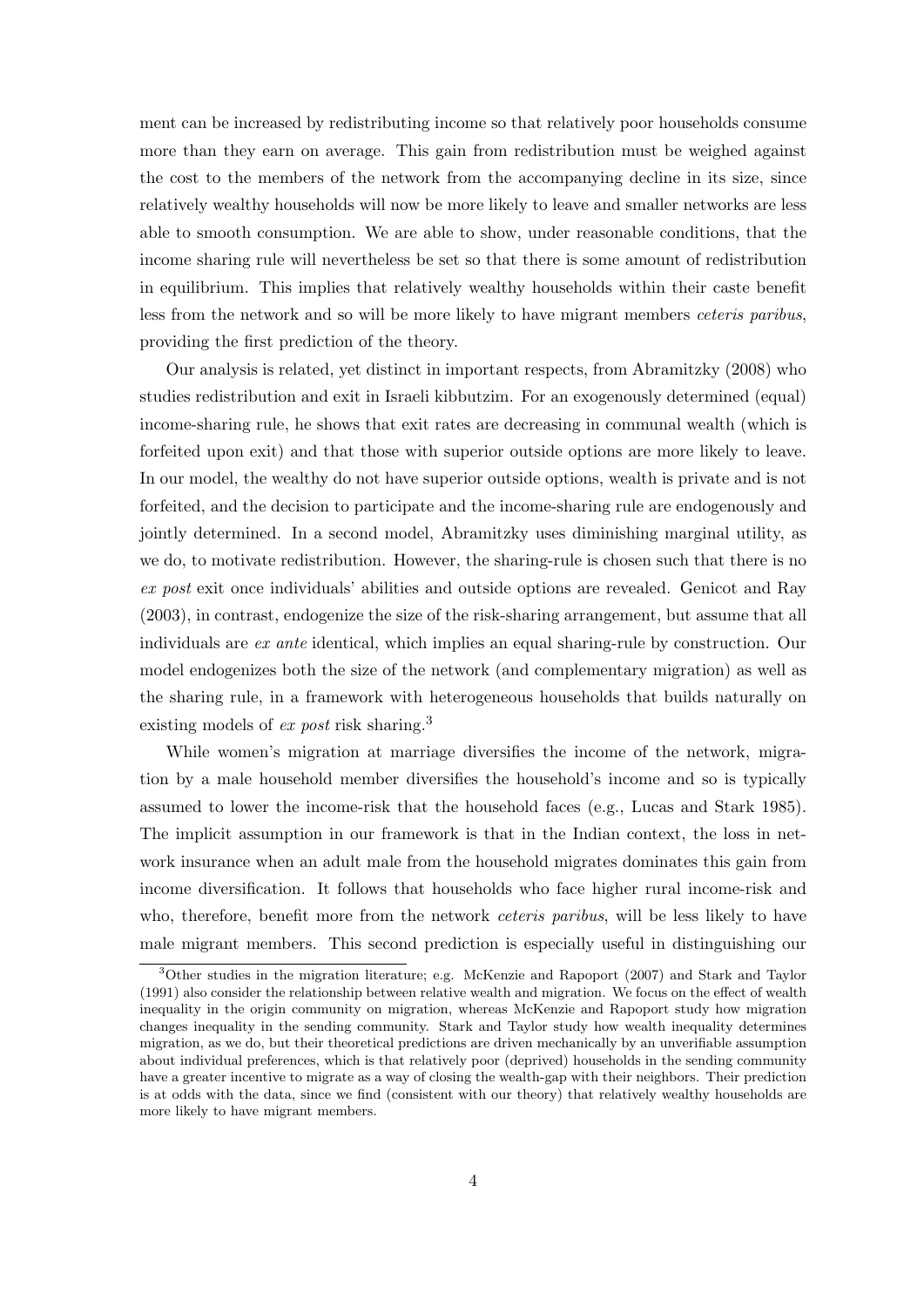theory from alternative explanations for large rural-urban wage gaps and low migration in India. One alternative explanation for the lack of mobility is that individuals cannot enter the urban labor market without the support of a (caste) network at destination. There are also alternative explanations (discussed below) available for redistribution within the caste and the increased exit from the network by relatively wealthy households. However, none of these explanations imply that households facing greater rural income-risk should be less likely to have migrant members.

We begin the assessment of the theory by showing that there is substantial redistribution of income within castes, using data from the Indian ICRISAT panel surveys and from the most recent, 2006, round of the Rural Economic Development Survey (REDS), a nationally representative survey of rural Indian households that has been administered by the National Council of Applied Economic Research at multiple points in time over the past four decades. Following up on this result, we show (using data from a census of villages covered in the 2006 REDS) that relatively wealthy households within their caste are significantly more likely to report that one or more adult male members have permanently left the village.<sup>4</sup> The literature on migrant selection; e.g., McKenzie and Rapaport (2007, 2010), Munshi (2011), indicates that migrant networks at destination support the movement of weaker – less able, less educated, less wealthy – individuals. In our analysis, insurance networks at the origin disproportionately *discourage* the movement of (relatively) less wealthy individuals. Highlighting the role that rural income-risk plays in the migration decision, we also find that households with a higher coefficient of variation in their (rural) income – who benefit more from the rural insurance network – are less likely to have migrant members. $5<sup>5</sup>$ 

Having found evidence consistent with the theory, we proceed to estimate the structural parameters of the model. Migration and the income-sharing rule are determined endogenously in the model. Our estimates of the income-sharing rule indicate that there is substantial redistribution within the caste, consistent with the descriptive evidence and the tests of the theory. Counter-factual simulations that quantify the effect of formal insurance on migration, leaving the rural insurance network in place, indicate that a 50 percent improvement in risk-sharing for households with migrant members (which is still some way from full risk-sharing) would more than double the migration rate, from 4 to 9 percent. In contrast, (nearly) halving the rural-urban wage gap, from 18 percent to 10 percent, without

<sup>&</sup>lt;sup>4</sup>We subject this result to robustness tests that (i) use alternative measures of income and independent data sets, and (ii) that examine the relationship between the household's relative wealth and its participation in the caste-based insurance network. The latter test allows us to verify a key assumption of our model, and that of Banerjee and Newman (1998), which is that migration should be associated with a loss in network services.

<sup>5</sup>We assume in the model that entire households do not migrate, consistent with evidence provided below, and that households with migrant members are treated by the network as a single collective unit. If entire households did migrate, or if individual migrants and the family members they left behind were treated independently by the network, then we would expect rural income-risk to be positively associated with migration.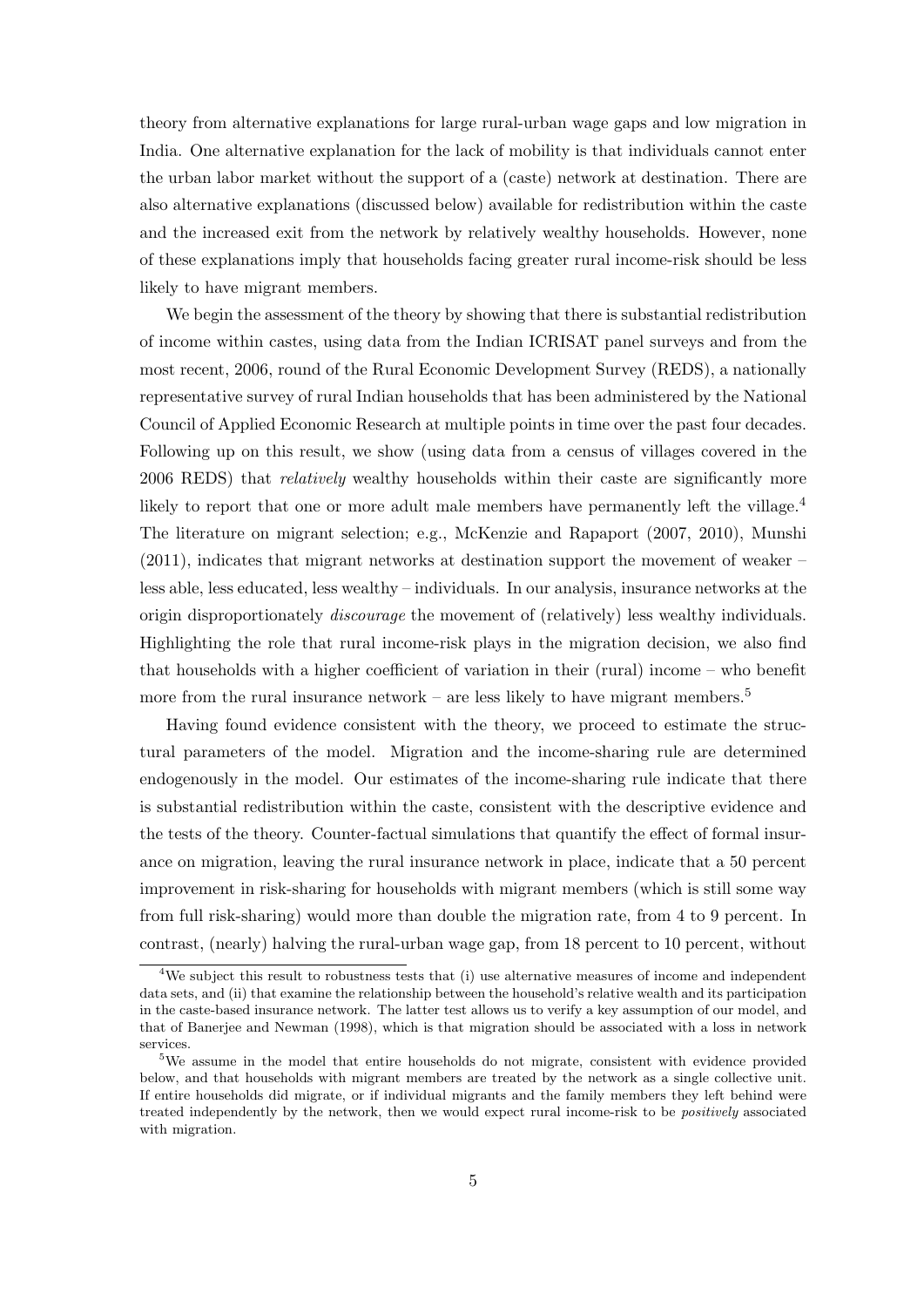any change in formal insurance, would reduce migration by just one percentage point.

# 2 Descriptive Evidence

This section begins by documenting the exceptionally large rural-urban wage gap in India and its exceptionally low migration rates. We subsequently describe the role played by rural caste networks in providing insurance for their members. The theory developed in the next section is based on the premise that migration is accompanied by a loss in these network services, connecting rural caste networks to the low mobility, and accompanying labor misallocation, we have documented. This connection will be subjected to greater scrutiny in the empirical analysis that completes the paper.

#### 2.1 Rural-Urban Wage Gaps and Migration

An important indicator of spatial immobility is the rural-urban wage gap. To measure the rural-urban wage gap in India we use the Government of India's  $61^{st}$  National Sample Survey (NSS) covering the period July 2004-June 2005. Schedule 10 provides, for a given week during the survey period, the total number of days each person worked and, for workers classified as regular salaried employees or casual wage laborers, their wage and salary earnings both in cash and in kind. Based on this information, we computed a daily wage for each rural and urban worker.<sup>6</sup> Column 1 of Table 1 reports the mean of these wages for rural and urban workers with less than primary education. We focus on this group to avoid the confounding effects of differences in the returns to education in rural and urban labor markets. Workers with little education will perform similar – menial – tasks in both markets, and so wage gaps for them can be interpreted as an arbitrage opportunity. The gap that we compute is very large - the urban wage is over 47 percent higher than the rural wage. As a basis for comparison, Figure 1 provides the percentage rural-urban wage gap in two large developing countries - China and Indonesia - computed from the 2005 Chinese mini Census and the Indonesia Family Life Survey (IFLS) 4 (2007), respectively.<sup>7</sup> As can be seen, the wage gap for India, at over 45 percent, is much higher than the corresponding gap for the other two countries, which is about 10 percent.

One reason that urban wages are higher than rural wages is that the cost of living may differ across rural and urban areas. If the same bundle of goods consumed in urban areas costs more in rural areas, then the wage gap in Column 1 of Table 1 may overstate

 $6$ The NSS, as do other Indian data sets, defines the urban population to include residents of cities and towns that exceed a population-size threshold. This threshold has changed over time, as discussed below.

<sup>&</sup>lt;sup>7</sup>The wage for Indonesia is the hourly wage based on payments and wage work in the week preceding the survey for male wage workers aged 25-49 with less than primary school completion. Forty-eight percent of rural male workers were in that schooling category. The cross-sectional weights with attrition were used to compute the urban and rural means. The hourly wage for China is also for men aged 25-49 in the same educational category.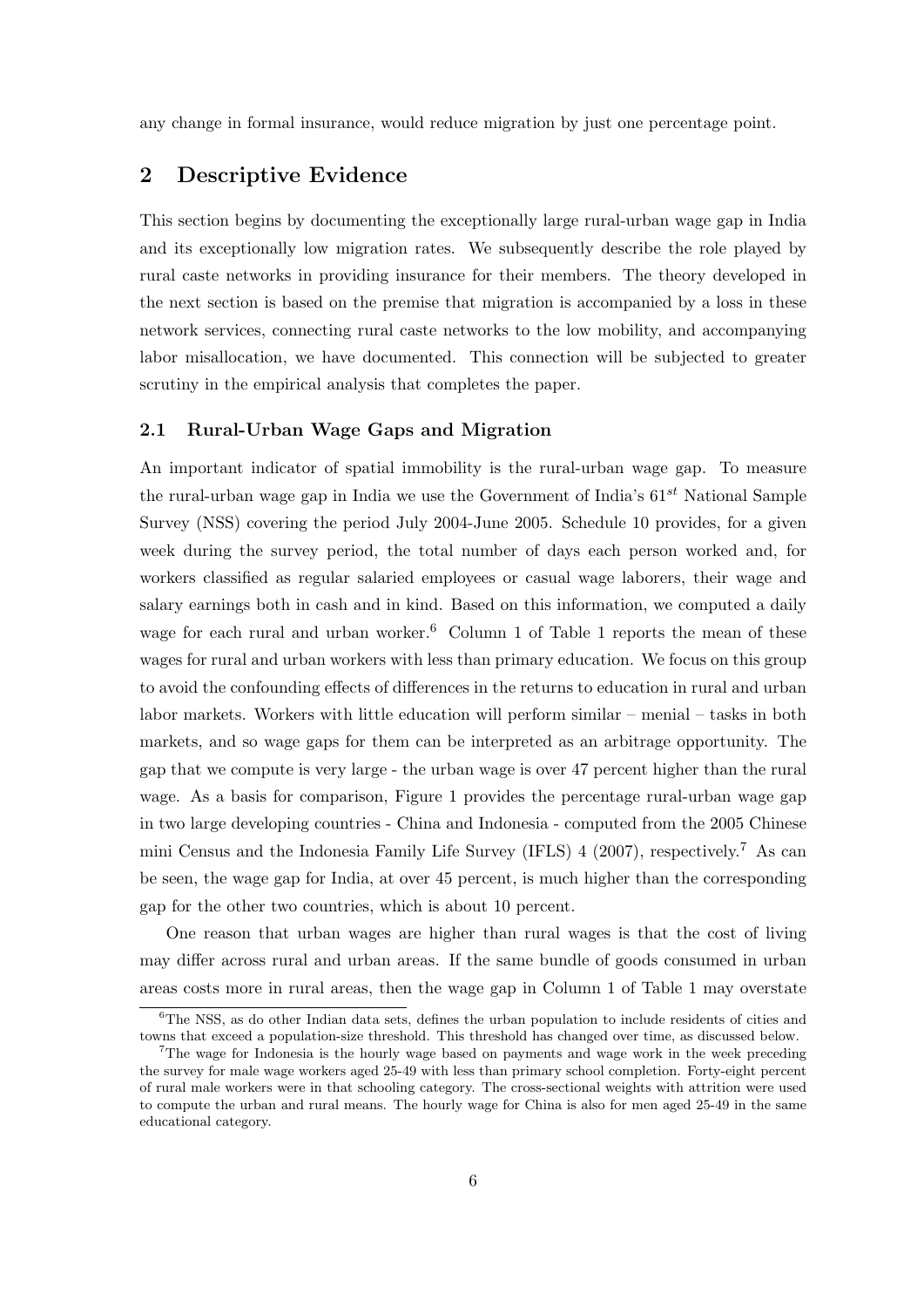the real gain in earnings from migration. To adjust the wages for purchasing parity, we used the consumption information provided in Schedule 1.0 from the same NSS. Schedule 1.0 provides the value and quantity for durable and non-durable goods consumed by rural and urban households, enabling the computation of rural and urban unit prices. Table 1, Column 2 reports the urban wage deflated by the Laspeyres index (rural or origin base) and thus the real rural-urban wage gap. The PPP-adjusted urban wage is the nominal urban wage, multiplied by the value of the consumption bundle of rural households whose heads have less than primary education and then divided by the value of the same bundle based on urban prices. As can be seen, while this correction for standard of living substantially cuts the earnings advantage from shifting from rural to urban employment, there is still a real wage gap of over 27 percent. To assess the sensitivity of our results to the choice of consumption bundle, we used the corresponding urban consumption bundle, appropriately priced for rural and urban areas, to deflate the nominal urban wage. Using this destinationbased deflator (the Paasche index), the real wage-gap is even higher, at over 35 percent.<sup>8</sup> Although the Chinese and Indonesian data we use to construct the wage-gaps in Figure 1 do not allow us construct the corresponding PPP-adjusted statistics, the nominal gaps provide us with an upper bound on the real gaps since urban wages will always be higher than rural wages. It follows that the real wage gap in India is at least 16 percentage points larger than it is in China and Indonesia.

It is possible that the 2004-5 year was peculiar. To gage how the real wage gap has changed over time in India we use the nominal rural and urban wages estimated from the NSS rounds for 1983-4, 1993-4, 1999-2000, 2004-5, and 2009-10 by Hnatkovska and Lahiri (2013) to compute the real urban and rural wages. First we apply our PPP correction to the urban wage series using the rural consumption bundle and unit prices from the 2004-5 NSS. We then apply the agricultural-worker CPI series and the industrial-worker CPI series to the PPP-adjusted rural and urban wage series, respectively, to obtain an inflation- and PPP-adjusted real wage series. Appendix Table A1 provides the nominal wages, the CPI figures, and the deflated wages by year for rural and urban workers. Figure 2 plots the movements in these wages over time. As can be seen, the real wage gap in 2004-5 actually

<sup>&</sup>lt;sup>8</sup>As originally pointed out in Harris and Todaro (1970), migration responds to the expected wage; that is, the potential migrant takes into account the probability of employment. Although in that article the emphasis was on unemployment in urban areas, unemployment in rural areas potentially matters as well. The NSS elicited, in Schedule 10, information on employment and unemployment in the past year for all workers. The survey provides for each worker the number of months without work and whether, if without work, the worker made any efforts to get work on some or most days. From this information we computed the fraction of the year a worker was employed and/or unemployed for both rural and urban workers. Interestingly, but perhaps unsurprisingly given the seasonality of agriculture, non-employment and unemployment rates are higher in rural than in urban areas. We weighted real wages (where the nominal urban wage is deflated using the rural consumption bundle) by the rate of employment (fraction of the year employed) and by the fraction of days not unemployed, respectively. The expected earnings gain from migration using these figures is higher than the employment-unadjusted real wage-gap (Column 2), lying between 32 percent and 35 percent.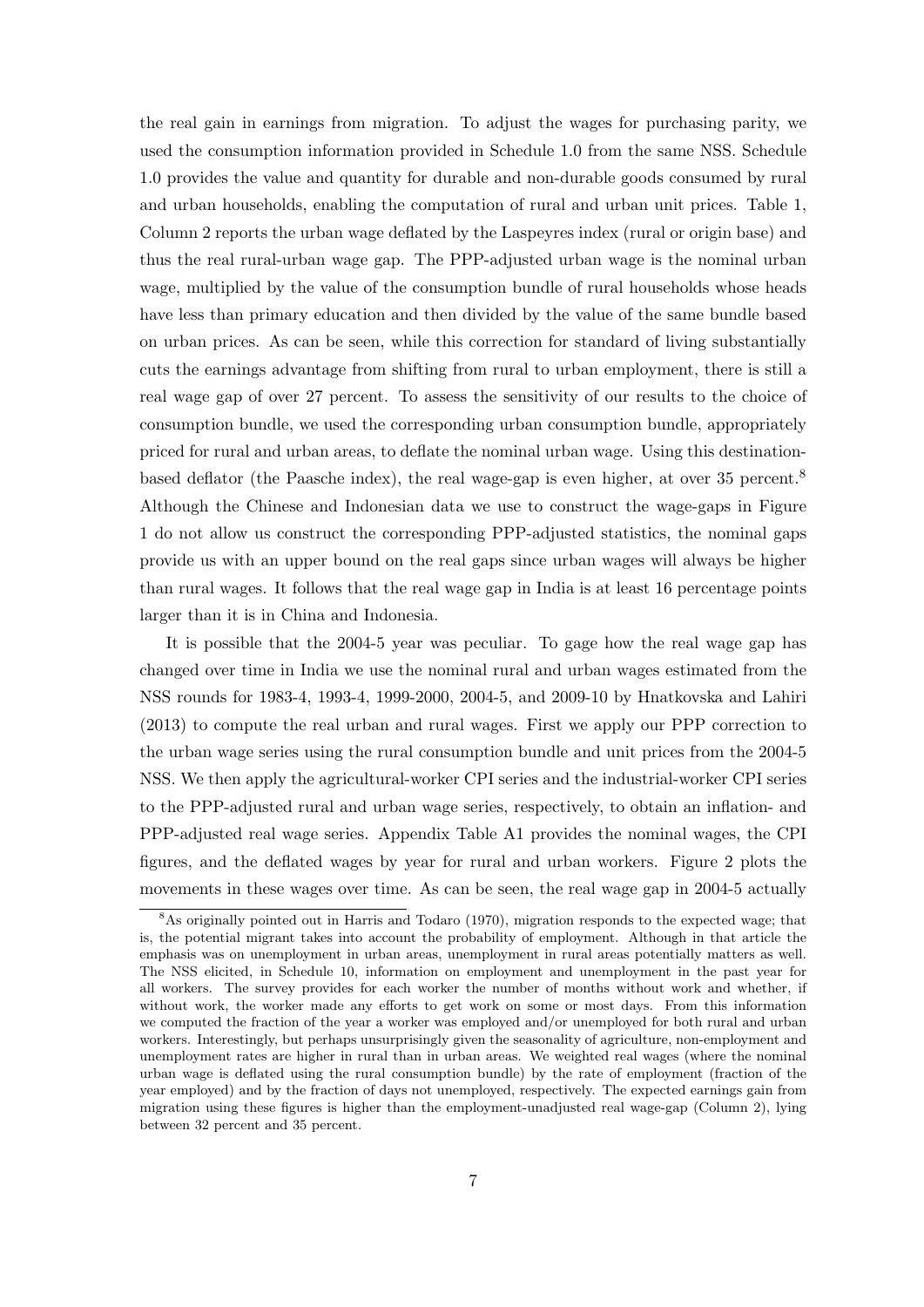underestimates the average wage gap over the period 1983-2009. After a sharp decline between 1999 and 2004, the wage gap remains stable from 2004-5 through 2009-10 at over 20 percent. This stability contrasts once again with changes over time in other countries. Using successive rounds of the IFLS, and adjusting for inflation, the nominal wage-gap in Indonesia declined from 72% in 1993 to 11% in 2007. This is what we would expect as infrastructure improved with economic development, facilitating increased migration over time. Based on the NSS statistics reported in Appendix Table A1, the inflation-adjusted nominal wage-gap in India declined by much less, from 59% in 1993 to 30% in 2009, and most of this change can be accounted for by the decline in the wage gap between 1999 and 2004.

The change in the wage gap between 1999 and 2004 has two potential causes - a change in the definition of "urban" and the general-equilibrium effect of increased rural-to-urban migration. Hnatkovska and Lahiri conclude that almost all of the change in the gap is due to the changing criteria for urbanization. By reclassifying some rural populations as urban, one would expect that the average urban wage would decrease but with possibly little effect on average rural wages. This is exactly what we see in Figure 2; when there is a decline in the wage gap, it is almost wholly due to a sharp urban wage decline. If the decline in the wage gap was due to rural-urban migration, then urban wages would decline and rural wages would increase. To provide additional support for the claim that the decline in the wage gap between 1999 and 2004 is not being driven by migration, we report migration rates based on decadal population censuses over the 1961-2001 period. Following Foster and Rosenzweig (2008), migration rates are computed for the cohort of males aged 15-24 (who are most likely to move for work) within each decade by comparing their numbers, residing permanently in rural and urban areas, at the beginning and the end of the decade.<sup>9</sup> These migration rates are plotted in Figure 3, where no spike in migration is visible in the 1991-2001 period. Despite the persistently large (real) wage-gaps that we have documented, rural-urban migration in India has remained low for decades, reaching a maximum of 5.4 percent in the earliest period and dropping below 4 percent in recent decades.<sup>10</sup>

<sup>&</sup>lt;sup>9</sup>This method requires that mortality rates are similar across urban and rural populations. In the age group 15-24, mortality is very low. The method also assumes that definitions of rural and urban remain constant across the decade. The urbanizing of the population by redefinition, as described above, will inflate the migration rates computed using the cohort method. The rates that are computed are thus likely to be upper bounds on true migration. The 2001 census indicates that movement due to marriage by women accounts for roughly 45 percent of all permanent migration in India, while employment, business, and the movement of entire families accounts for just 39 percent of migration (similar statistics are obtained in the 1991 round). We consequently focus on male out-migration when measuring the spatial mobility that is associated with the rural-urban wage gap.

 $10$ Although the detailed information needed to compute the migration rate from 2001 to 2011 is currently unavailable, provisional figures from the latest 2011 census indicate that the proportion of the population that is urban rose by only 3.8 percentage points between 2001 and 2011, to 31.6 percent (Ministry of Home Affairs, 2011).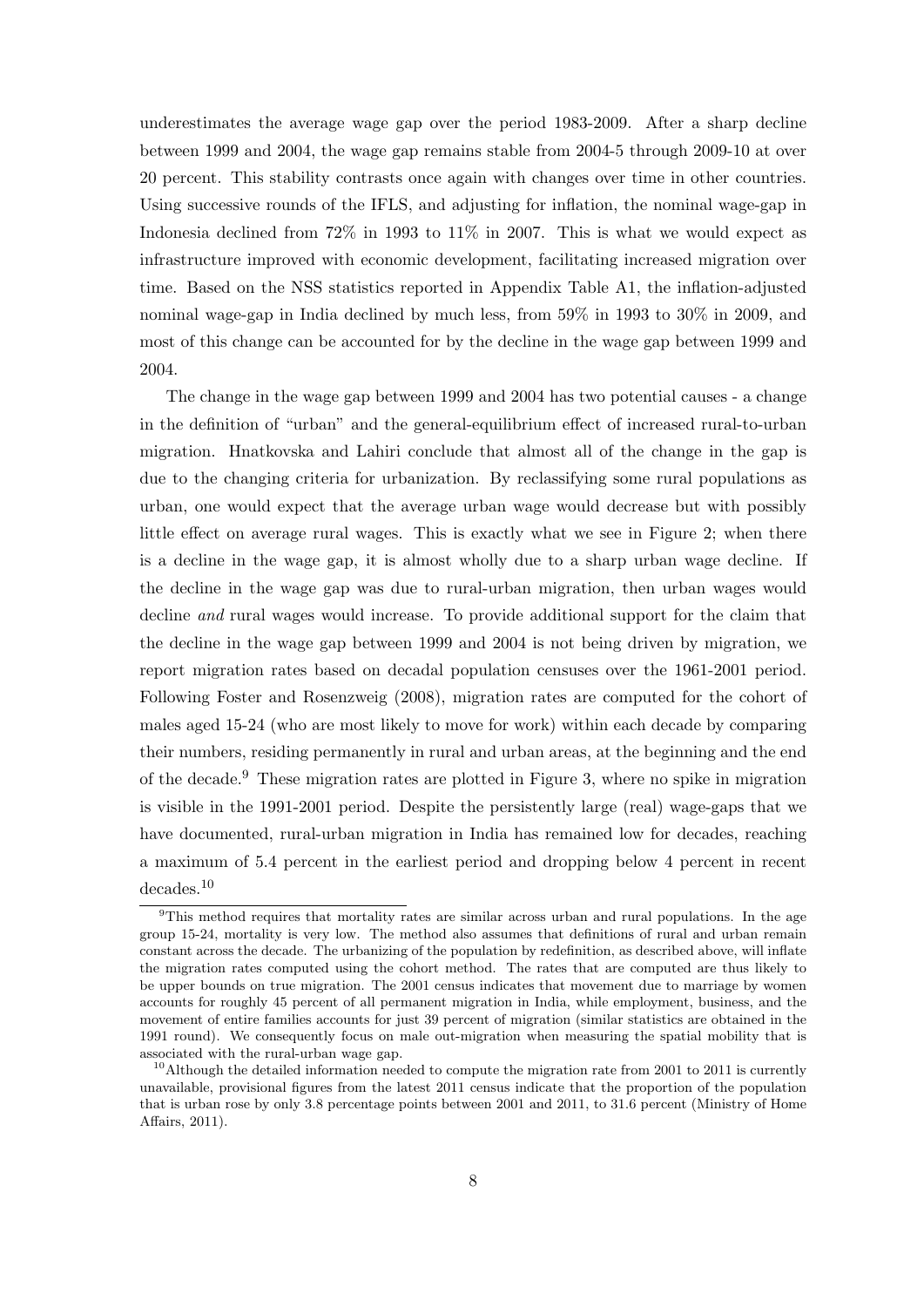It is possible that the wage gap we quantify (conditional on education) merely reflects sorting on unobserved skill, and a large difference in the skill-intensities of production between rural and urban areas of India, as suggested by Young's (2014) model. We do not think sorting on skill explains the large wage gap in India. First, agriculture became more skill-intensive as a result of the Green Revolution in many parts of India starting in the 1970s and prior to the economic reforms of the 1990s (Foster and Rosenzweig 1995). In contrast, TFP growth in manufacturing was close to zero or even declining during this period (Balakrishnan and Pushpagandan 1994, Saha 2014). Young's model would predict that the wage gap would therefore have declined in that period. It did not. Second, Young's model implies that migration rates from rural to urban and from urban to rural areas should both be high where wage gaps are high to achieve the appropriate mix of skills in both sectors. But in India, both urban and rural out-migration rates are low. An independent measure of migration can be constructed from the nationally representative India Human Development Survey (IHDS) conducted in 2005, which covers both rural and urban areas. The survey provides information on the number of years that each sampled household has been residing in the current location. We assume that a household has in-migrated if it has resided in that location for less than 10 years. Based on this definition, and restricting attention to households with male heads aged 25-49, the IHDS can be used to compute urban-rural and rural-urban migration rates. These statistics are 1.06 percent and 6.48 percent, respectively. Using the same definitions applied to the male sub-sample of the 2005 Indian DHS, the rates are 5.55 and 5.34 percent. There is thus no evidence that the exceptionally large wage gap in India is accompanied by a commensurate flow of workers, in either direction, refuting the counter-argument that these gaps simply reflect differences in (unobserved) skill.<sup>11</sup> Even with the DHS statistics, which are substantially higher than the corresponding IHDS statistics, migration rates are much lower in India than in countries of similar size and levels of economic development. For example, the 1997 Brazil DHS, which also includes a male sample, reports that urban-rural and rural-urban migration rates are 4.55 percent and 13.9 percent. The rural-urban migration rate, in particular, is more than twice as large as India.

India's unusually low mobility is also reflected in its urbanization rates. Figure 4 plots the percent of the adult population living in the city, and the change in this percentage over the 1975-2000 period, for four large developing countries: Indonesia, China, India, and Nigeria (UNDP 2002). Urbanization in all four countries was low to begin with in 1975

<sup>11</sup>Young (2014) reports balanced urban-rural and rural-urban migration rates above 20 percent in his sample of 65 countries. He uses DHS data and pools information on men and women. Men make up 10 percent of the sample. This is evidently unsatisfactory for India where 88 percent of women move outside their village when they marry (IHDS 2005). These women are not moving to clear the labor market, and the same problem arises in all other patrilocal societies in his sample. This is why we focus on male migrants in the discussion above.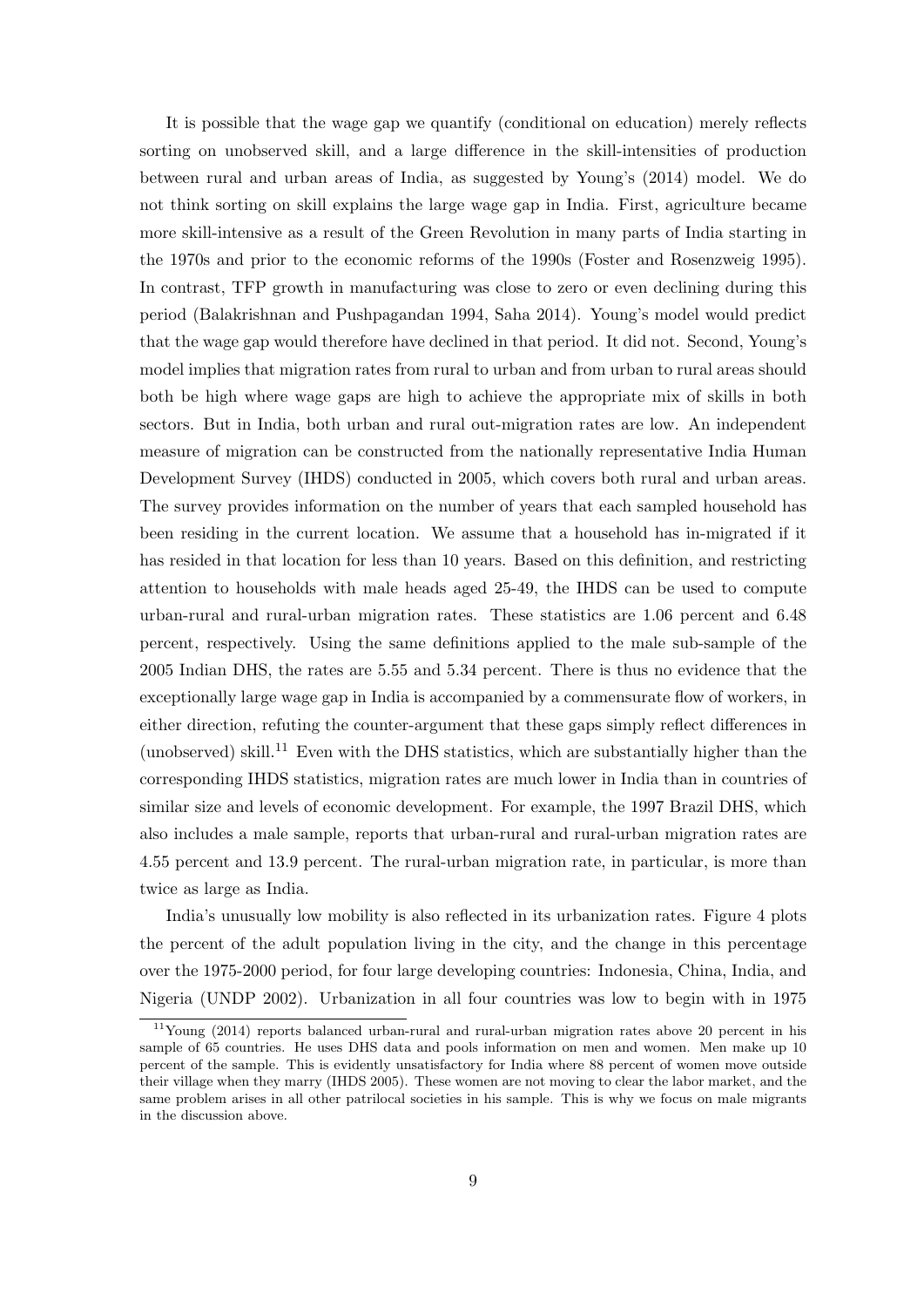but India falls far behind the rest by 2000. Deshingkar and Anderson (2004) show that rates of urbanization in India are lower, by one full percentage point, than countries with similar levels of urbanization, and that the fraction of the population that is urban in India is 15 percent lower than in countries with comparable GDP per-capita. The exceptionally low mobility in India, despite the apparent benefit from moving to the city, demands an explanation. This is what we turn to next.

#### 2.2 Rural Insurance Networks

In this section we show that transfers (gifts and loans) from caste members are important and preferred mechanisms through which consumption is smoothed in rural India. Much of the evidence is based on the 1982 and 1999 REDS rounds, which covered 259 villages in 16 major Indian states. Table 2 reports the percentage of households in the two survey rounds who gave or received caste transfers, which include gift amounts sent and received as well as loans originating from or provided to fellow caste members, in the year prior to each survey. The table shows that even in a single year, participation in the caste-based insurance arrangement is high - 25 percent of the households in the 1982 survey and 20 percent in the 1999 round.<sup>12</sup> We would expect multiple households to support the receiving household when it is in need of help and consistent with this view, sending households contribute 5-7 percent of their annual income on average whereas the corresponding statistic for receiving households is  $20-40$  percent.<sup>13</sup>

A variety of financial instruments are used to smooth consumption within the caste, with caste loans accounting for just 23 percent of all within-caste transfers by value. Nevertheless, the 1982 survey data in Table 3 indicate that although banks are the dominant source of rural credit, accounting for 64.6 percent of all loans by value, caste members are the dominant source of informal loans, making up 13.9 percent of the total value of loans received by households in the year prior to the survey.<sup>14</sup> This is more than the amount households obtained from moneylenders (7.9 percent), friends (7.8 percent), and employers (5.6 percent). Tables 3A reports the proportion of loans in value terms, both by source and purpose, using data from the 1982 REDS. As can be seen, caste loans are disproportionately used to cover consumption expenses and for meeting contingencies such as illness and marriage. For example, although loans from caste members were 14 percent of all loans in value, they were 23 and 43 percent, respectively, of the value of all consumption and

 $^{12}\mathrm{The}$  statistics in Table 2 are weighted using sample weights and thus are population statistics.

<sup>&</sup>lt;sup>13</sup>Some of these differences arise because sending households have higher income on average than receiving households, indicative of redistribution within the the caste that will play an important role in the discussion that follows. Nevertheless, it is easy to verify that the amount sent per household is less than the amount received.

<sup>14</sup>We restrict attention to the 1982 survey because the classification of activities that loans are used for is much coarser in 1999; in particular, consumption expenses do not appear as a separate category.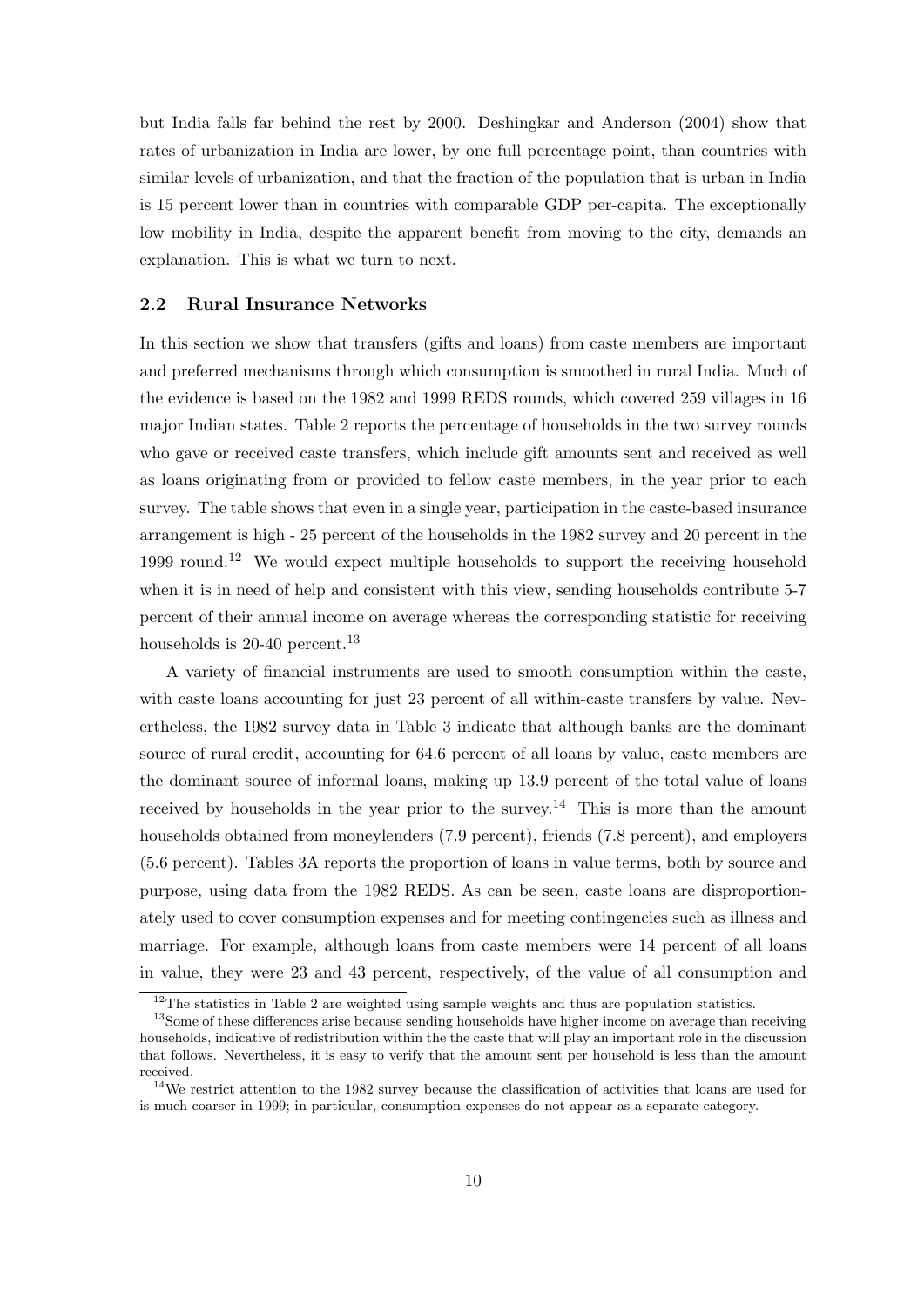contingency loans.<sup>15</sup> In contrast, bank loans are by far the dominant source of finance for investment and operating expenses, but account for just 25 percent and 28 percent of loans received for consumption expenses and contingencies.

Are the statistics in Table 3A, representing the rural population of India in 1982, comparable to the current period? Table 3B describe loans by source and purpose using the 2005 India Human Development Survey (IHDS). This survey, conducted on a representative sample of rural households throughout the country, reports loans received over the five years preceding the survey by source. Unfortunately the survey does not use caste-group as a category, although it does identify loans from relatives, which we will assume are withincaste loans. Although some caste loans will now be assigned to other categories (if they are provided by caste members not directly related to the recipient), the basic patterns reported from the 1982 survey round in Table 3A remain unchanged. Loans from relatives, make up 9 percent of all loans by value, more than both friends and employers. Looking across purposes, we see once again that informal caste loans are most useful in smoothing consumption and meeting contingencies. Overall, lending patterns have remained fairly constant over the two decades covered in Tables 3A and 3B.<sup>16</sup>

We argue in this paper that caste networks restrict mobility because comparable arrangements are unavailable, particularly for smoothing consumption and meeting contingencies. Table 4 shows that loan terms are substantially more favorable for caste loans on average. It is quite striking that of the caste loans received in the year prior to the 1982 survey, 20 percent by value required no interest payment and no collateral. The corresponding statistic for the alternative sources of credit was close to zero, except for loans from friends where 4 percent of the loans were received on similarly favorable terms. The IHDS does not provide information on collateral but does report whether a loan was interest-free. We see in Table 4, Column 5 that caste (extended family) loans are substantially more likely to be interest-free than loans from other sources, matching the corresponding statistics from the 1982 REDS in Column  $1.^{17}\,$ 

Tables 3 and 4 establish that loans from caste members are important for smoothing consumption and meeting contingencies, and continue to be advantageous to borrowers compared with loans from major alternative sources of finance in rural India. It is important

<sup>15</sup>Caldwell, Reddy and Caldwell (1986) surveyed nine villages in South India after a two-year drought and found that nearly half (46%) of the sampled households had taken consumption loans during the drought. The sources of these loans (by value) were government banks (18%), moneylenders, landlord, employer (28%), relatives and members of the same caste community (54%), emphasizing the importance of caste loans for smoothing consumption.

 $^{16}$ NGO's and credit groups, which have received a great deal of attention in the economics literature in recent years are included in the "Other" category in the IHDS. However, these sources together account for less than 2.1 percent of all loans by value received by rural households.

<sup>&</sup>lt;sup>17</sup>Regression results with 1982 REDS data, reported in Table A2, indicate that caste loans are significantly more likely to be interest-free than loans from banks, employers, and moneylenders. They are also significantly more likely to be collateral-free than loans from banks.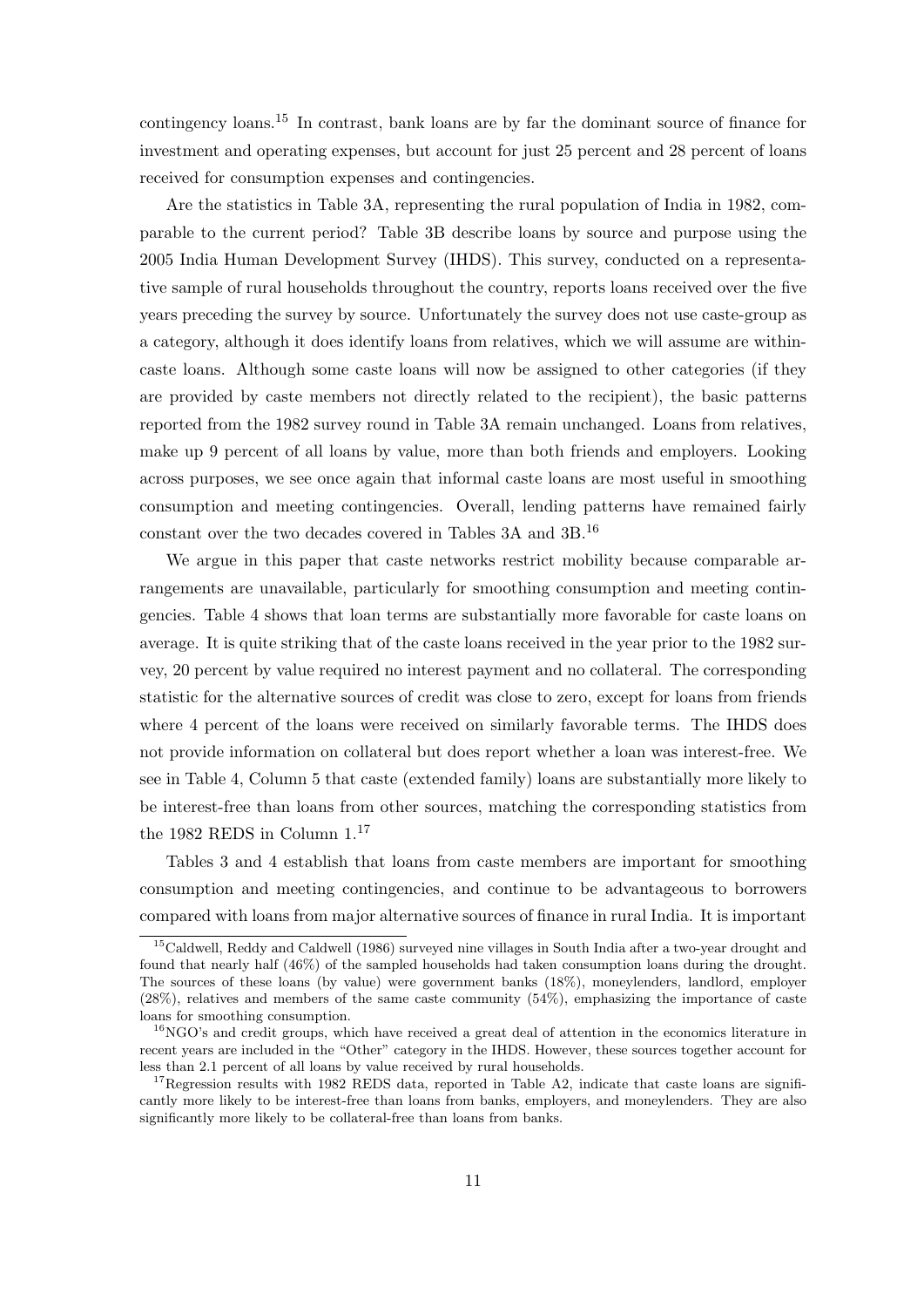to reiterate that these caste loans account for a small fraction of all within-caste transfers by value. The cost of losing the services of the network is evidently substantial and may explain why individuals continue to marry within their sub-caste, which is a prerequisite for membership in the caste network, today.

Figure 5 reports rates of out-marriage (i.e. marriage between members of different castes) in rural India for the children and siblings of household heads over the 1950-1999 period, based on retrospective information collected in the 1999 REDS round. Out-marriage is just above 5 percent of all marriages, closely matching other sample surveys conducted in urban and rural India (IHDS 2005, Munshi and Rosenzweig 2006, Luke and Munshi 2011), and has remained stable over time. Recent genetic evidence indicates that binding restrictions on out-marriage were put in place 1900 years ago and that the Indian population today consists of  $4,635$  distinct genetic groups (Moorjani et al. 2013).<sup>18</sup> These groups consist of thousands of households. Marital endogamy, together with the fact that women typically marry outside their natal village, allows caste networks to span wide areas, while maintaining their connectedness. This connectedness across villages is complemented by strong local ties, which arise as a consequence of the spatial segregation by caste within villages. Households that renege on their obligations will thus be punished locally (in the neighborhood) and in the wider caste community. Information will also flow very smoothly through this inter-linked community. The analysis that follows examines the effect of these exceptionally well-functioning caste networks on mobility and the rural-urban wage gap.

The central assumption in our analysis is that men migrating independently (and permanently) to the city cannot be monitored effectively by their rural communities and so will be excluded from rural-based insurance networks. By the same argument, caste networks will not be able to function effectively if their members are spread thinly over a very wide rural area. However, we also note that migration can be sustained without the loss of network insurance if members of a caste move together as a group. The group can then monitor its members in the city. A caste could use an analogous strategy to support cooperation and reduce information problems when its members are spread over a wide area. A single caste will not have a presence in each village, but instead will cluster in select villages. This clustering shows up clearly in the 2006 REDS census, where the mean number of castes per state is 64, while the mean number of castes per village is 12. With 340 households on average in a village, this implies that a caste will have about 30 households in those villages where it is represented.<sup>19</sup>

<sup>&</sup>lt;sup>18</sup>These genetic groups are not restricted to the Hindu population. Muslims marry within *biradaris* and Christians continue to marry within their original (pre-conversion) sub-castes or jatis. In our data set, Muslim households report their *biradari* and Christian households report their *jati.* 

 $19$ The pattern of spatial clustering we have documented has theoretical foundations. Jackson, Rodriguez-Barraquer, and Tan (2012) examine reciprocity in societies where any two individuals interact too infrequently to support exchange but where the possible loss of multiple relationships (in the event of default) can be used to support cooperation. They show that robust networks in such settings are social quilts: tree-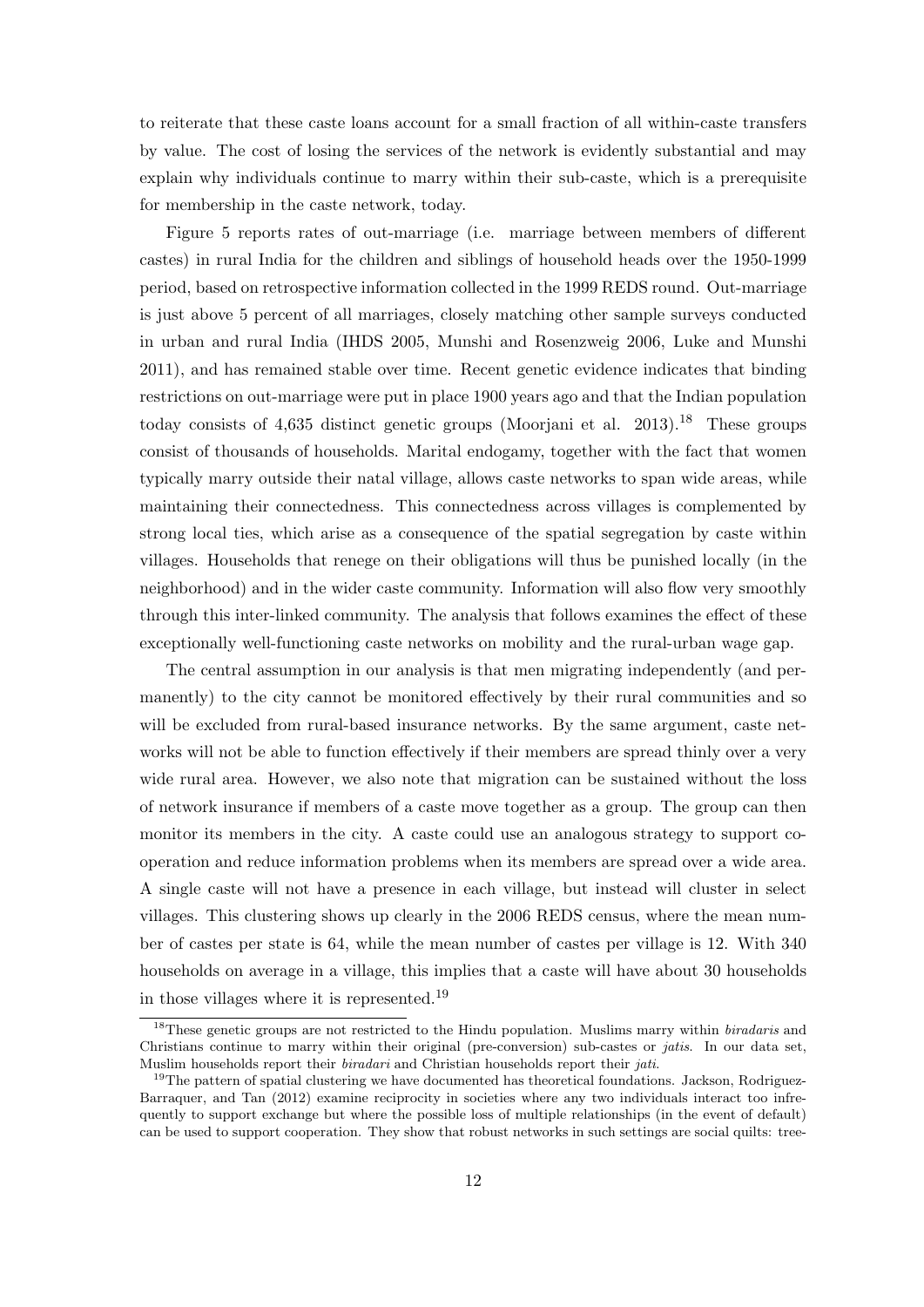## 3 The Theory

Our theory describes how the existence of well-functioning rural insurance networks can lead to low migration. The theoretical structure we develop will be taken to the data, allowing us to quantify the magnitude of the mobility restrictions. It will also be used to generate testable predictions that distinguish it from alternative explanations for the low mobility in India.

#### 3.1 Income, Preferences, and Risk-Sharing

The basic decision-making unit is the household, which consists of multiple earners. The household belongs to a community within which all its social activities take place. Each household derives income from its local activities. Income varies independently across households in the community and over time. In addition, one or more members of the household receive a job opportunity in the city. The key decision is whether or not to send them to the city.

We assume that the household has logarithmic preferences. This allows us to express the expected utility from consumption,  $C$ , as an additively separable function of mean consumption, M, and normalized risk,  $R \equiv V/M^2$ , where V is the variance of consumption.<sup>20</sup>

$$
EU(C) = log(M) - \frac{1}{2} \frac{V}{M^2}.
$$

Rural incomes vary over time and so risk-averse households benefit from a communitybased insurance network to smooth their consumption. Because our interest is in the ex ante decision to participate in the rural insurance network, we assume that complete risksharing can be maintained  $ex$  post (once the arrangement has formed). The advantage of this assumption is that it allows us to derive closed-form solutions for the mean and variance of consumption with insurance that lead, in turn, to a simple migration decisionrule. This simplifies the theoretical analysis and later allows us to estimate a parsimonious structural model. As noted in the Introduction, this assumption is, moreover, consistent with evidence from all over the developing world, including India, documenting extremely high levels of *ex post* risk-sharing.

The ex post commitment that is needed to support these high levels of risk-sharing is maintained by social sanctions, which take the form of exclusion from social interactions within the community when a participating household reneges on its obligations. These

like unions of completely connected subnetworks. Based on the statistics reported above, caste networks appear to exhibit precisely these properties.

 $^{20}$ This expression is obtained by evaluating log-consumption at mean consumption, M, and ignoring higher-order terms. For the Taylor expansion to be valid, with CRRA preferences, consumption must lie in the range  $[0, 2M]$ . This implies that its coefficient of variation must be less than 0.31. The panel data that we use, described below, satisfies this condition for 90 percent of households with food consumption and 70 percent of households with overall consumption (which includes durables).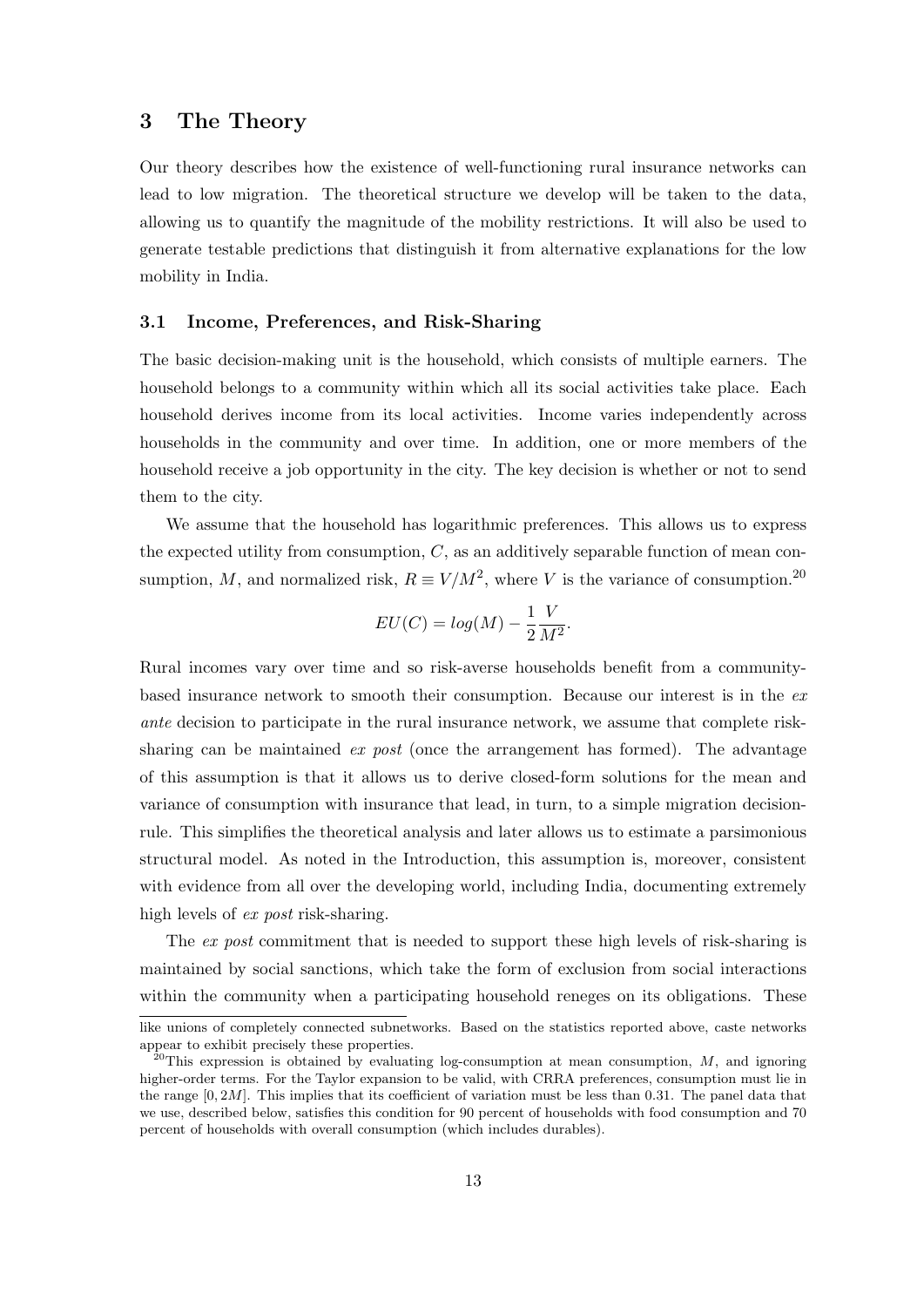sanctions are less effective when someone from the household has migrated to the city. $2<sup>1</sup>$ With full risk-sharing, the household is either in the network, receiving a fixed fraction of the income generated by the membership in each state of the world, or out of the network. We assume that households with migrants cannot commit to reciprocating at the level needed for full-risk sharing and so will be excluded from the network.

Individuals migrate independently (and permanently) in our model. Their urban income is private information. If a household with migrants is included in the insurance network, it will thus have an incentive to over-report the value of its urban income ex ante, as a way of increasing its income-share. Once the risk-sharing arrangement is in place, however, it will have an incentive to under-report its income realizations ex post, claiming a series of negative shocks, as a way of channelling transfers in its direction. Partial insurance, which ties transfers to income realizations, will reduce the cost to the network from this information problem, but it will not change the household's incentive to misreport its income. This "hidden income" problem is potentially more important than the commitment problem in explaining why households with migrants will be excluded from the network. Each household thus has two options. It can remain in the village and participate in the insurance network, benefiting from the accompanying reduction in the variance of its consumption, or it can send one or more of its members to the city and add to its income but forego the services of the rural network.

#### 3.2 The Participation Decision

Let  $M_A$ ,  $V_A$  denote the mean and variance of the household's income (which is the same as its consumption in autarky) when all its members remain in the village. Denote the mean and variance of its consumption if it participates in the insurance network by  $M_I$ ,  $V_I$ , respectively. If one or more members move to the city, its mean income will increase to  $M_A(1 + \tilde{\epsilon})$ , where  $\tilde{\epsilon}$  denotes the gain in income from urban wages net of any loss in rural income due to their departure. This gain in income must be traded off against the increased consumption-risk that the household will face. With network insurance, (normalized) consumption-risk is denoted by  $R_I \equiv V_I/M_I^2$ . When the household sends migrants to the city, it loses the services of the network and the corresponding risk is  $\beta R_A$ , where  $R_A \equiv V_A/M_A^2$ . The standard presumption is that the income diversification that accompanies migration will reduce the income-risk that the household faces. Then  $\beta$  < 1 even if a household with migrants has no alternative mechanism through which it can smooth its consumption. As formal (non-network) insurance becomes available, the

 $21$ While the community could punish the remaining members of the household, this is not as effective as punishing all members. One potential solution to this commitment problem would be for the remaining members to separate themselves from the migrants. This is not a credible strategy, however, because unobserved remittances can continue to flow within the household. The remaining household members also have better outside options (through their urban connection) which reduces their ability to commit.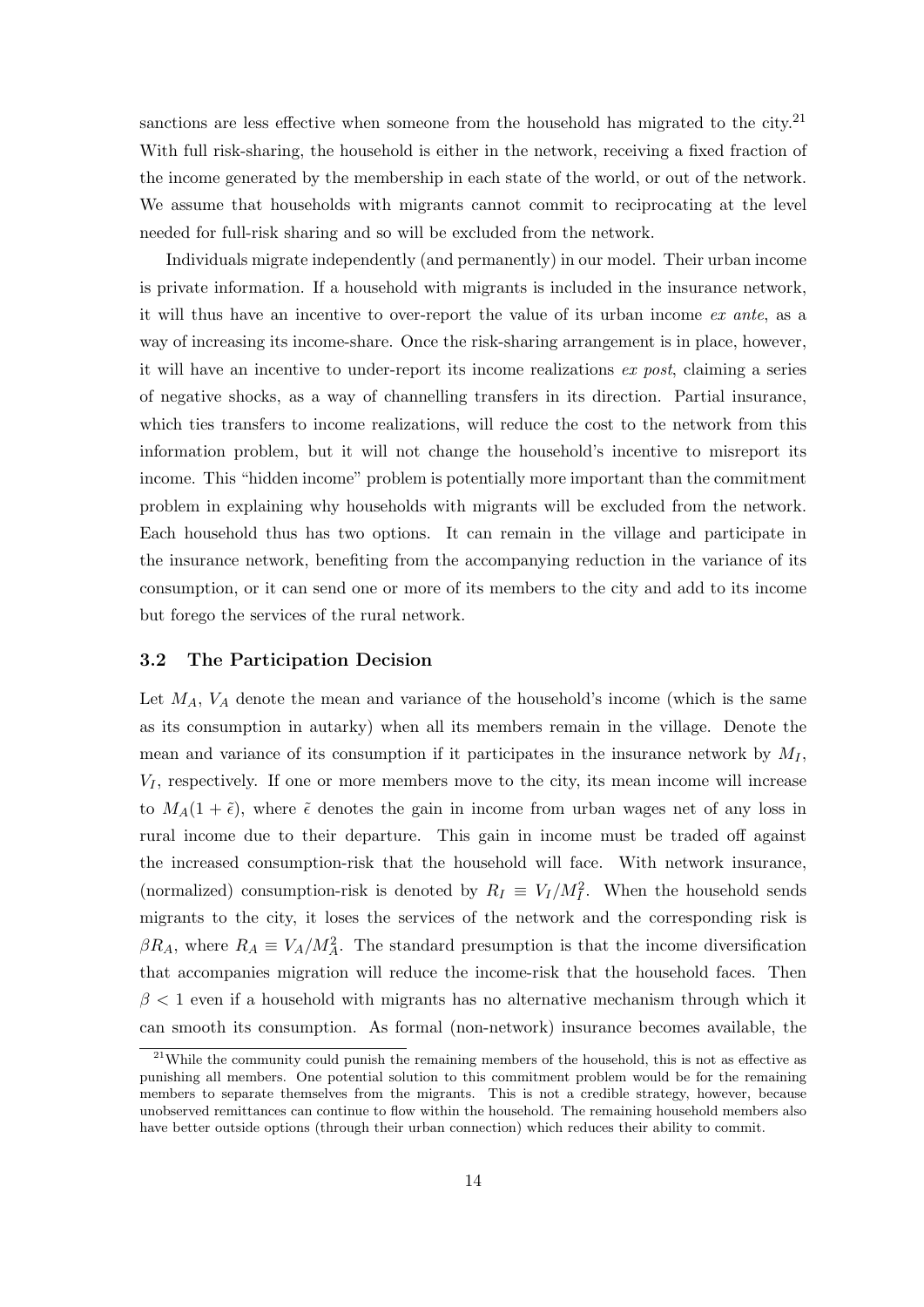risk-parameter  $\beta$  will decline even further. However, we continue to assume that migration increases the consumption-risk that the household faces,  $R_I < \beta R_A$ . This is the wedge that restricts mobility and allows a wage gap to be sustained in our theory. Note that this key insight of our theory would apply with any model of ex post risk-sharing, as long as the reduced access to the network resulted in increased consumption-risk for households with migrants.

With logarithmic preferences, the household will thus choose to participate in the rural insurance network and remain in the village if

$$
log(M_I) - \frac{1}{2} \frac{V_I}{M_I^2} \ge log(M_A) - \frac{1}{2} \beta \frac{V_A}{M_A^2} + \epsilon,
$$
\n(1)

where  $\epsilon \equiv log(1 + \tilde{\epsilon})^{22}$  Given the standard assumption in models of mutual insurance that there is no storage and no savings, full risk-sharing and log preferences imply that each household's consumption will be a fixed fraction of the total income,  $\sum_i y_{is}$ , that is generated by the  $N$  households in the insurance network in each state  $s$  of the world. Let mean rural income,  $M_A$ , be the same for all households to begin with. The incomegain from migration,  $\epsilon$ , is assumed to be uncorrelated with rural income and is private information, so it follows that total income will be distributed equally among the members of the network.

Taking expectations, or variances, over all states, the equal-sharing rule implies that

$$
M_I = E\left(\frac{1}{N}\sum_i y_{is}\right) = \frac{1}{N}(NM_A) = M_A\tag{2}
$$

$$
V_I = V\left(\frac{1}{N}\sum_i y_{is}\right) = \frac{1}{N^2}(NV_A) = \frac{V_A}{N}.
$$
\n(3)

Mean consumption with insurance,  $M_I$ , is equal to mean consumption under autarky,  $M_A$ . However, the variance of consumption with insurance,  $V_I$ , is less than the variance of consumption under autarky,  $V_A$ , for  $N \geq 2$ .

#### 3.3 Equilibrium Participation

Based on the decision rule specified by inequality (1), participation will depend on the gain from mutual insurance,  $1/2\beta R_A - 1/2R_I$ , versus the income-gain from migration, which is  $\epsilon$  since  $log(M_I) = log(M_A)$ . The key feature of equation (3) is that it implies that the gain from insurance depends on the endogenously-determined number of network participants, N, since  $V_I$  and, thus,  $R_I$ , is decreasing in N.

Because the gain from insurance depends on the decisions of other households in the community, the number of network participants, N, is the solution to a fixed-point problem.

<sup>&</sup>lt;sup>22</sup>If the terms in inequality (1) describe per-period utility, then both sides of the inequality would be multiplied by  $1/(1 - \delta)$  for an infinitely-lived household with discount factor  $\delta$ . This would have no effect on the results that follow.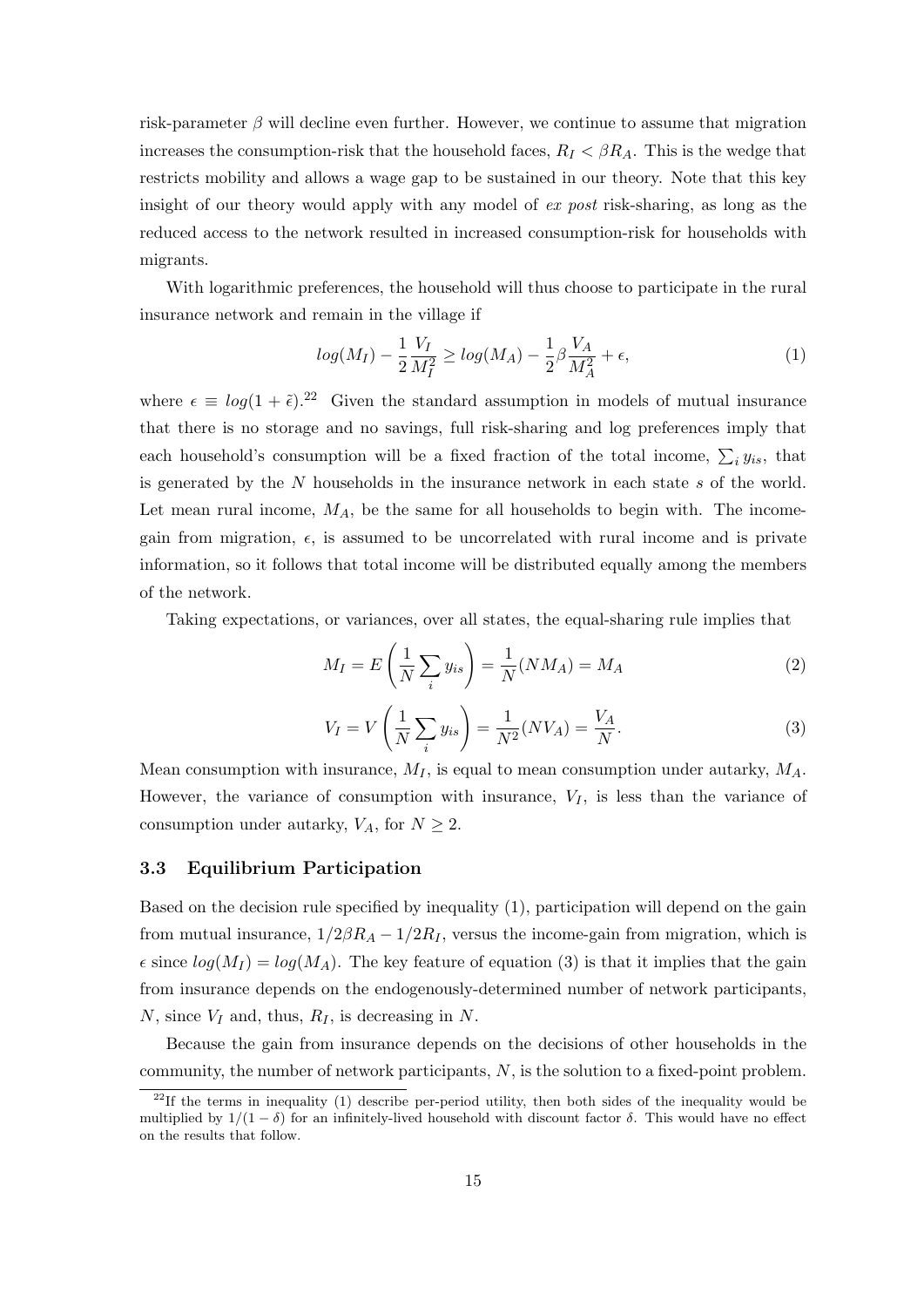To determine the fraction of the population that participates in equilibrium, we first derive the threshold  $\epsilon_I$  at which the participation condition holds with equality. Let the  $\epsilon$  distribution be characterized by the function  $F(\epsilon)$ . We then set the fraction of the community that participates,  $F(\epsilon_I)$ , to be equal to  $N/P$ ,

$$
\frac{N}{P} = F(\Delta M + \Delta R),\tag{4}
$$

where P is the population of the community,  $\Delta M \equiv log(M_I) - log(M_A)$ ,  $\Delta R \equiv 1/2\beta R_A 1/2R_I$ .  $\Delta R$  is a function of N from equation (3) and so equilibrium participation,  $N^*$ , can be derived from equation (4).

We make the following assumptions about the distribution of  $\epsilon$ : A1. The left support is equal to zero. This assumption implies that average income must increase with migration, highlighting the trade off between moving and staying. **A2**. The right support of the distribution is unbounded. A3. The density of the distribution, f, is decreasing in  $\epsilon$ . This assumption says that superior urban opportunities occur less frequently in the population. Given these distributional assumptions,

**Lemma 1.** Equilibrium participation is characterized by a unique fixed point,  $N^* \in (0, P)$ .

 $\Delta M = 0$  because  $M_I = M_A$ .  $\Delta R > 0$  by assumption. This implies, from assumption A1, that  $F(\Delta M + \Delta R) > N/P$  at  $N = 0$ . Assumption A2 implies that  $F(\Delta M + \Delta R)$  $N/P$  at  $N = P$ .  $F(\Delta M + \Delta R)$  is increasing in N because  $R_I$  is decreasing in N (hence,  $\Delta R$ must be increasing in N). By a continuity argument, a fixed point  $N^*$  at which equation (4) is satisfied must exist. We show in the Appendix that assumption A3 implies that  $F(\Delta M + \Delta R)$  is strictly concave, ensuring that this fixed point is unique.

#### 3.4 Participation and Income-Sharing with Inequality

We now characterize equilibrium participation and the income-sharing rule with heterogeneous rural incomes. By introducing this realistic feature of communities, we are able to derive an important implication of our theory, which is that relatively wealthy households within the community will be more likely to send members to the city. To derive the new equilibrium, we take advantage of the fact that the ratio of marginal utilities between any two households participating in the network must be the same in all states of the world with full risk-sharing. Dividing the community into K income classes of equal size,  $P_k$ , this implies, given log preferences, that  $C_{ks}/C_{Ks} = \lambda_k$ , where  $C_{ks}$ ,  $C_{Ks}$  denote the consumption of households in income class  $k$  and  $K$  (the highest income class) in state  $s$  of the world.

Aggregating over all households who choose to participate in the network –  $N_k$  in each income class  $k$  – each household in income class k consumes a fraction  $\lambda_k / \sum_k \lambda_k N_k$  of the total income,  $\sum_i y_{is}$ , that is generated by the insurance network in each state of the world. Note that we normalize so that  $\lambda_K$  equals one. Following the same steps as in equations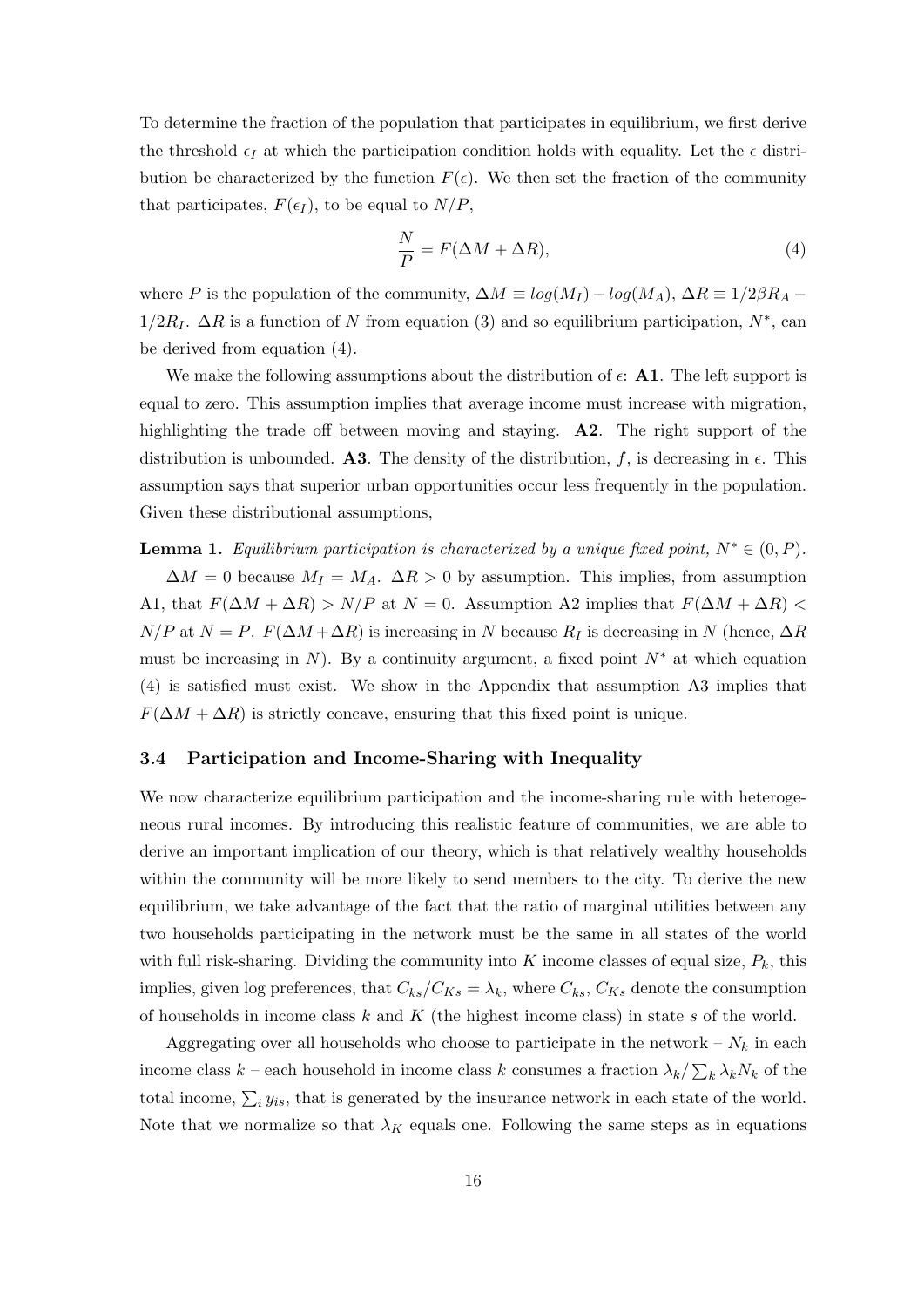(2) and (3), expressions for the mean and variance of consumption with insurance in each income class k are derived as follows:

$$
M_{Ik} = \left(\frac{\lambda_k}{\sum_k \lambda_k N_k}\right) \sum_k N_k M_{Ak} \quad V_{Ik} = \left(\frac{\lambda_k}{\sum_k \lambda_k N_k}\right)^2 \sum_k N_k V_{Ak}.
$$
 (5)

Because total income is pooled and then redistributed with full risk-sharing, consumption in each income class is now a function of the number of participants,  $N_k$ , and the incomesharing rule,  $\lambda_k$ , in every income class. However, equations (5) imply that the normalized risk,  $R_I \equiv V_{Ik}/M_{Ik}^2$  is the same for all income classes and is independent of  $\lambda$ ,

$$
R_I = \frac{\sum_k N_k V_{Ak}}{\left(\sum_k N_k M_{Ak}\right)^2}.
$$
\n<sup>(6)</sup>

Participation in the network continues to be derived as the solution to a fixed-point problem, but this problem must now be solved for each income class. Equilibrium participation will satisfy the following conditions, corresponding to equation  $(4)$ , for each income class k:

$$
\frac{N_k}{P_k} = F(\Delta M_k + \Delta R_k),\tag{7}
$$

where  $\Delta M_k \equiv log(M_{Ik}) - log(M_{Ak}), \Delta R_k \equiv 1/2\beta R_{Ak} - 1/2R_I.$ 

If we knew the income-sharing rule,  $\lambda_k$ , we could substitute expressions from equations (5) and (6) in equation (7) to solve simultaneously for  $N_k$  in all K income classes. The more challenging problem that we face is that the sharing-rule  $\lambda_k$  and participation  $N_k$  must be derived simultaneously. To derive the sharing rule that is chosen by the community, we assume that its objective is to maximize the surplus that is generated by the insurance network. This surplus is the utility from participation in the network minus the utility in autarky, summed over all income classes. Within each income class, k, the total number of participants is determined by a threshold  $\epsilon_{Ik} = \Delta M_k + \Delta R_k$ . Households with  $\epsilon > \epsilon_{Ik}$ would send members to the city regardless of whether or not the insurance network was in place. They can thus be ignored when computing the surplus generated by the network. If  $\beta$  < 1, and given that  $\epsilon > 0$ , households with  $\epsilon < \epsilon_{Ik}$  will always send members to the city when the network is absent. Total surplus can then be described by the expression,

$$
W = \sum_{k} P_k \int_0^{\epsilon_{Ik}} \left\{ \left[ \log(M_{Ik}) - \frac{1}{2} R_I \right] - \left[ \log(M_{Ak}) - \frac{1}{2} \beta R_{Ak} + \epsilon \right] \right\} f(\epsilon) d\epsilon.
$$

Noting that  $N_k = P_k \int_0^{\epsilon_{Ik}} f(\epsilon) d\epsilon$  and collecting terms, the surplus function reduces to<sup>23</sup>

$$
W = \sum_{k} N_k \epsilon_{Ik} - P_k \int_0^{\epsilon_{Ik}} \epsilon f(\epsilon) d\epsilon.
$$
 (8)

<sup>&</sup>lt;sup>23</sup>If  $\beta > 1$ , then there exists a threshold  $\epsilon$ ,  $0 < \epsilon_{Ak} < \epsilon_{Ik}$ , below which households do not send migrants to the city even when the network is absent. The second term in square brackets in the preceding equation<br>is then replaced by  $\int_{\epsilon}^{\epsilon_{Ak}} log(M_{Ak}) - 1/2\beta R_{Ak} + \int_{\epsilon_{Ak}}^{\epsilon_{Ik}} log(M_{Ak}) - 1/2\beta R_{Ak} + \epsilon$ . We would then integrate from  $\epsilon_{Ak}$  to  $\epsilon_{Ik}$ , rather than from zero to  $\epsilon_{Ik}$ , in equation (8). This would not, however, change any of the results that follow.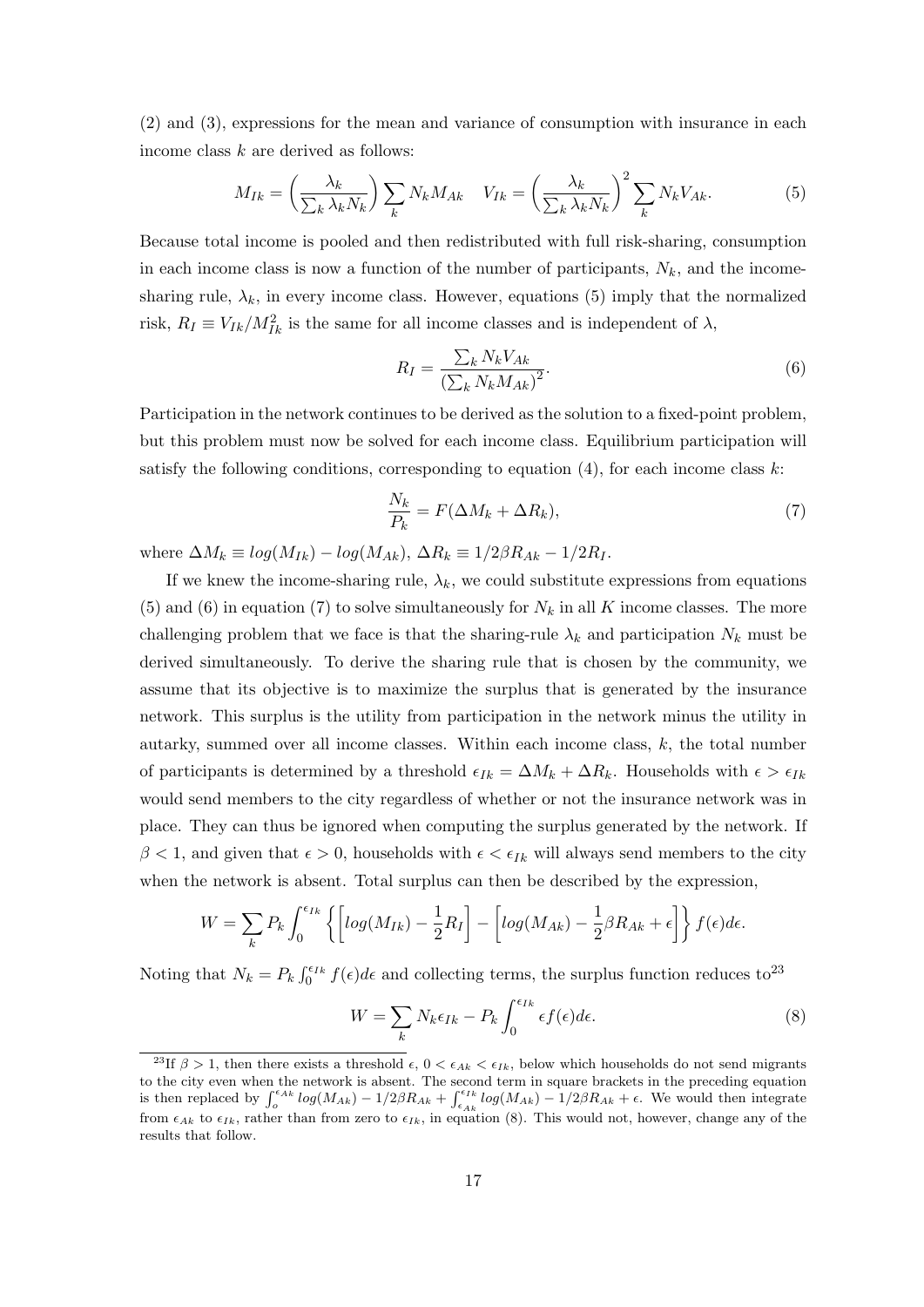Equilibrium participation and the income-sharing rule can be jointly derived by maximizing W with respect to  $\lambda_k$ , subject to the fixed point conditions in equations (7), after substituting in the expressions for  $M_{Ik}$ ,  $R_I$  from equations (5) and (6). We now use this theoretical framework to identify which households benefit less (more) from the network and who should therefore be more (less) likely to have migrant members.

#### 3.5 Relative Wealth, Rural Risk, and Migration

If participation in the network were fixed, the community could increase the surplus generated by the network by redistributing income from richer households to poorer households (given diminishing marginal utility). If households can select out of the network, however, the sharing-rule must be attentive to the possibility that increased exit by households who subsidize the rest of the network will make it smaller, reducing its ability to smooth consumption. We nevertheless obtain the following result.

Proposition 1.Some redistribution is socially optimal, which implies that (relatively) wealthy households in the community should ceteris paribus be more likely to have migrant members.

To derive this result in the Appendix, we consider the case with two income classes,  $k \in \{L, H\}$ , of equal size,  $P_L = P_H$ , where  $M_{AH} > M_{AL}$ . Recall that the threshold  $\epsilon$  in each income class,  $\epsilon_{Ik} = \Delta M_k + \Delta R_k$ , and that the number of participants,  $N_k = P_k F(\epsilon_{Ik}).$ To ensure that differences in participation across income classes do not arise for other reasons, we assume that  $R_{AL} = R_{AH}$ , which implies that  $\Delta R_L = \Delta R_H$ , and that the  $\epsilon$ distribution, characterized by the  $F$  function, is the same for both income classes. Without income redistribution, mean consumption equals mean income for each household and so  $\Delta M_L = \Delta M_H = 0$ . It follows that participation and, hence, migration rates will be the same in both income classes without redistribution.

Denote the ratio of consumption between low-income and high-income households in each state of the world by  $\lambda$ . Without income redistribution,  $\lambda$  is the ratio of mean-incomes of the two classes,  $M_{AL}/M_{AH}$ . With equal income-sharing,  $\lambda$  is equal to one. In general,  $\lambda \in [M_{AL}/M_{AH}, 1]$ . The sharing-rule  $\lambda^*$  that is chosen in equilibrium cannot be derived analytically. What we do instead is to focus on the (only) income-sharing rule without redistribution,  $\lambda = M_{AL}/M_{AH}$ . We show that an increase in  $\lambda$ , evaluated at that sharing rule, unambiguously increases the surplus, even after accounting for the effect on participation. This implies that there must be some redistribution in equilibrium. Migration rates do not vary across income classes in the absence of redistribution, by construction. With redistribution, relatively wealthy households benefit less from the network and so are more likely to have migrant members.

The theory also has implications for how variation in rural income-risk affects migration and redistribution within the network. The decision rule specified in equation (1) indicates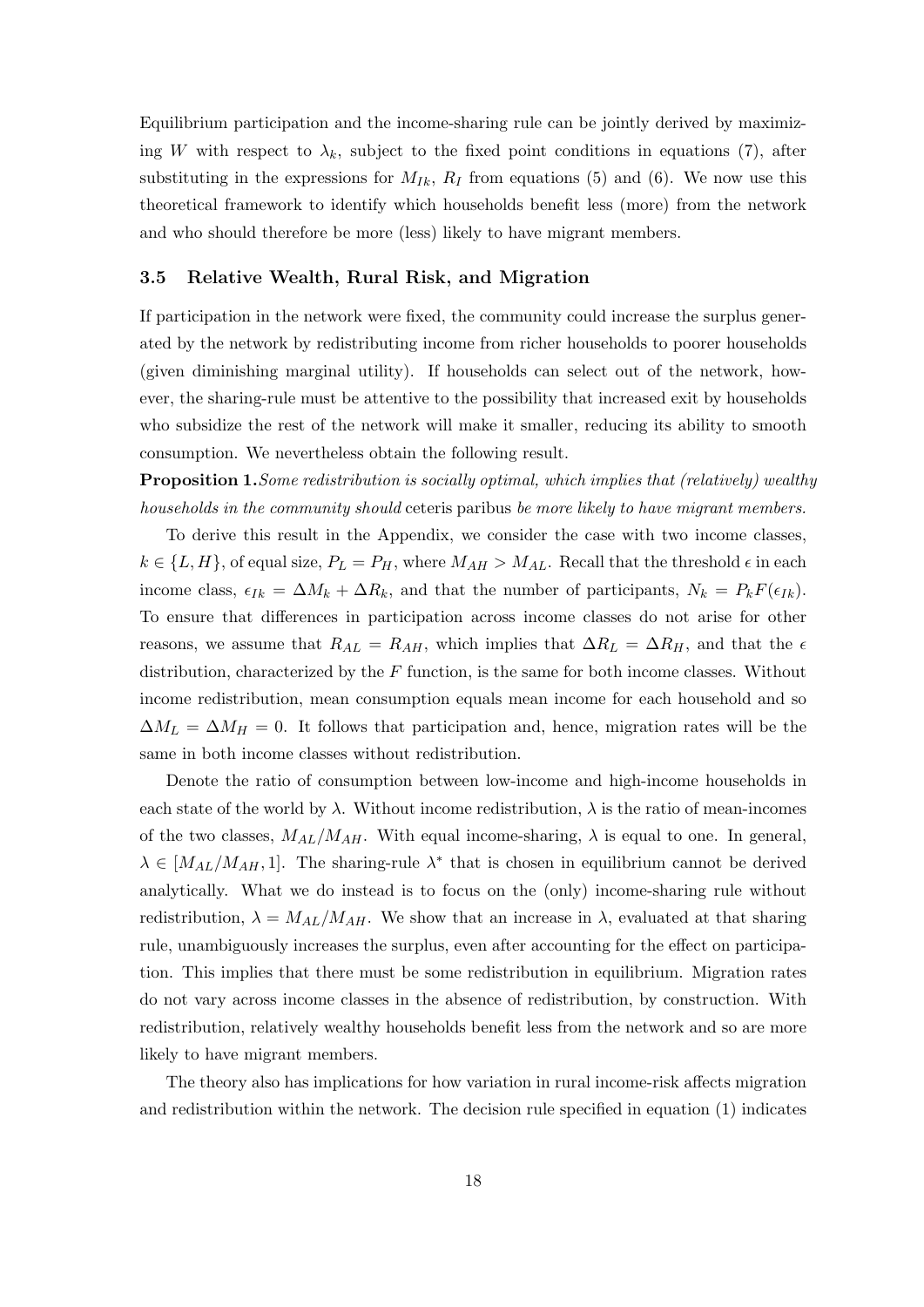that the gain from network insurance,  $\beta R_A - R_I$ , is larger for a household facing greater rural income-risk,  $R_A$ . This implies that the threshold  $\epsilon_I$ , above which it will send members to the city is larger, and so it is more likely to participate in the network. However, we must once again account for potential redistribution and its consequences for participation. In this case, redistribution will favor safe households at the expense of households facing greater income-risk. We are nevertheless able to derive the following general result.

**Proposition 2.** Households that face greater rural income-risk are ceteris paribus less likely to have migrant members.

This result is derived in the Appendix. Income-classes,  $k \in \{L, H\}$ , are now replaced by risk-classes,  $k \in \{R, S\}$ . where  $R_{AR} > R_{AS}$ . To rule out redistribution for other reasons, mean rural incomes are assumed to be the same in both risk-classes,  $M_{AR} = M_{AS}$ . The  $\epsilon$ distribution is also assumed to be the same in both classes. Relabel  $\lambda$  to be the ratio of consumption between high-risk and low-risk households in each state of the world. Without redistribution,  $\lambda = M_{AR}/M_{AS} = 1$ . If the two risk-classes are of equal size,  $P_R = P_S$ , then the number of network participants will be greater in the risky class,  $N_R > N_S$ , because  $\Delta M_R = \Delta M_S = 0$ ,  $\Delta R_R > \Delta R_S$ . The benefit of redistribution is that a dollar taken from each participating risky household will be divided among a smaller number of safe households. At the same time, the number of households that benefit is smaller than the number who lose and this will be accounted for when computing the surplus. The effect of redistribution on overall participation, with its consequences for consumption-smoothing, must also be considered.

If there are net gains from redistribution, nevertheless, then  $\lambda$  will decline. However, since the gains from redistribution arise because  $N_R > N_S$ ,  $\lambda$  must be bounded below at a level  $\underline{\lambda}$  at which participation is the same in both risk classes;  $\lambda \in [\underline{\lambda}, 1]$ . To prove Proposition 2 we focus on the (only) income-sharing rule with equal participation,  $\lambda = \lambda$ , and show that an increase in  $\lambda$  evaluated at  $\lambda$ , unambiguously increases the surplus. This implies that  $\lambda^* > \underline{\lambda}$  and, hence, that households facing greater rural income-risk have higher participation rates (lower migration rates) in equilibrium even with redistribution. In contrast, if networks are absent and we maintain the standard risk-diversification assumption,  $\beta < 1$ , then households facing greater rural income-risk will be more likely to send migrants to the city.<sup>24</sup>

<sup>&</sup>lt;sup>24</sup>The available evidence supports the assumption that  $\beta$  < 1. As noted in Section II, the NSS data indicate that there is lower unemployment in urban versus rural areas in India. Everything else equal, this implies that income-risk declines with migration.  $\beta$  will certainly be less than one in that case, and this is what we obtain when we estimate the structural parameters of the model. Without rural insurance networks, a household will not send migrants to the city if  $log(M_A) - \frac{1}{2}R_A \ge log(M_A) - \frac{1}{2}\beta R_A + \epsilon$ . If  $\beta$  < 1, and we continue to assume  $\epsilon > 0$ , then all households will send migrants, which is inconsistent with Proposition 2. Once we introduce a migration cost, K, there exists a threshold  $\epsilon^* = K - \frac{1}{2}(1-\beta)R_A$ , above which households send migrants.  $\epsilon^*$  is decreasing in  $R_A$ , establishing a positive relationship between rural income-risk and migration in the absence of rural insurance networks that runs counter to Proposition 2 once again.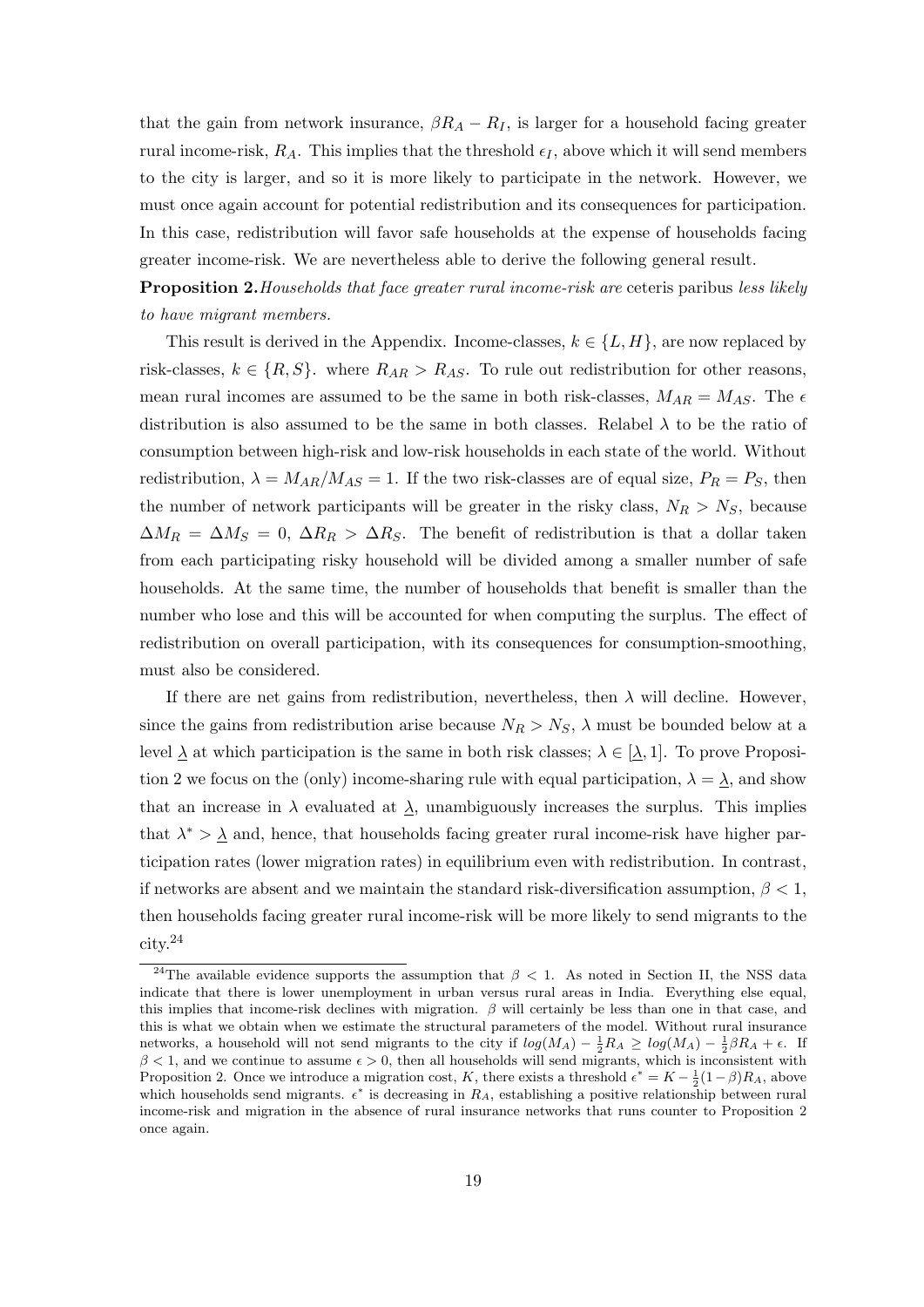### 4 Testing the Theory

The theory generates three testable predictions: (i) income is redistributed in favor of poor households within the caste, (ii) relatively wealthy households who, therefore, benefit less from the insurance network should be more likely to have migrant members, and (iii) households facing greater rural income-risk who benefit more from the network should be less likely to have migrant members. These tests shed light on the central hypothesis that insurance provided by rural networks inhibits mobility. Additional tests validate the key assumption that permanent male migration is associated with a loss in network services. These results, taken together, can be used to distinguish between our explanation for large wage gaps and low migration in India and alternative explanations that do not require a role for rural insurance networks.

One explanation for low migration and large wage gaps in India is based on the existence of urban caste-based labor market networks. While the members of a relatively small number of castes with well-established urban networks will enjoy high wages in the city, most potential migrants moving independently will be shut out of the urban labor market. Past research; e.g. Munshi and Rosenzweig (2006), Munshi (2011), indicates that caste networks continue to be active in Indian cities. However, this does not preclude the coexistence of our theory, in which the loss in rural insurance reduces individual migration, with this alternative explanation in which migrants must move as a group, which results in lower overall mobility. Two distinguishing features of our theory are (i) that households facing greater rural income-risk are less likely to have migrant members, and (ii) that migration is associated with a loss in network services.<sup>25</sup>

There also can be alternative explanations for the first two predictions of our theory, but no alternative that we are aware of delivers all three predictions. For example, it is possible that communities provide other types of public goods financed by a progressive payment scheme, also resulting in redistribution and increased exit by relatively wealthy households.<sup>26</sup> Moreover, there may be other reasons why higher household income, which is positively correlated with relative income within the community, will be associated with higher out-migration. Neither of these theories would explain why households facing greater rural income-risk are less likely to have migrant members.

<sup>&</sup>lt;sup>25</sup> Another explanation for low mobility, as in the literature on kin-tax in Africa; e.g. Platteau (2000), is that origin networks tax migrants heavily. However, this would not explain why greater rural income-risk is associated with lower migration.

 $26$ Recent evidence from developing countries suggests that while payment schemes in rural communities are indeed redistributive, they are regressive rather than progressive (Olken and Singhal 2011). The empirical evidence thus runs counter to this alternative explanation.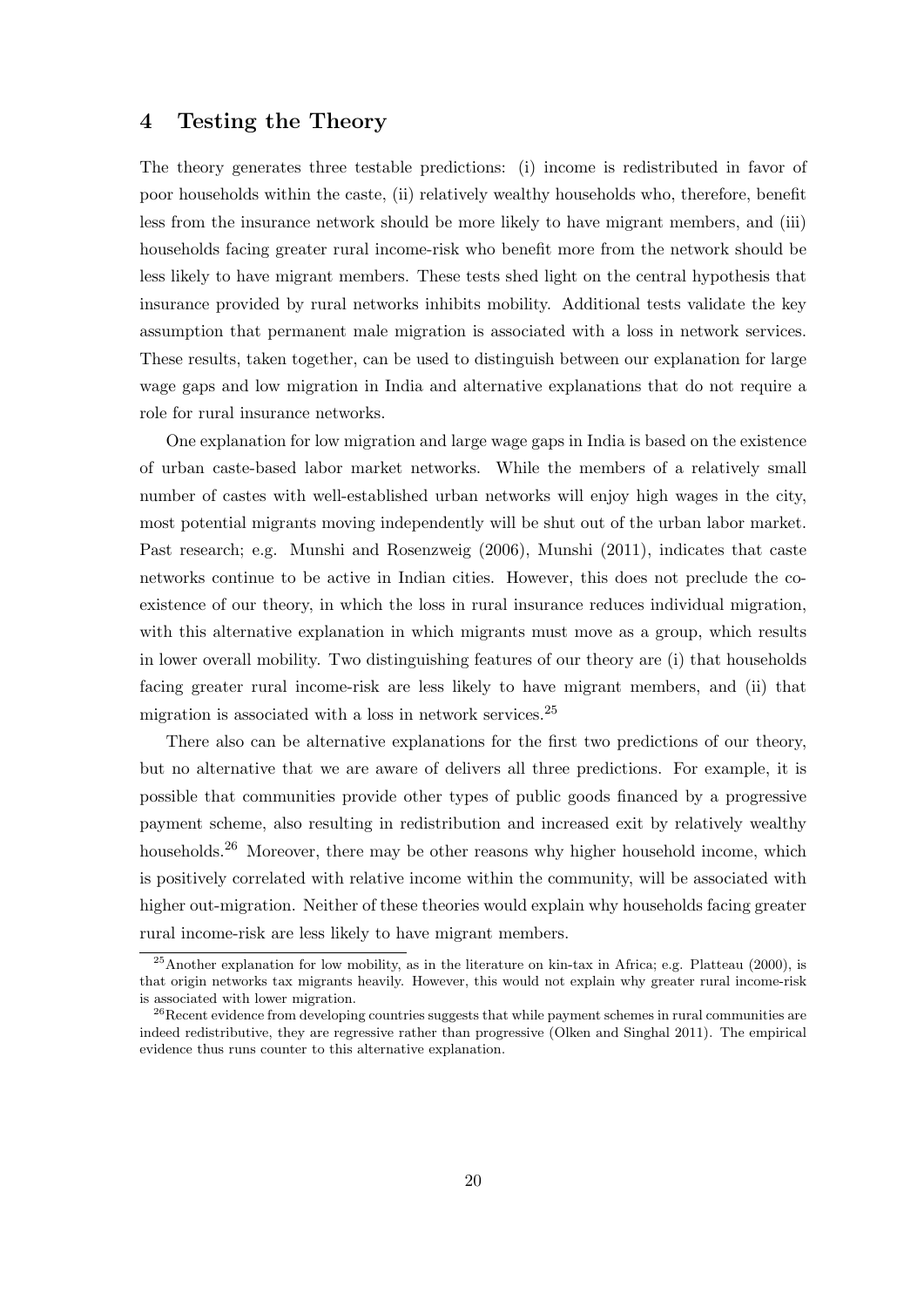#### 4.1 Evidence on Redistribution within Castes

We first empirically assess the extent of redistribution within castes. We begin with data from the 2005-2011 Indian ICRISAT panel survey, which provides information on household incomes over a seven-year period and consistent consumption data for the first four of those years, for a sample of households in six villages in the states of Andhra Pradesh and Maharashtra. The panel data enables us to compute the theoretically-relevant intertemporal mean values for consumption and income for each household.<sup>27</sup>

We divide up the households in each caste into quintiles of the within-caste income distribution to compute mean consumption and mean income in each income class. Restricting the sample to castes with at least 20 members represented in the data, we have seven castes among 552 households in the six villages. Table 5, Column 1, reports relative income, measured by the ratio of average income in the income class to average income in the highest income class, averaged across all castes. Relative income is increasing across income classes by construction. Column 2 reports the corresponding statistics for relative consumption. A comparison of Column 1 and Column 2 indicates that there is substantial redistribution within castes. The consumption ratio exceeds the income ratio for each income class, with the consumption-income ratio in Column 3, or more correctly the ratio of ratios, close to four for the lowest income class.

With just 500 households and 7 castes, the ICRISAT sample is too small to test the second prediction of the model, which is that relatively wealthy households within their caste should be more likely to have migrant members. The 2006 Rural Economic Development Survey (REDS), collected information from over 119,000 households residing in 242 villages in 17 major Indian states on the migrant status of each household; i.e. whether any adult male (father, brother, or son of the head) had permanently left the village in the preceding five years, the income of each household in the prior year, and its sub-caste affiliation.<sup>28</sup> In the data, permanent migrants are defined as those who are no longer members of the local household.<sup>29</sup> Non-resident household members who are temporary migrants are included

 $27$ These data provide the value of all foods and non-foods consumed, including self-produced and purchased items measured at various times over the year, that can be summed to obtain an annual total. The Indian CPI for agricultural laborers is used to compute real consumption values expressed in 2005 rupees. Average real (inflation-adjusted) annual income is also computed for the same households over the entire seven-year period, including wages, salaries, and farm and non-farm income, but excluding any transfers and remittances.

<sup>&</sup>lt;sup>28</sup>The selection of villages was meant to provide a representative sample of rural Indian households. Any sample of villages will not yield a representative sample of castes, unless castes are distributed evenly across villages. For the castes represented in the data, however, the income distribution derived from the randomly sampled villages will be representative of the caste-level income distribution.

 $29$ We cannot determine whether any of the departed household members were formerly the household head. There are few instances of entire households migrating in India - data from the 1999 and 2006 REDS indicates that less than 10 percent of rural households that were present in the 1999 round could not be located in the same village in 2006. The comparable statistic for Indonesian households from the first two waves of the IFLS is 18 percent over just four years (Thomas, Frankenberg, and Smith 2001). The Indonesian data also disentangle migration, which accounts for two-thirds of the missing households, from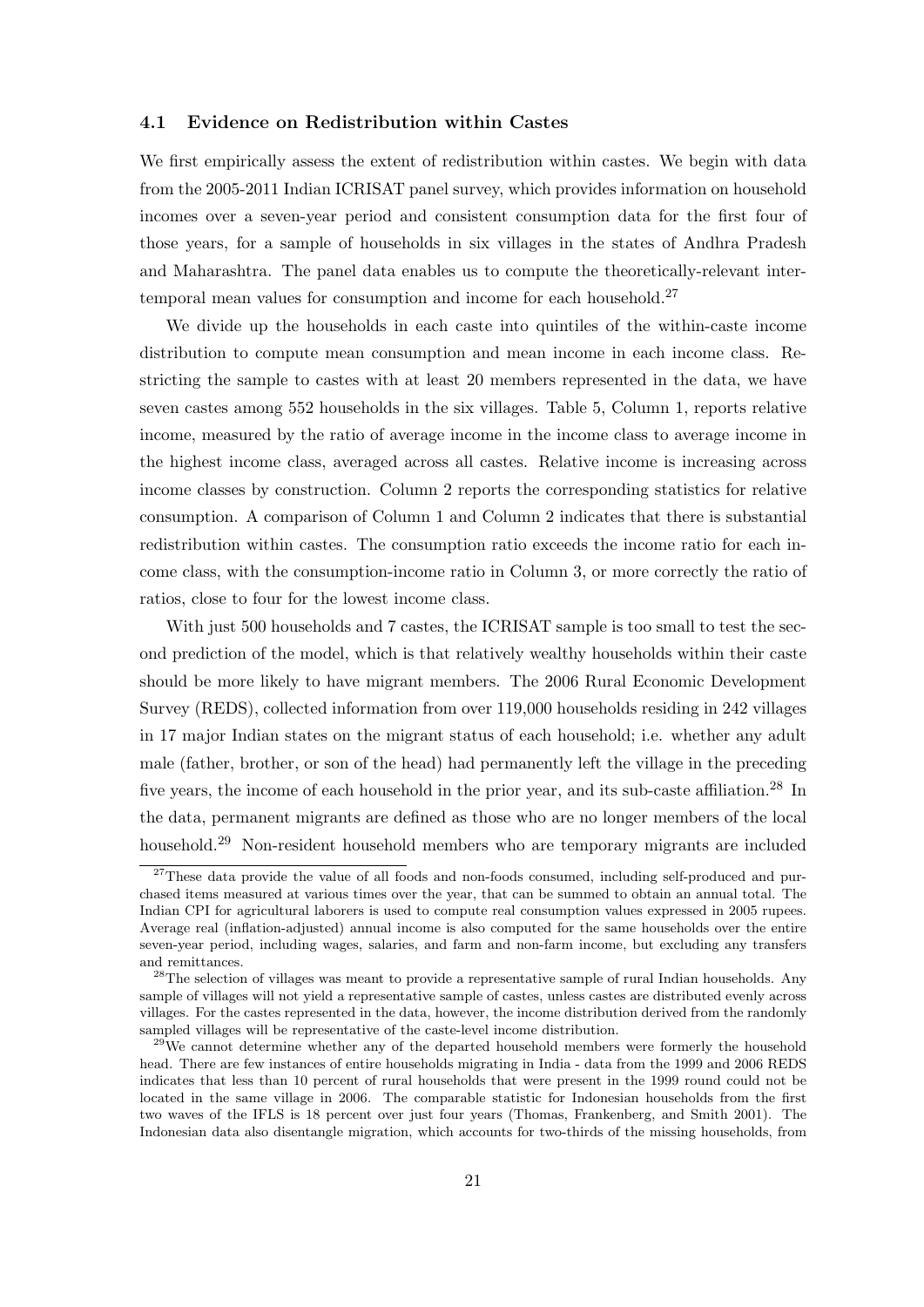in the household roster, as is standard in most household surveys.

To test how relative income affects migration, we construct a measure of the household's average income over time. This will depend on its wealth (productive assets) as well as the number of earners. A shortcoming of the REDS data is that it provides incomes only in the year preceding the survey and includes transfers. To address this limitation, we impute average income for each household using the ICRISAT panel data set and a vector of household and village-level variables that are common to both the REDS and ICRISAT data sets. Both data sets provide household-level information on total land area (together with a binary variable indicating whether the household is landless), irrigated area, soil type (red, black, sandy) and soil depth, household size, the number of earners, and the occupation of the household head. Each data set also provides, at the village level, a timeseries of rainfall; daily rainfall for all seven years for the ICRISAT survey and monthly data over an eight-year period starting in 1999 for the REDS, from which we construct village-level mean annual rainfall and the variance of annual rainfall. When imputing average income for REDS households with permanent male migrants, we included those migrants among the earners. The land characteristics, taken together, determine the value of land owned by the household. Although land wealth accounts for 85% of household wealth in rural India (Rosenzweig and Wolpin 1993), land sales are extremely infrequent (Foster and Rosenzweig 2002). This implies that land wealth is largely inherited and can be treated as predetermined, at least from the perspective of current household members. The household's permanent labor income is determined by the number of earners and the occupation of the household head.<sup>30</sup>

We first estimate, using ICRISAT data, the relationship between average annual household income over all seven years excluding all transfers and the vector of (common) household and village characteristics, including all the household characteristics interacted with mean rainfall. The vector of regressors have sufficient predictive power, given that this is a cross-sectional regression, with an R-squared around 0.3. The coefficients obtained from the regression estimated with ICRISAT data are then used to impute average income for each of the REDS households, based on their characteristics. As noted, the ICRISAT villages are located in Andhra Pradesh and Maharashtra. For comparability, we restricted the REDS sample to four geographically contiguous and broadly similar South Indian states – Maharashtra, Andhra Pradesh, Tamil Nadu, and Karnataka – when imputing incomes.<sup>31</sup>

attrition. Assuming that two-thirds of missing Indian households also migrated, this implies that the annual rate of permanent household migration is less than one percent.

 $30^3$ Occupational choices are very limited in rural India. In the 2006 REDS census,  $34\%$  of the heads were cultivators; i.e. landowners and 38% were agricultural laborers and laborers not classified. The next most popular occupation shopkeepers accounted for just 2% of the household heads. Not surprisingly, the most important determinants of household income are landholding size and number of male earners.

<sup>&</sup>lt;sup>31</sup>The advantage of including Karnataka and Tamil Nadu is that they increase the number of observations, particularly in the structural estimation where households are aggregated by income class in each caste.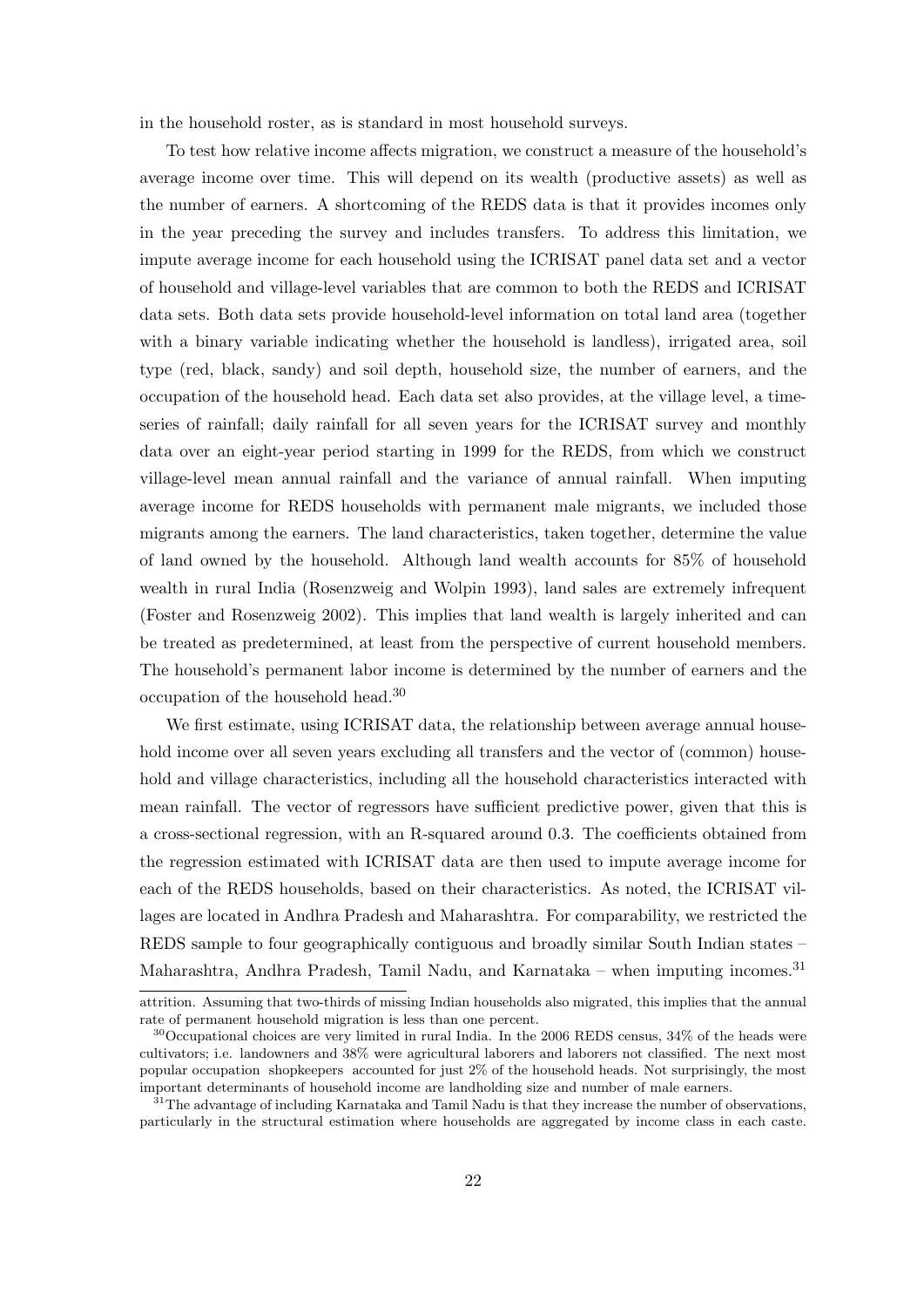Average consumption is also imputed for the REDS households from ICRISAT consumption data using the same method and the same first-stage specification that was used to impute average income.

Table 5, Columns 4-6 replicate the computations carried out with the ICRISAT data for the REDS sample. A comparison of Column 4 and Column 5 indicates that, as is true for the ICRISAT households (where no values are imputed), there is substantial redistribution within castes. The consumption ratio exceeds the income ratio for each income class, with the consumption-income ratio in Column 6, or more correctly the ratio of ratios, close to three for the lowest income class.<sup>32</sup> Finally, Column 7 reports migration rates by income class. Consistent with the theory and the redistribution documented in Table 5, we see that migration rates are increasing in relative income. A household's relative position within its caste's income distribution will be positively correlated with its absolute income. The statistics reported in Column 7 do not account for the direct effect of (absolute) household income on migration, which would dampen the increase in migration across relative income classes if wealthier households are less likely to migrate for other reasons. The regression analysis that follows will control for the direct effect of the household's income on migration.

#### 4.2 Reduced-Form Estimates

Proposition 1 links the households relative income to its decision to send migrants to the city. However, household income could directly determine migration due to credit constraints or risk-aversion (Bryan, Chowdhury, and Mobarak 2014). Higher income households also have a larger number of male earners (on average) and this increases the probability that any male will migrate. We thus include the households own income, as an independent determinant of migration, when testing Proposition 1. Once this variable is included, the relative income effect is captured by including average caste income as an additional regressor. Conditional on the households own income, an increase in average caste income implies that it is relatively less wealthy within its caste. To test Proposition 1 we thus estimate a regression of the form

$$
M_i = \pi_0 + \pi_1 y_i + \pi_2 \overline{y}_i + \epsilon_i,\tag{9}
$$

where  $M_i$  indicates whether any male member of household i had moved permanently from the village,  $y_i$  is the household's average income over time, and  $\bar{y}$  is the corresponding

The reduced-form results reported below are largely unchanged and statistically significant when the sample is restricted to the non-ICRISAT states (Karnataka and Tamil Nadu).

<sup>&</sup>lt;sup>32</sup>Although we follow standard practice and ignore savings in our model of mutual insurance, an alternative explanation for the observed pattern of consumption is that wealthy households save a greater share of their income. This is unlikely to be a viable explanation, however, because private savings are extremely low in rural India (as documented, for example, by Breza and Chandrasekhar, 2015). Consistent with a negligible role for private savings, the structural model, which ignores savings, will generate estimates of relative consumption that are almost identical to the consumption-ratios reported in Table 5.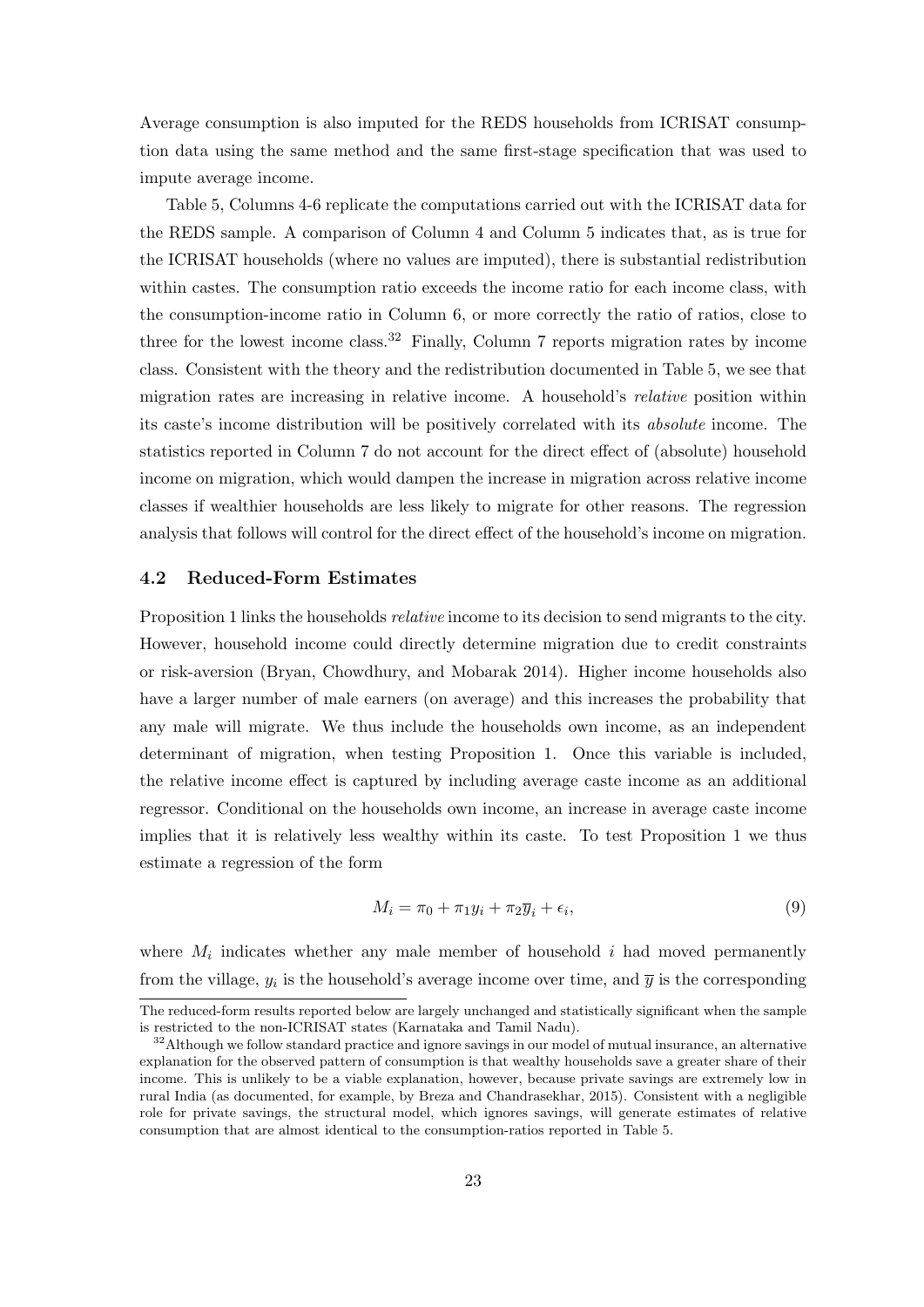average statistic for its caste, which is constructed by averaging incomes over all households in the caste. As discussed above, this information is available from the 2006 REDS census.

Conditional on average caste income, an increase in a household's income implies that it is relatively wealthy and, therefore, should be more likely to have migrant members. However, household income could directly determine migration, as discussed above, and so the  $\pi_1$  coefficient cannot be used to test the theory. The key test of Proposition1 is  $\pi_2$  < 0; conditional on the household's own income, an increase in caste income implies it is relatively less wealthy and, therefore, should be less likely to have migrant members.

Table 6, Column 1 reports the estimates of equation (9). Coefficient standard errors are bootstrapped to account for the use of imputed incomes. As predicted by Proposition 1, the estimated coefficient on caste income,  $\hat{\pi}_2$ , is negative and significant. This result provides support for the theory in which the migration decision is made in the context of a caste network, and networks redistribute income in favor of the poor. The positive and significant coefficient on own household income,  $\hat{\pi}_1$  in Column 1, is also consistent with the theory but, as noted, there are other interpretations.<sup>33</sup>

Proposition 2 indicates that households who face greater rural income-risk should be less likely to have migrant members. We test this prediction by including the rural income-risk faced by the household as an additional regressor in Table 6, Column 2. Income risk in our theory is measured by the coefficient of variation of the household's income, squared. We construct the variance of the household's income over time using the same method that was used to impute average income.<sup>34</sup> Using the constructed variance to compute income-risk, we see in Table 6, Column 2 that households facing higher rural income-risk are indeed less likely to have migrant members. While this result is consistent with our theory in which migration results in the loss of risk-reducing network services, it is inconsistent with standard models of individual migration in which adverse origin characteristics lead to higher out-migration rates.

Recall that the relationship between relative income and migration in Proposition 1 was derived conditional on rural income-risk. The relationship between income-risk and migration in Proposition 2 was derived conditional on household income (and the household's position in the caste income distribution). The specification in Column 2 allows us

<sup>33</sup>Our analysis with 2006 REDS data restricts the sample to castes with at least 30 households in the census. This ensures that there will be a sufficient number of households in each income class in the structural estimation, where castes are divided into 4-6 income classes. The reduced-form results in Table 6 are robust to restricting the sample to castes with at least 10 households in the 2006 REDS census.

 $34$ The specification in the first step, using ICRISAT data, is the same, except that the household characteristics are interacted with the variance of village rainfall in the ICRISAT villages. The set of household and village level regressors once again have sufficient power, with an R-squared around 0.3. The estimated coefficients from the first step are subsequently used to predict the variance of income for each of the REDS households using their characteristics and village-level rainfall variances. We estimate the relationship between log-variance and the household and village characteristics in the first step. Predicted log-variance for the REDS households can then be transformed to the variance of income, ensuring that no negative values are obtained.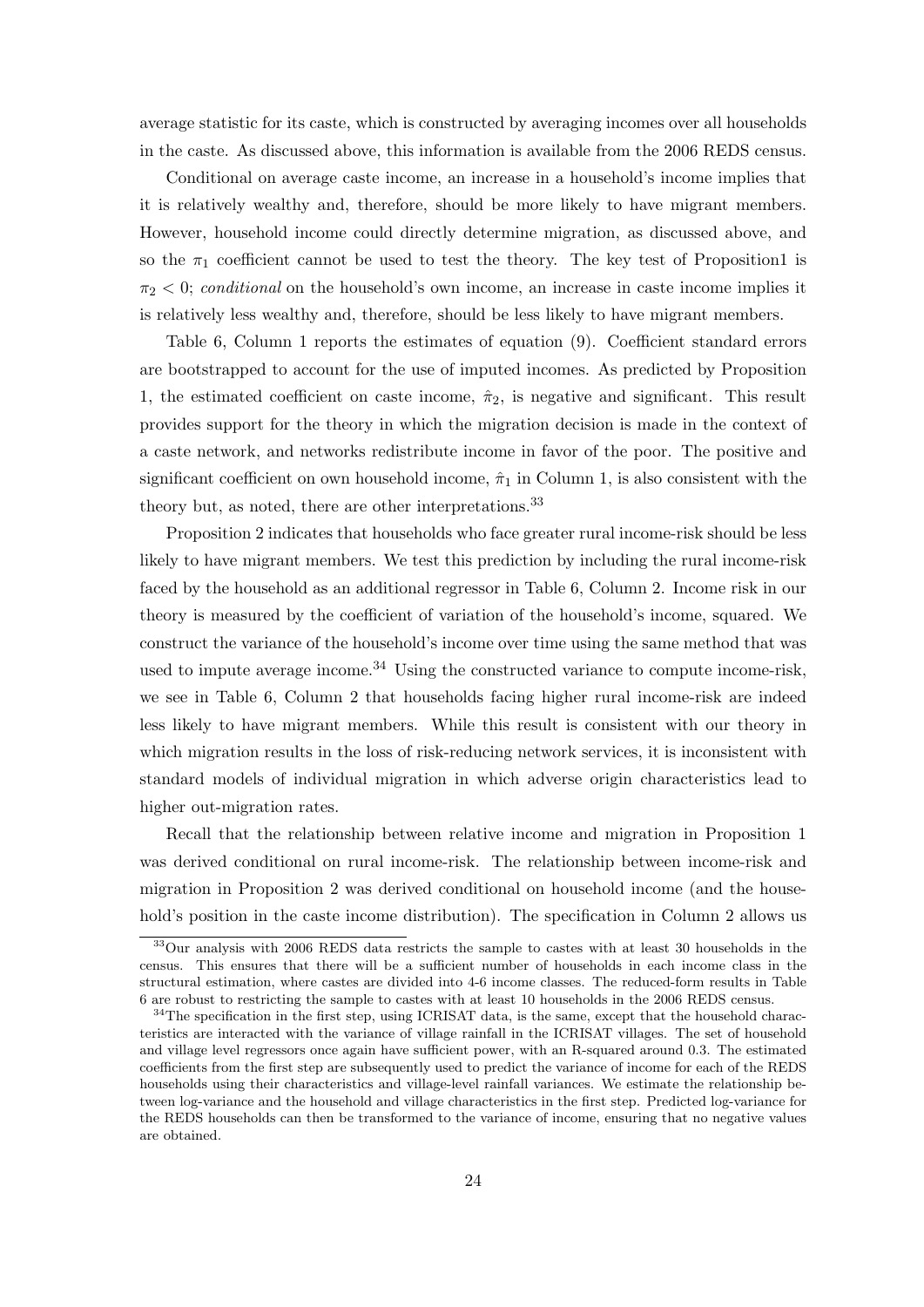to (simultaneously) estimate these conditional effects, as required by the theory. The point estimates indicate that the magnitude of these effects are large. A one standard deviation decrease in the risk measure doubles the migration rate (from a baseline of 3.1%). A one standard deviation increase in own income increases the migration rate by 10%, while the same increase in caste income reduces the migration rate by 30%.

The theory does not specify what constitutes the domain of the network. Although the organization of Indian society, with individuals marrying strictly within their caste, leads us to posit that rural insurance networks are organized around the caste, they could potentially be organized at the level of the village, as assumed in previous studies on risk-sharing in India; e.g. Townsend 1994, Ligon 1998. To address this possibility, we include mean village income as an additional regressor in Table 6, Column 3. Consistent with Mazzocco and Saini (2012) who report full risk-sharing at the caste level, but reject full risk-sharing in the village with ICRISAT data, we see that the coefficient on mean caste-income is stable and remains highly significant, whereas the corresponding coefficient on village income is small and imprecisely estimated. One remaining possibility is that the estimated village-income coefficient is biased because village income is correlated with village infrastructure, which directly determines migration. To address this possibility, we include variables indicating whether a bank, secondary school, health center, or bus station is located in the village, as well as the distance to the nearest town, in Table 6, Column 4. Although the infrastructure variables are jointly highly significant, the remaining coefficient values are largely unchanged.

We believe that the caste is exceptionally effective at consumption-smoothing because of its large size and scope (extending over many villages). While the preceding results indicate that insurance networks in India are organized around the caste, they do not tell us whether the network extends beyond village boundaries. To answer this question, we replace village income with the mean income of caste households within the village in Table 6, Column 5. Reassuringly, the complete caste-income coefficient maintains its size and significance, while the restrictive caste-income measure has little effect on migration and is statistically insignificant. The stability of the caste-income coefficient to the inclusion of a vector of village-level variables indicates that the results are not being driven by unobserved village-level effects.<sup>35</sup> Nevertheless, as a final robustness test, we include a full set of village fixed effects in Column 6. Although the caste-income coefficient is now only statistically significant at the 12 percent level (one-tailed test), it remains as large (in absolute magnitude) as it was with the benchmark specification in Column 2. Results from a Hausman test (available from the authors) indicate that the difference in the caste income coefficient between the benchmark specification and the specification with village

<sup>35</sup>Standard errors in Columns 3-5 are two-way clustered at the level of the caste and the village.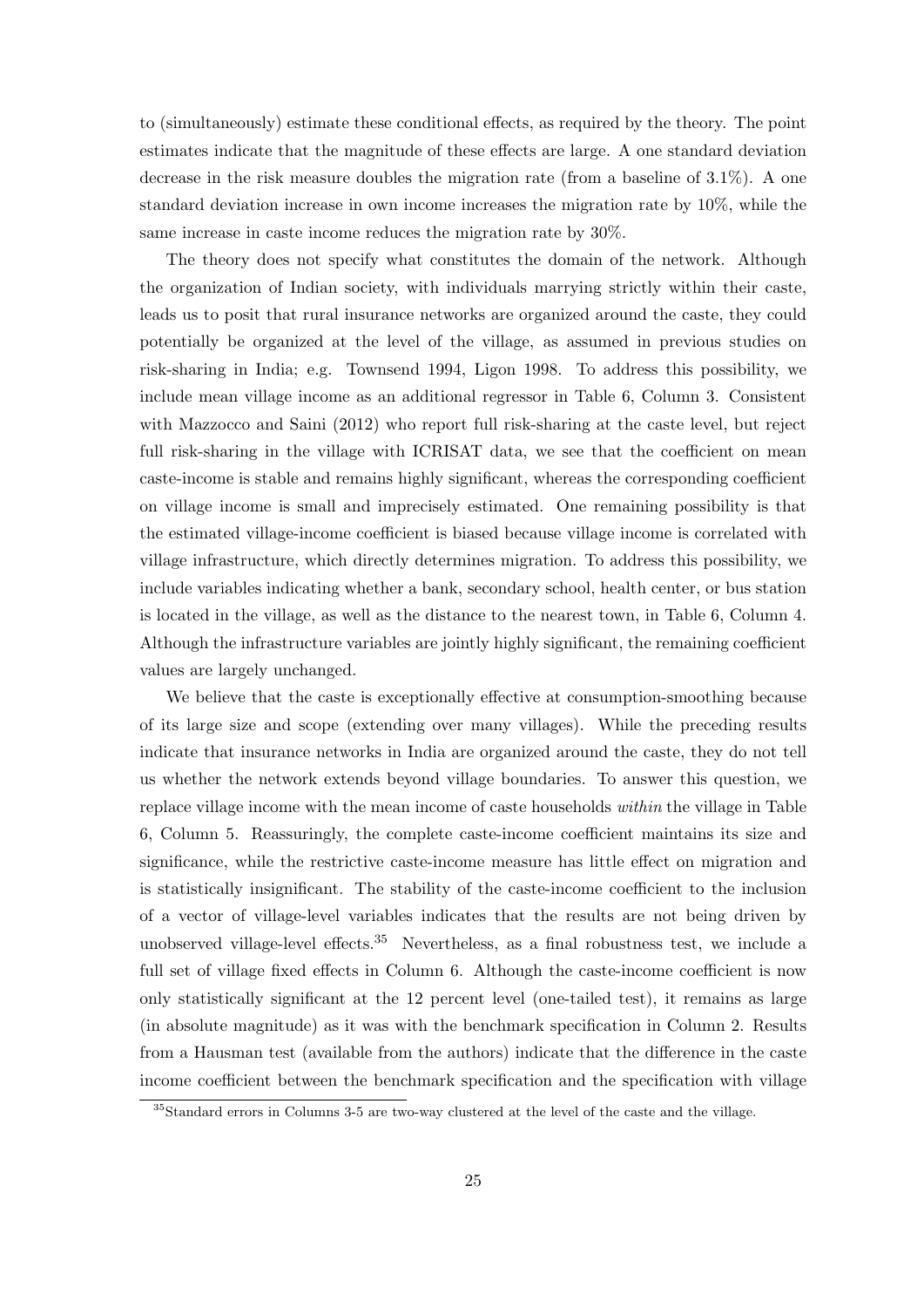fixed effects is not significant at the 5 percent level. The difference between the household income coefficients is also not statistically significant, at any level. The only statistically significant change is for the income-risk coefficient, but that coefficient is highly significant in both specifications (and gets more negative in the fixed effects specification). Overall, our results provide strong support for the hypothesized trade-off between the insurance provided by rural caste-based networks and the income-gain from migration. Those households that benefit less (more) from the rural network are more (less) likely to have migrant members.

#### 4.3 Structural Estimates

Having found evidence consistent with the theory, we now estimate the structural parameters of the model. The structural estimates are used to (i) externally validate the model, (ii) to provide independent support for the redistribution within castes that is predicted by the theory, and (iii) to carry out counter-factual simulations that compare the sensitivity of migration to the rural-urban wage gap and formal insurance. We also conduct counterfactual policy simulations that quantify the mobility-enhancing effects of a government safety net for poor households and a credit scheme benefiting wealthy households.

There are two exogenous variables in the model, measured at the level of the incomeclass, k: mean-income,  $M_{Ak}$ , and normalized risk,  $R_{Ak} \equiv V_{Ak}/M_{Ak}^2$ . While there is a single caste (community) in the theoretical analysis, there are 100 castes in the 2006 REDS census, which we use for the structural estimation. To be consistent with the model, we thus proceed to average mean-income,  $M_{Ai}$ , and the variance of income,  $V_{Ai}$ , which were previously imputed for each household i, across all household in each income-class,  $k$ , within each caste, j, to obtain  $M_{Akj}$ ,  $R_{Akj}$ . The specifications that we report partition the households within each caste into income quintiles, but the results are robust to using four or six income classes.

To understand how the model is estimated, suppose, to begin with, that the  $\beta$  parameter and the  $F$  function are known. For a given income-sharing rule in caste  $j$ , described by the  $\lambda_{kj}$  vector, we can then solve for participation in each income-class,  $N_{kj}$ , from the fixedpoint conditions, equation (7), after substituting in the expressions for mean-consumption with insurance  $M_{Ikj}$  and consumption-risk with insurance  $R_{Ij}$  from equations (5) and (6). The total surplus generated by the insurance arrangement can then be computed in caste j from equation (8). Searching over  $\lambda_{ki}$ , the income-sharing rule that is ultimately selected in caste  $j$  will maximize the total surplus. If the model is correctly specified, predicted migration (which is one minus the participation rate) will match actual migration at that sharing-rule.

Now suppose that  $\beta$  is unknown and must be estimated, but continue to assume that the F function is known. For an arbitrary  $\beta$  we can solve for the surplus-maximizing  $\lambda_{kj}$ ,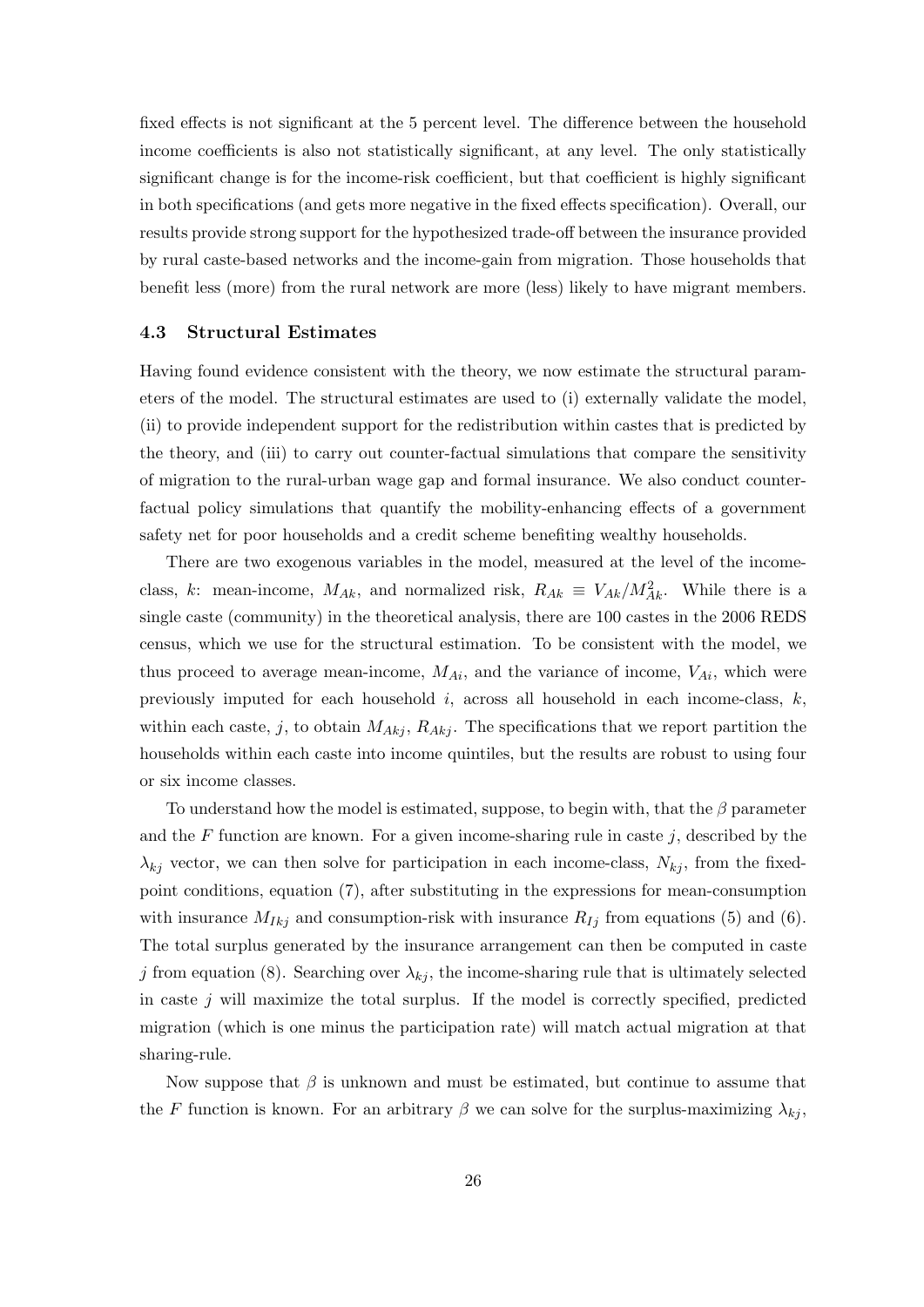as described above. However, predicted migration will no longer match actual migration. To estimate  $\beta$ , we exploit the fact that migration in each income-class in each caste will decline as this parameter increases. There thus exists a unique  $\beta$  for which overall predicted migration, across all income-classes in all castes, matches actual migration. This will be our best estimate of β. We match on overall migration to estimate β because a unique solution is assured and because this moment will be the outcome of interest in the counter-factual simulation that follows.

The estimation procedure described above was based on the assumption that the F function, which characterizes the distribution of income-gains from migration,  $\epsilon$ , was known. We now proceed to describe how this function is derived. Recall that we made three assumptions about the  $\epsilon$  distribution in the model: (i) the left support is equal to zero, (ii) the right support is unbounded, and (iii) the density of the distribution is declining in  $\epsilon$ . The exponential distribution satisfies each of these assumptions and so we assume that  $\epsilon$  is distributed exponentially. An additional advantage of the exponential distribution is that it is characterized by a single parameter, which we denote by  $\nu$ ;  $F(\epsilon) = 1 - e^{-\nu \epsilon}$ , where  $E(\epsilon) = 1/\nu.$ 

The distributional parameter,  $\nu$ , is estimated in two steps. We first use REDS and NSS data to compute the average income-gain from migration for households with permanent male migrant members in the 2006 REDS census. The household's land value, the number of working-age adults, and the education of the household head (which we assume applies to all working members) is available from the REDS census. Urban and rural wages, by education category, are available from the NSS. These data sources can be combined to compute the income-gain from migration,  $\tilde{\epsilon}$ , and its utility equivalent,  $\epsilon = log(1 + \tilde{\epsilon})$ .<sup>36</sup> We assume that this derived income-gain,  $\epsilon$ , is the representative (median) value for households with migrants. For example, if 4 percent of households have permanent migrant members, then  $\epsilon$  applies to a household at the 98<sup>th</sup> percentile of the  $\epsilon$  distribution. This assumption, together with the properties of the exponential distribution, can be used to derive the distributional parameter:

$$
\nu = \frac{-\log(x/200)}{\epsilon},\tag{10}
$$

where x equals four in the preceding example. Once  $\nu$  is computed, the risk-parameter,  $\beta$ , can be estimated as described above.

As a basis for comparison with the estimates that follow, Table 7A, Columns 1-2 list

<sup>36</sup>We compute average rural income as 5 percent of the household's total asset holdings at the beginning of the reference period (one year before the survey round) plus labor income, based on the assumption that the adults in the household work for  $312$  days in the year. Let V be the household's asset value, L the number of adults, and  $W_U$ ,  $W_R$  the education-adjusted urban and rural wages from the NSS. The average number of working-age adults per household in the 2006 REDS census is 1.4, and so it is reasonable to assume that a single individual migrates. The income-gain from migration in that case is  $\frac{312(W_U - W_R)}{0.05V + 312W_RL}$ . This statistic is averaged across all households with migrants.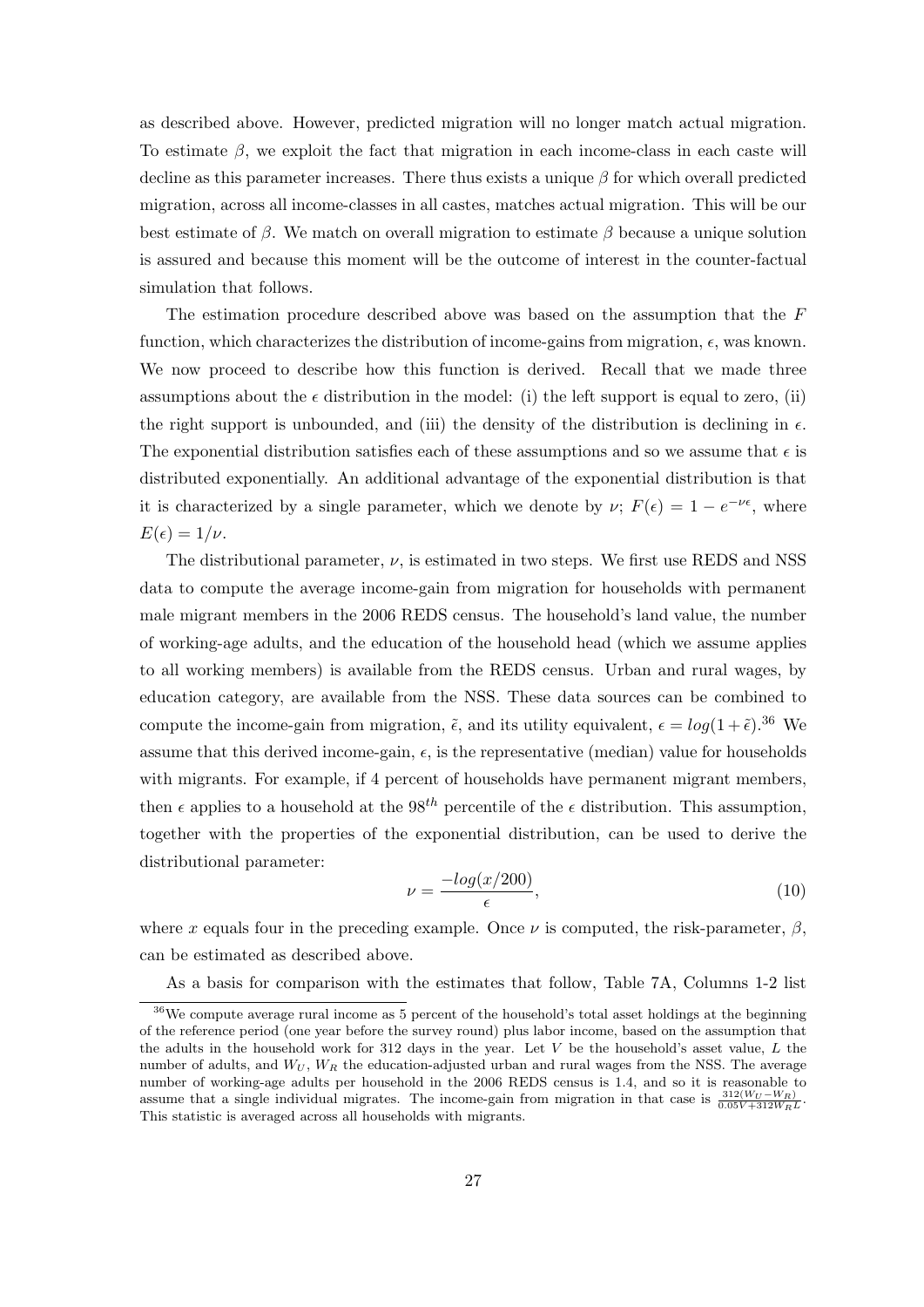relative consumption and migration in each of the five relative income-classes (averaged across all castes). Columns 3-4, report the  $\beta$  estimate, predicted relative consumption,  $\lambda_k$ , and predicted migration,  $1 - N_k/P_k$ , in each of those classes, k (once again averaged across all castes,  $j$ ). Jack-knifed standard errors, constructed by removing one caste at a time and re-estimating the model, are reported in parentheses.<sup>37</sup> The point-estimate for the  $\beta$ parameter is 1.4. Similar results are obtained with four and six income-classes in Appendix Table A3.  $\beta$  < 1 if migration reduces income-risk, as commonly assumed. We will see momentarily that  $\beta$  does decline below one, and is much more precisely estimated, with a flexible specification of the model that does a better job of matching the data.

The  $\beta$  parameter is estimated by matching on overall migration, which is 4.3 percent. Notice, however, that migration rates predicted by the model are lower (higher) than actual migration rates in low (high) income classes. In contrast, relative consumption levels  $(\lambda)$ 's) predicted by the model match closely with actual relative consumption. We cannot reject that predicted and actual relative consumption are statistically equal, at conventional levels, in each income class and across all specifications in Table 7A. The match in terms of magnitudes is very close (less than 5 percent error for each income-class).<sup>38</sup> This close match in predicted and actual  $\lambda$ 's is effectively a test of external validity, given that consumption data are not used to estimate the model. It provides empirical support for both the (logarithmic) distributional assumption and our use of a utilitarian social welfare function, placing equal weight on all income classes in equation (8). The substantial redistribution documented in Table 5 appears to be driven entirely by an attempt to equate marginal utilities across income classes.

One possible explanation for the mismatch between predicted and actual migration across income classes is that the income-gain from migration varies with rural income, perhaps because members of wealthier households are better educated. Although the theoretical analysis assumes that the (proportional) income-gain is independent of rural income, we relax this assumption when estimating the model in Table 7B, Columns 3-4. The households in the 2006 REDS census are divided into five *absolute* income classes, without regard to their caste affiliation, and the  $\nu$  parameter is then computed in each income class using the procedure described above.<sup>39</sup> Each *relative* income-class k in caste j can be mapped

<sup>39</sup>Appendix Table A3 shows, with five absolute income-classes, that land value, the number of working-

<sup>&</sup>lt;sup>37</sup>The jack-knifed standard error for any parameter  $\theta$  is given by the expression  $[n/n-1\sum_i(\theta_i-\overline{\theta})^2]^{1/2}$ , where n is the number of times the model is re-estimated,  $\theta_i$  is the parameter estimate when it is re-estimated for the  $i^{th}$  time, and  $\bar{\theta}$  is the average across all  $\theta_i$ . In our case, with 100 castes,  $n = 100$ .

<sup>&</sup>lt;sup>38</sup>An alternative approach to compare the closeness of the match, suggested by a referee, would be to compute the probability that the predicted and actual  $\lambda$ 's are as close as they are by random chance. We implement this test for the lowest relative income-class, since it will certainly not subsidize any other incomeclass and so the range of feasible  $\lambda$ 's is known. Given that the relative income for the lowest income-class is 0.31 from Table 5,  $\lambda$  must lie in [0.31, 1]. If the predicted  $\lambda$  is distributed uniformly over this range, the probability that it will lie within 0.04 of the actual λ, as observed in Table 7A, is 12 percent. The standard error for the lowest income class is also small enough for us to reject that there is no redistribution  $(\lambda)$  is equal to 0.31) with greater than 95 percent confidence.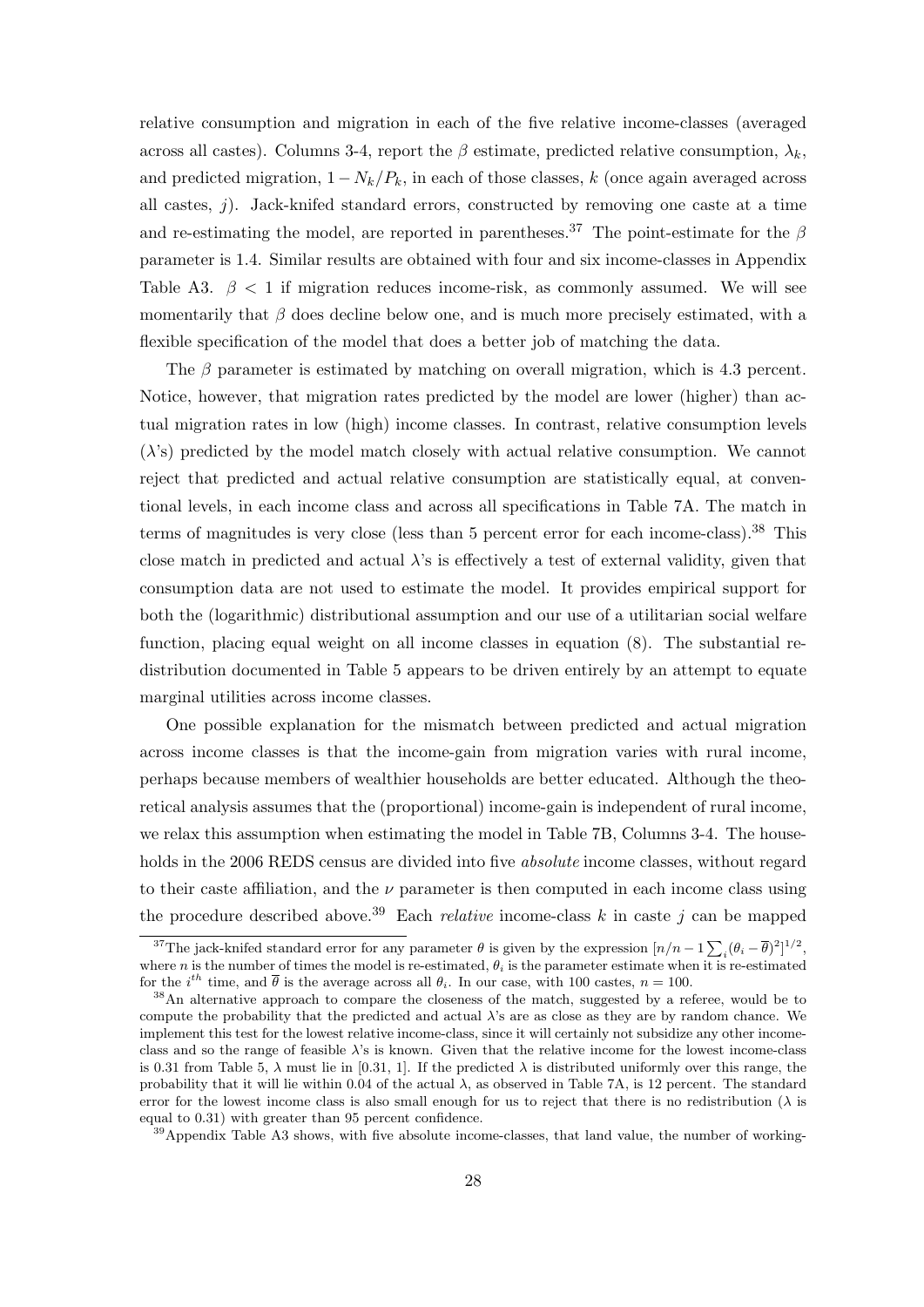into an *absolute* income-class based on its mean income,  $M_{Akj}$ . The  $\nu$  parameter computed for that absolute income-class is then assigned to class  $k$  in caste j. The results with this flexible specification in Table 7B, Columns 3-4 are very similar to the results obtained with the benchmark specification, with a single  $\nu$ , in Table 7A, Columns 3-4. Allowing the income-gain from migration to vary with rural income evidently does not reduce the mismatch between predicted and actual migration.

Although the theory focuses on the constraints faced by individuals migrating independently, the empirical analysis must take account of the small number of castes that have established urban networks in the city. While most castes report low migration rates in our data, a few do have substantial rates of permanent male migration. We account for these caste-level differences by estimating a flexible specification that allows for a caste-specific  $\nu$  parameter. The income-gain computed for households with migrants  $\epsilon$ , using REDS and NSS data as described above, does not vary substantially across castes. The important difference is the point in the  $\epsilon$  distribution where these households are located. For a caste with a strong network and many migrants,  $x$  in equation (10) is relatively large, which implies that  $\nu = 1/E(\epsilon)$  will be small. A strong urban caste network, reflected in a high level of permanent migration in the data, thus effectively increases the income-gain from migration. Despite the flexibility that is introduced with 100  $\nu$  parameters, the pattern of  $\lambda$ 's and migration in Table 7B, Columns 5-6 is very similar to the benchmark estimates obtained with a single  $\nu$  parameter. Notice that the  $\beta$  coefficient is now smaller than one, consistent with the standard assumption that migration reduces income-risk, although it continues to be imprecisely estimated.

We assumed, when deriving the theoretical results, that there was a single  $\nu$  and a single  $β$ . The specifications reported in Columns 3-6 relax the first assumption. We now relax the second assumption by allowing  $\beta$  to vary with rural household income (there is no reason to allow  $\beta$  to vary by caste if households with migrants are excluded from their rural insurance networks). Recall that  $\beta$  reflects the income diversification that accompanies migration as well as access to non-network consumption-smoothing mechanisms. It is not obvious how the reduction in income-risk through migration varies with rural income. While we would expect wealthier households to have greater access to private credit, the effect on  $\beta$  is theoretically ambiguous. Consider, for example, two households trying to smooth their consumption with credit, where one household has twice as much income as the other in each state of the world. To smooth consumption completely, the wealthier household must receive twice as much credit in each state of the world. If land, the chief source of wealth

age adults, and the education of the household head are all generally increasing across income classes as expected. Although the NSS data indicate that the rural-urban wage gap is increasing with education (Hnatkovska and Lahiri 2013), wealthier households are starting from a higher rural income-base and so the proportional gain in income will naturally be smaller for them. There is no obvious relationship between absolute income and the income-gain from migration, which is reflected in the migration rate, in Table A3.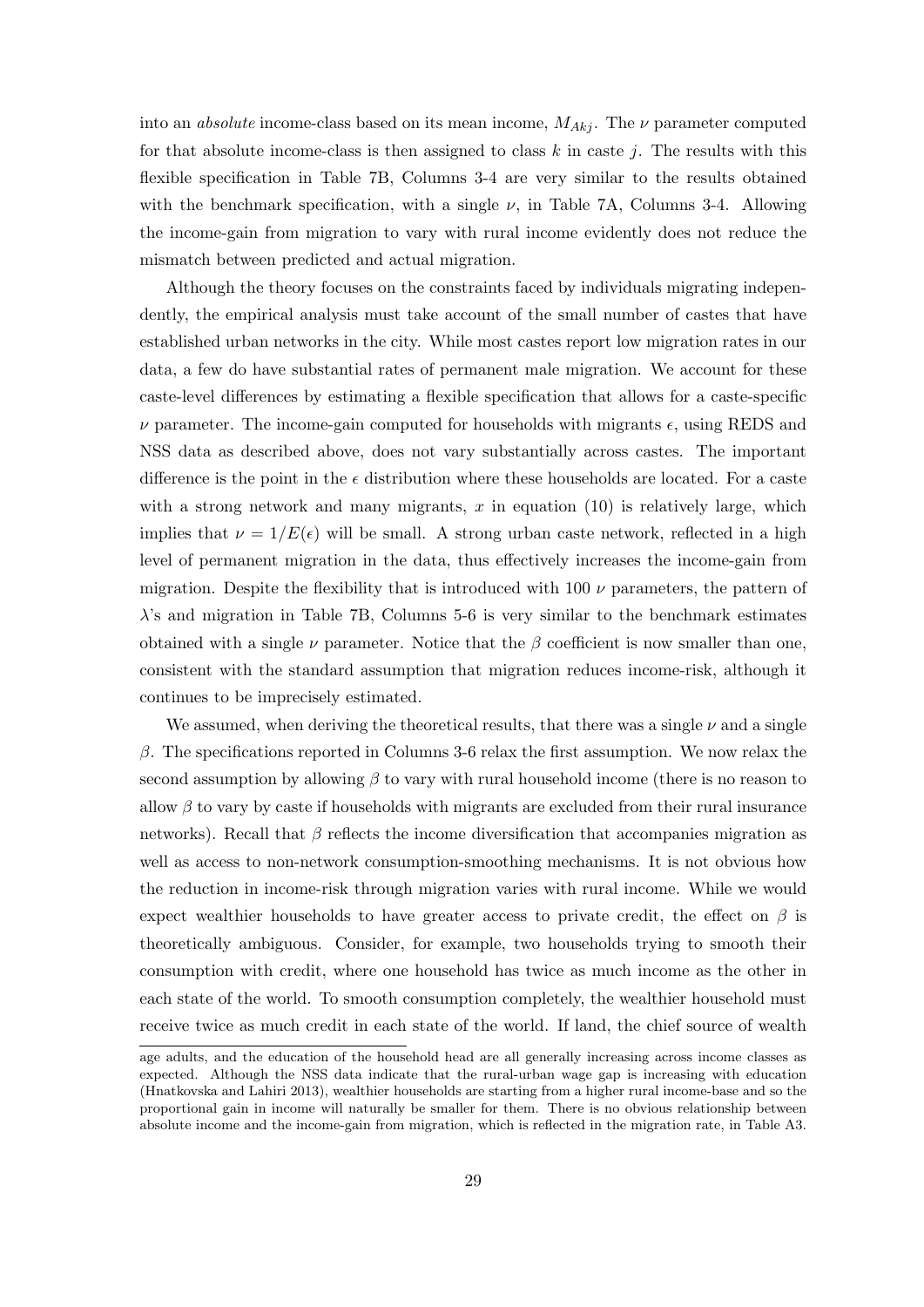in rural India, is not fully collateralizable, then this condition may or may not be satisfied and the  $\beta$ -income relationship will be ambiguous.

The structural estimates in Table 7B, Columns 7-8 allow  $\beta$  to be a linear function of average income in each relative income-class within each caste;  $\beta = \alpha + \gamma M_{Akj}$ , without any theoretical guidance about the sign of the  $\gamma$  parameter. Empirically, predicted migration rates were too high (low) for higher (lower) relative income-classes with a single  $\beta$  parameter. With the flexible specification, we thus expect the gamma coefficient to be positive to bring predicted migration in line with actual migration. The estimated coefficients in Columns 7-8 are consistent with this prediction. Since there are two parameters to estimate –  $\alpha$  and  $\gamma$  – we match on two moments: overall migration in the lowest and the highest relative income class.<sup>40</sup> It is reassuring to observe that predicted and actual migration now match closely in the remaining three income-classes. We are even able to generate the non-monotonicity from relative income-classes three to five, despite the fact that  $\beta$  is specified to be increasing linearly in mean-income  $M_{Akj}$ , without regard to the relative position of group  $k$  in caste  $j$ .

To compare the parameter estimates with the flexible specification with what we obtained earlier in Table 7A and Table 7B, Columns 3-6, we use the estimated  $\alpha$  and  $\gamma$ parameters to compute  $\beta$  for the representative household with mean-wealth in the REDS census. Jack-knifed standard errors for the  $\beta$  parameter are constructed using the procedure described above. The  $\beta$  parameter with the preferred flexible specification now lies below one and is very precisely estimated. If we take a different approach that exploits variation in household income in the sample, then the  $\beta$  parameter would be less than one (based on the estimated  $\alpha$  and  $\gamma$  parameters) for 86 percent of the households in the REDS census. This result is consistent with evidence from the NSS indicating that employment-risk is lower in urban than in rural areas, which implies (everything else equal) that income-risk will be lower in urban areas. The fact that households facing greater rural income-risk were nevertheless less likely to have migrant members in Table 6, indicates that the loss in network insurance must be large enough to dominate the substantial income-gain and the (possible) income risk-reduction associated with migration.

Given that the structural model appears to fit the data reasonably well, we use the estimated parameter values to perform counter-factual simulations that quantify the magnitude of the mobility restrictions we have uncovered. There are two structural parameters in the model: the risk parameter,  $\beta$ , and the income-gain parameter,  $\nu$ . We reduce the  $\beta$ parameter to assess the effect of an improvement in formal insurance on migration, taking as given the rural insurance arrangements that are in place. We assess the sensitivity of migration to changes in the income-gain from migration by increasing the  $\nu$  parameter.

 $40$ The standard errors for these two income classes in Column 10 simply reflect the sampling error that is generated when we re-estimate the model, removing one caste at a time, in the jack-knife procedure.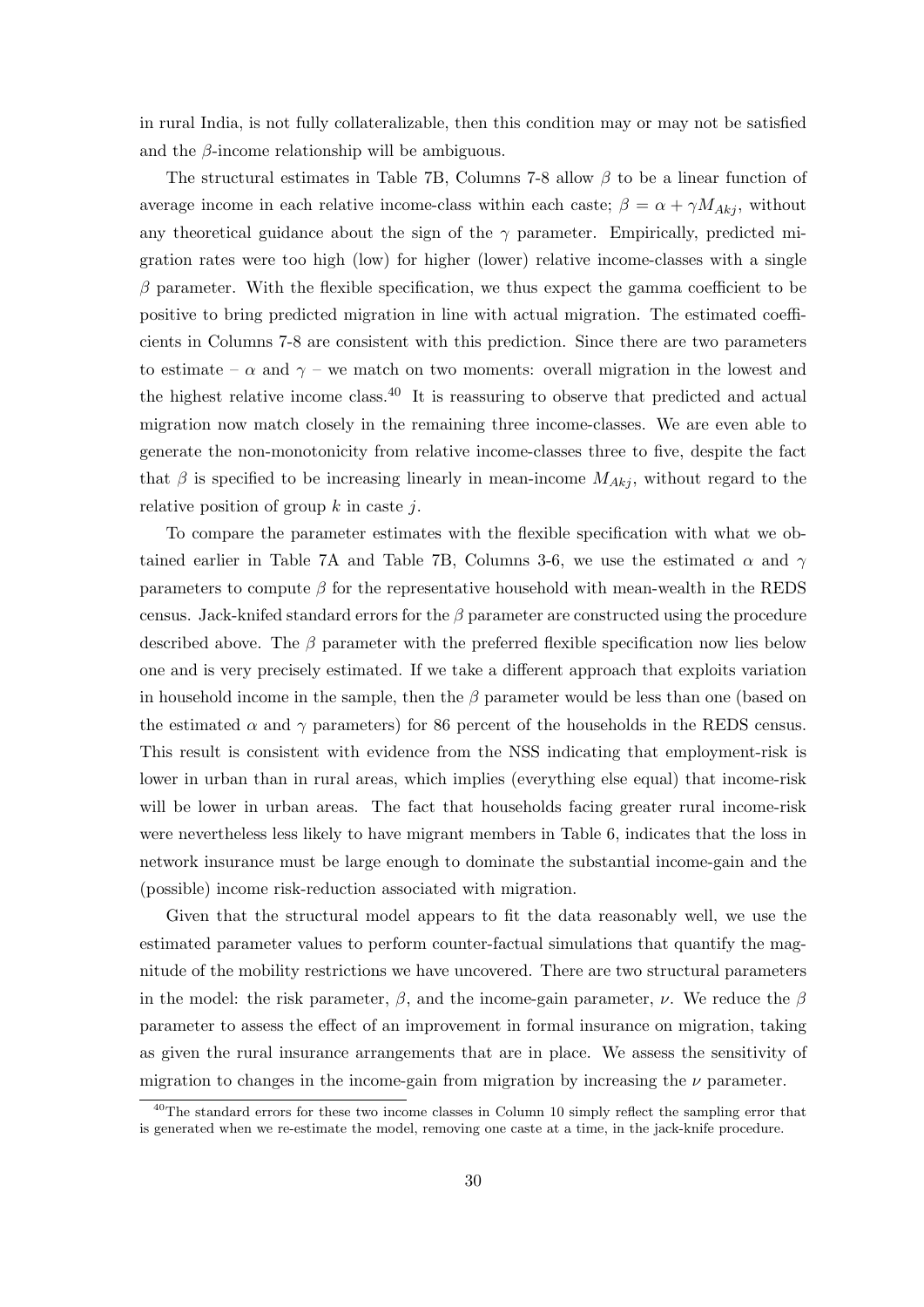Figure 6 reports overall migration rates over a range of counter-factual  $\beta$  values, using both the benchmark specification (single  $\nu$ , single  $\beta$ ) and the flexible specification (castespecific  $\nu$ ,  $\beta$  increasing in household income). A 50 percent decline in  $\beta$ , which is still quite far from full insurance ( $\beta$  equal to zero) more than doubles the migration rate from 4 to 9 percent with the more precisely estimated flexible specification, highlighting the importance of risk in restricting mobility. How responsive is migration to an exogenous change in the income-gain from migration? Given historically low migration rates, despite the persistently large wage gap in India, we would expect predicted migration to be insensitive to changes in the income-gain if the model is correct. Counter-factual simulations in Figure 6 that vary the value of the  $\nu$  parameter, but retain the assumption that formal insurance is unavailable, verify that this is indeed the case. An 80 percent increase in the  $\nu$  parameter, which corresponds to an average decline in the income-gain from 18 percent to 10 percent lowers migration by just one percentage point. This result further emphasizes the central message of this paper, which is that inadequate access to formal insurance, rather than wage differentials as commonly assumed in models of migration, may explain much of the low mobility in India.<sup>41</sup>

#### 4.4 Testing the Mechanism

The key assumption underlying our theory is that permanent male migration is associated with a loss in network services. We test this assumption by examining how a household's relative wealth affects three variables: out-migration, network participation, and out-marriage. Recall that marriage within the caste is a prerequisite for participation in the network.

Each REDS round consists of a census of households in the representative sample of villages, followed by a detailed survey of a sample of households in those villages. The survey collects information on permanent migration by adult males, as in the census. In addition, it collects information on financial transactions wihin the caste, which directly measures participation in the insurance network, as well as marriage within the caste by household members.<sup>42</sup>

<sup>&</sup>lt;sup>41</sup>Counterfactual simulations reported in Appendix Figure A1 shift the  $\nu$  parameter in the opposite direction. A 50% decline in the  $\nu$  parameter, which corresponds to a doubling of the wage-gap from 18% to 36%, increases the migration rate by just 1.5% percentage points from a baseline of 4.3%. However, migration is much more responsive to the wage-gap, in absolute and relative terms, when the  $\beta$  parameter is halved from a baseline value of 1.4; migration increases from 6% to 9%.

 $^{42}$ Participation in the caste network is measured by a binary variable that takes the value one if the household sent or received caste-transfers (gifts or loans from one or more members of the same sub-caste) in the year preceding each survey round. The measures of out-marriage and out-migration are constructed from the 1999 retrospective histories on the marriages and migration of all of the siblings and children of each household head in the sample. From these histories we created a variable indicating whether any child of the household head married outside the caste in the 10-year period prior to each survey date. The measure of out-migration is whether any male aged 20-30 at the time of each survey and residing in the household prior to the survey had left the village permanently by the survey date.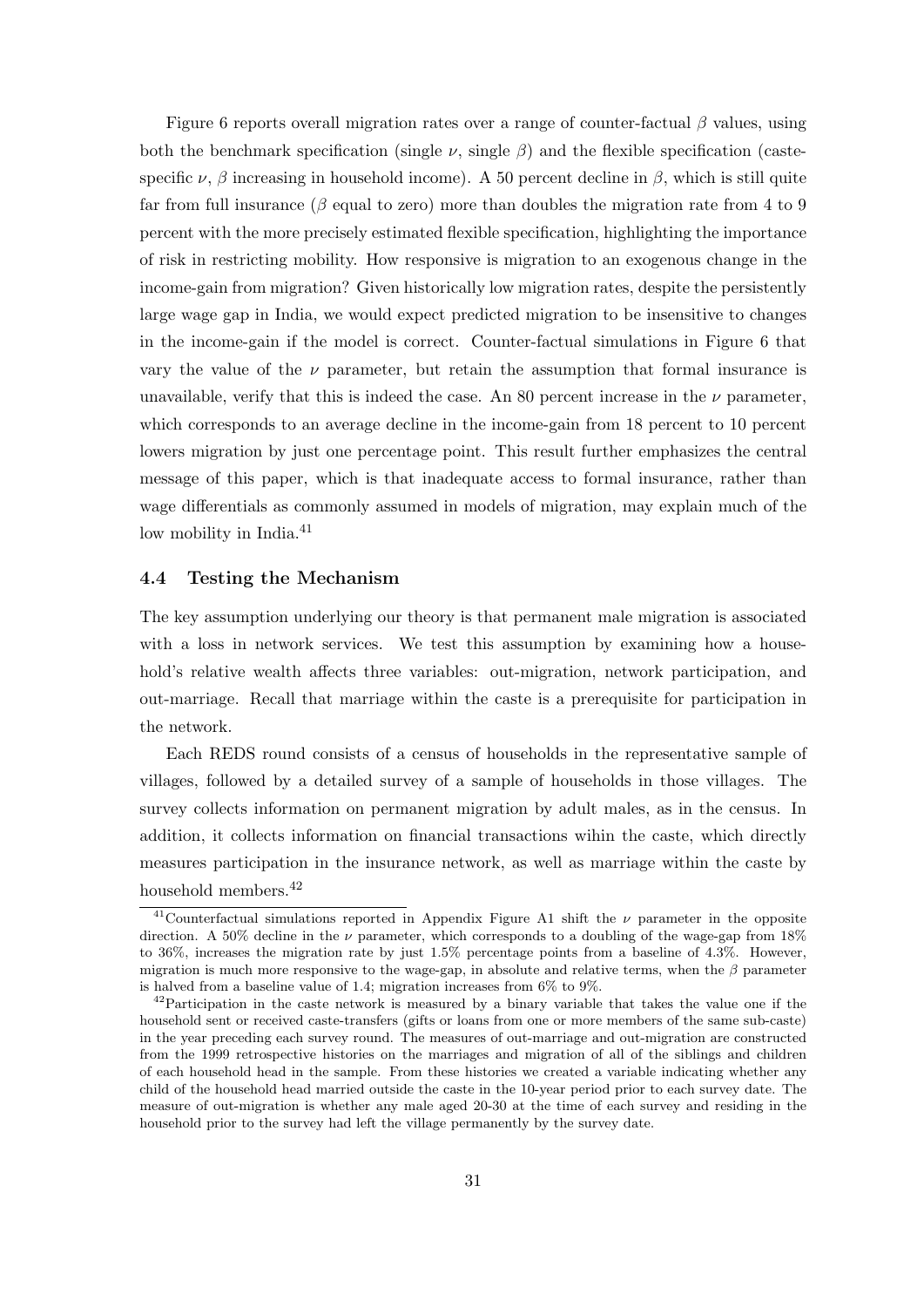Although the number of households in the detailed survey is relatively small, a major advantage over the census is that they can be linked over successive REDS rounds. We thus construct a panel, using the surveyed households in the 1982 and 1999 rounds of the REDS, for the joint test of the key theoretical assumption.<sup>43</sup> We eliminate all castes with less than 10 households in the REDS survey, and then proceed to estimate the following equation:

$$
X_{it} = \pi_1 y_{it} + \pi_2 \overline{y}_{it} + f_i + \epsilon_{it},\tag{11}
$$

where  $y_{it}$  is household i's average income in survey round t (1982, 1999),  $\overline{y}_{it}$  is the corresponding caste average, and  $f_i$  is a household fixed effect. This is the same specification as equation (9), except that household fixed effects and time subscripts are included. Equation (11) is separately estimated with out-migration, out-marriage, and network participation as dependent variables.

Average household income,  $y_{it}$ , could be determined by unobserved household attributes that independently determine the outcomes of interest. These attributes could also be correlated with caste income,  $\overline{y}_{it}$ , to the extent that they are correlated across households within the caste. Differencing over the two years allows us to purge these fixed attributes,

$$
\Delta X_{it} = \pi_1 \Delta y_{it} + \pi_2 \Delta \overline{y}_{it} + \Delta \epsilon_{it}.
$$
\n(12)

However, shocks to income could still be correlated with unobserved changes in the determinants of out-migration, out-marriage, and network participation  $\Delta \epsilon_{it}$ ; for example, if schools, banks, or other infrastructure that independently changed incomes and the outcomes of interest were introduced in the household's village between 1982 and 1999. To address this concern, we construct instruments for  $\Delta y_{it}$ ,  $\Delta \overline{y}_{it}$  in equation (12) above.

We make use of two technological features of the Indian Green Revolution to construct these instruments: (i) only certain parts of the country could profit from the new HYV seeds at the onset of the Green Revolution in the late 1960s, and (ii) the returns to investing in the HYV technology are much greater on irrigated land. The instrumental variable strategy allows for the possibility that initial availability of HYV technology and access to irrigation were independently correlated with unobserved village and household characteristics that had long-term effects on the outcomes of interest by including them in the second stage. Exploiting the technological complementarity between HYV and irrigation, and the fact that simultaneous access to these inputs was quasi-random, only the *interaction* of these variables, measured in 1971, is used as an instrument for changes in income from 1982 to 1999. The instrument is constructed by interacting a binary variable indicating whether

<sup>&</sup>lt;sup>43</sup>To construct the panel, we start with the sample of households in the 1982 round. Because of household partitioning, many 1982 household members were distributed across multiple households in 1999. We thus aggregate all 1999 households to be consistent with 1982 household boundaries, resulting in a balanced panel over the two years.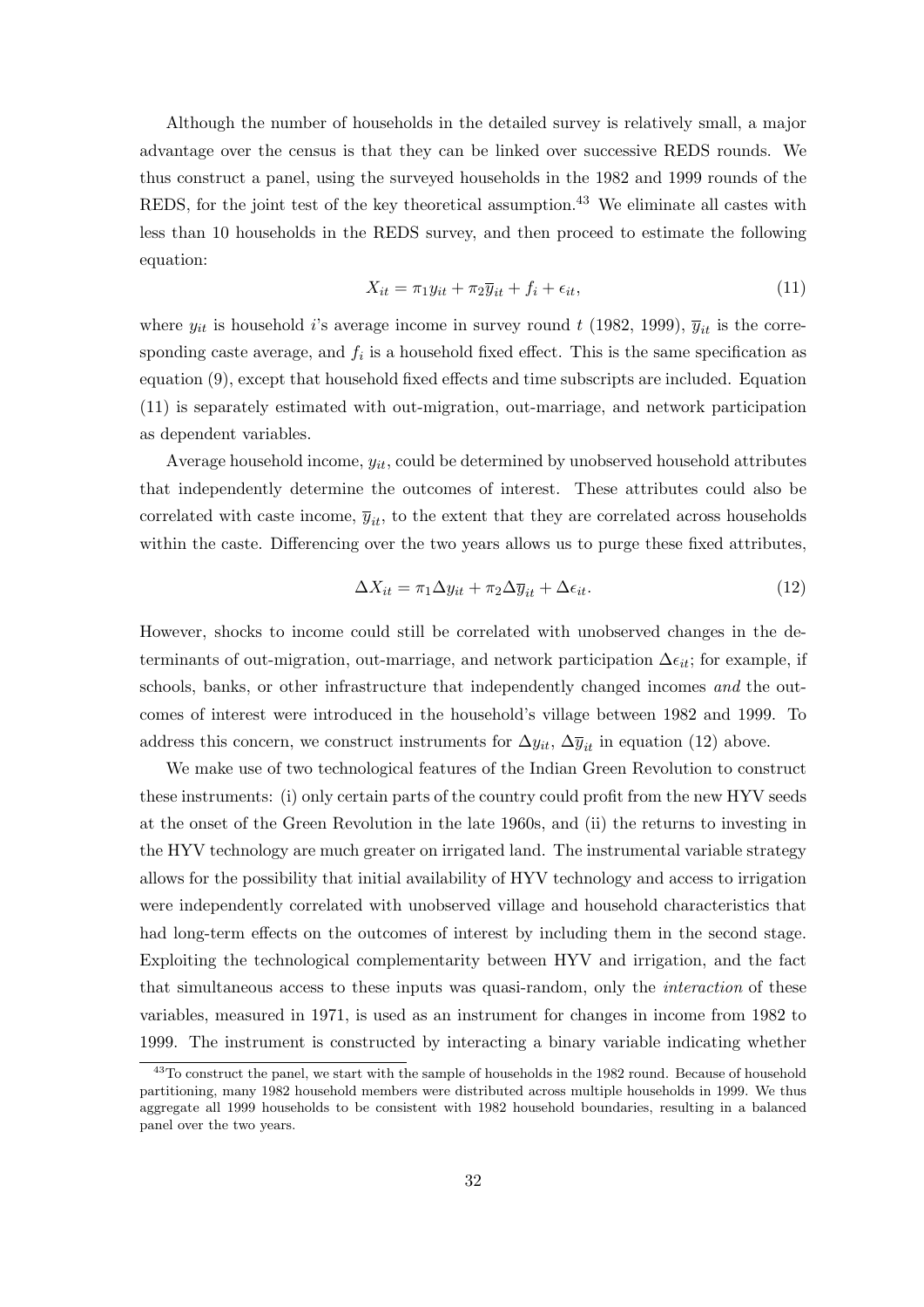anyone in household i's village used HYV in 1971 with the share of irrigated land in the village in that year. These variables are obtained from the 1971 REDS round, which is at the onset of the Green Revolution but still close enough in time to predict changes in income over the 1982-1999 period.

All areas of the country did not benefit equally from the HYV technology at the onset of the Green Revolution (see Munshi, 2004, for details). The early rice varieties, in particular, were unsuitable for cultivation in many areas, and it was only by cross-breeding with local varieties that the new technology could be adopted throughout the country. Although the new wheat varieties were more robust, marketing was restricted to specific districts in the early stages of the Green Revolution. Where the new HYV technology did become available, credit constraints would have prevented growers from making the complementary investments in irrigation that were required to exploit the enhanced potential of the new seeds. Access to irrigation at that time would have been largely determined by proximity to water bodies and pre-existing irrigation technologies like tanks and canals, which was independent of the program priorities and technological constraints that determined access to HYV. The simultaneous access to HYV technology and irrigation, conditional on access to each of these inputs separately, can thus be treated as quasi-random (satisfying the exclusion restriction). At the same time, the combination of these inputs, net of their direct effects, would still have determined initial farm profits due to the fact that the new HYV technology performed much better on irrigated land. Given credit constraints, these initial profits would have determined the subsequently income trajectory and this is indeed what we observe in the first-stage regression.<sup>44</sup>

The income variable that we construct depends on the household's assets and the number of working age adults (including permanent migrants, if any). The same procedure was used in the structural estimation to construct the income-gain from migration for households with migrants, except that we now use the village-level daily wage in the survey year rather than the NSS wage to measure rural labor income. Caste-level income is once again simply the caste average of household incomes. Note that we no longer need to impute incomes or to restrict the sample to southern states, and so the results that follow serve as a useful robustness test.

Table 8 reports the instrumental-variable estimates of equation (12). The Kleibergen-Paap F statistics indicate that weak instruments are a concern (based on the Stock-Yogo critical values), particularly with participation in the insurance network as the dependent variable. This variable is measured in a single year prior to each survey round, which will severely under-estimate the household's actual involvement, especially since the demand for

<sup>&</sup>lt;sup>44</sup>To add statistical power, we include two more instruments: the amount of land inherited by the household head, as reported in the 1982 REDS round, and the triple interaction of inherited wealth, HYV, and irrigation. The corresponding caste-level instruments are the caste averages of the three household-level instruments.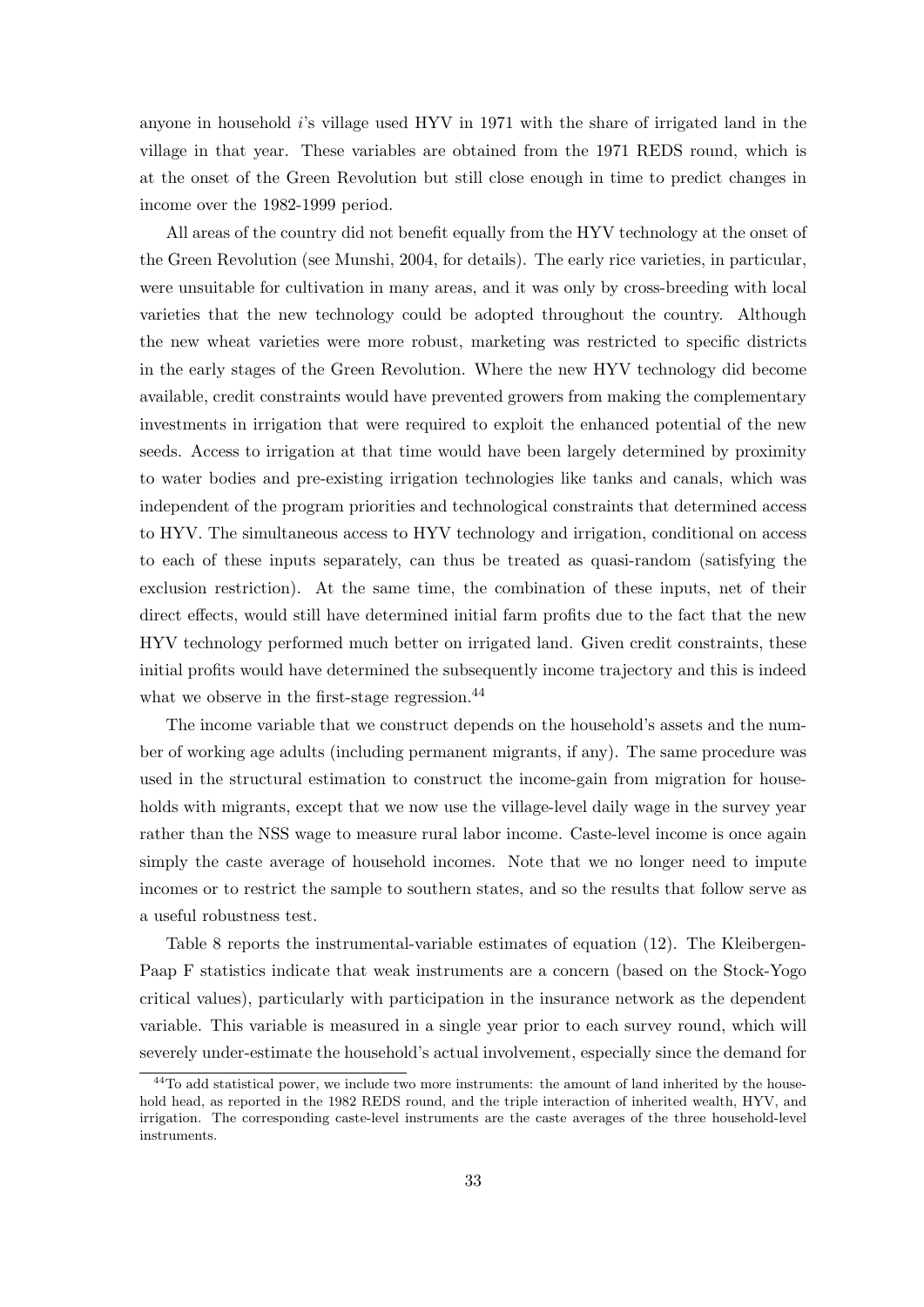major contingencies occurs relatively infrequently. This weakens the power of the instruments. The estimates in Tables 8, particularly with network participation as the dependent variable, should thus be treated with caution. They nevertheless support the joint hypothesis that conditional on the household's own income an increase in caste income reduces the probability of out-migration and out-marriage, and simultaneously increases the probability of participating in the insurance network.<sup>45</sup> The point estimates with out-migration as the dependent variable are larger in magnitude than what we obtained in Table 6, possibly because the instruments purge measurement error in the income variables. However, the pattern of coefficients remains the same and the key caste-income coefficient is precisely estimated with all three outcomes. These results are difficult to reconcile with alternative explanations that do not make a connection between caste networks and migration.

## 5 Conclusion

This paper provides an explanation for large spatial wage disparities and low male migration in India based on a combination of well-functioning rural insurance networks and the absence of formal insurance. When men migrate permanently to work, they (and their rural households) cannot credibly commit to honoring their future obligations at the same level as households without migrants. They also have an incentive to misreport their urban income. If the loss in network insurance due to these commitment and information problems is sufficiently severe, and alternative insurance is unavailable, then higher paying job opportunities will go unexploited. Imperfections in the insurance market thus give rise to a misallocation in the labor market.

We test this hypothesis by developing and estimating a model of ex ante mutual insurance in which participation in the network and the income-sharing rule are jointly determined. The main theoretical results are (i) that income is redistributed in favor of relatively poor households within the caste, which implies that relatively rich households (who benefit less from the insurance network) should be more likely to have migrant members, and (ii) that households facing greater rural income-risk (who benefit more from the network) should be less likely to have migrant members. We find, using a variety of data sources and estimation techniques, evidence that is consistent with these predictions. Structural estimates of the model allow us to quantify the magnitude of the misallocation due to the absence of formal insurance; a 50 percent improvement in risk-sharing for households with migrant members would more than double the migration rate, from 4 to 9 percent.

Why does India have migration rates that are so much lower than other comparable

<sup>45</sup>Wild cluster bootstrapped standard errors in Tables 8 are clustered at the state rather than the caste level because our instruments are correlated with agricultural extension and irrigation programs at the district level, and because the caste will often span a wide area covering multiple districts within but not across states. Appendix Table A5 reports the first-stage parameter estimates.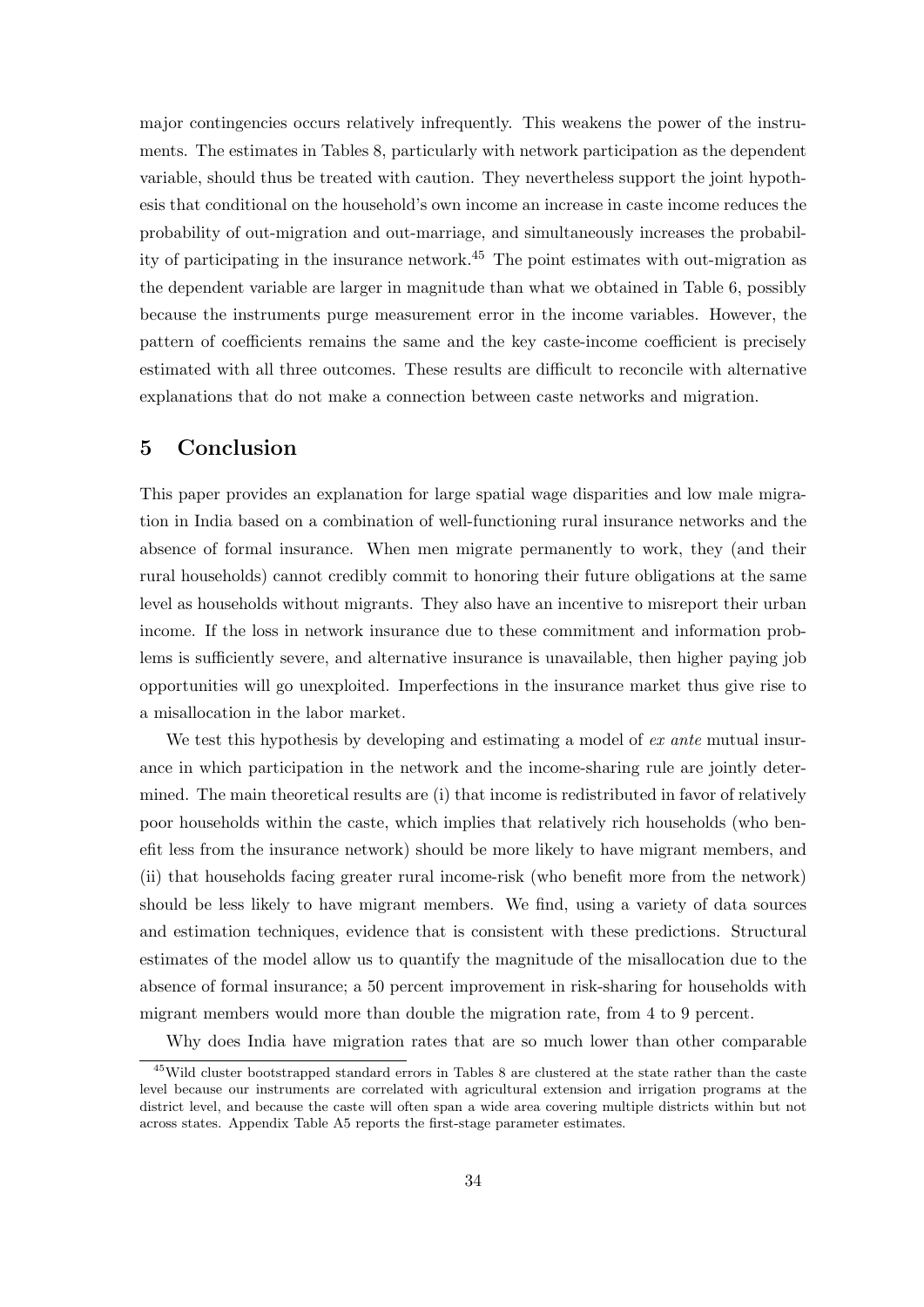developing economies? In our framework, this could be because formal insurance, which includes private credit and government safety nets, is particularly weak in India or because informal insurance works particularly well there. There is no evidence suggesting that credit markets work better in other low-income countries or that superior public safety nets are available. Moreover, research on informal insurance has documented extremely high levels of risk-sharing throughout the developing world, not just in India. There is, however, more to consumption-smoothing than risk-sharing. If the size and geographic scope of the network is small, as it often appears to be; e.g. Udry (1994), Fafchamps and Lund (2003), Angelucci, De Giorgi, and Rasul (2014), then consumption will not be smoothed appreciably even with full risk-sharing.<sup>46</sup> What is exceptional about India is the size and spatial-scope of the caste network, which appears to have given rise to an equilibrium with strong rural insurance networks, weak formal insurance, and low mobility.

The model was developed to explain low mobility in India, but it is also useful in assessing the mobility and distributional impacts of interventions that provide formal insurance to rural households. One strategy would be to increase access to private credit, perhaps by allowing rural households to collateralize their assets. In our model, this would result in a decline in  $\beta$  for wealthier households. Figure 7 reports the results of a policy experiment in which we proportionately reduce  $\beta$  in the top three absolute income classes, using the flexible specification in Table 7, Columns  $9-10<sup>.47</sup>$  As can be seen, migration increases substantially for the highest relative income class as  $\beta$  declines. Although not reported, there is a substantial increase in migration for the next two income classes as well. The accompanying decline in the size of the network would adversely affect the ability of the households that remain to smooth their consumption. More interestingly, there is a substantial reduction in redistribution within the caste, as a way of getting the wealthier households to stay. For the lowest income class, for example,  $\lambda$  declines from 0.75 to 0.48, which is not far from the sharing-rule without redistribution ( $\lambda = 0.31$ ). Thus, while a credit program may reduce the labor-market misallocation, it will have large and unintended negative distributional consequences for the lower income classes who continue to have low migration rates. An evaluation of this credit program that failed to account for the interaction of

 $^{46}$ To see why this is the case, consider a two-person network and a world with two income states: H and L, that occur with equal probability and our distributed independently across individuals and over time. With full risk-sharing, each individual consumes H with probability  $1/4$ , L with probability  $1/4$ , and  $(H + L)/2$  with probability 1/2, so there is still substantial variation in consumption. This variation will decline, however, as the number of individuals in the network increases. It will also decline if incomes are negatively correlated; i.e. if income-risk can be diversified, which will be the case if the network is more dispersed.

 $47$  Access to credit depends on absolute (not relative) wealth. Each relative income class, k, within each caste, j, is thus assigned to one of five absolute income classes on the basis of its mean income,  $M_{Akj}$ . Recall that the absolute income classes were constructed by sorting households in the REDS census by average income, without regard to caste affiliation. We lower  $\beta \equiv \alpha + \gamma M_{Akj}$  for those relative income classes, kj, that are in the top three absolute income classes in Figure 7. The counter-factual simulation that follows in Figure 8 reduces  $\beta$  for relative income classes, kj, in the bottom two absolute income classes.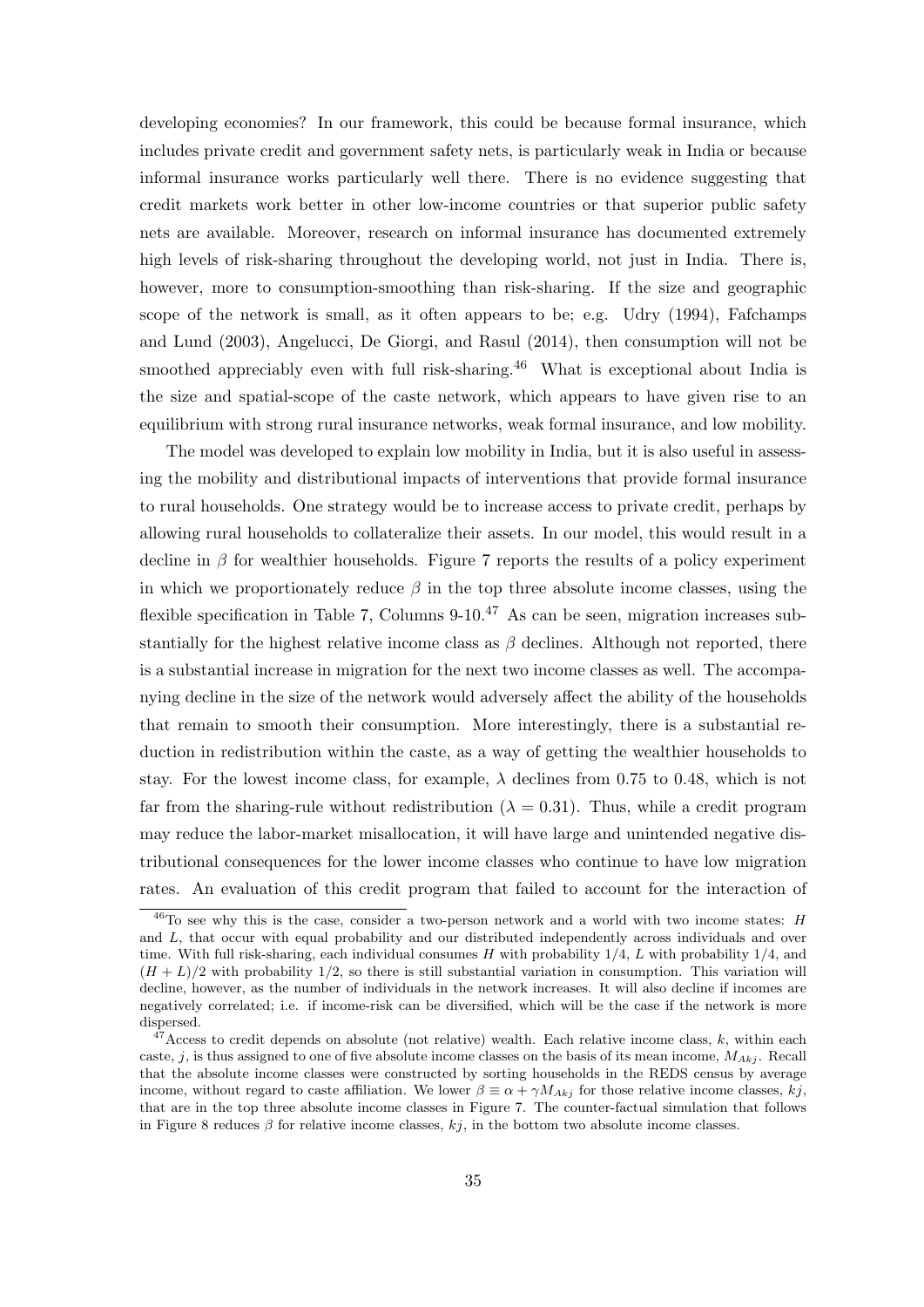the treatment with underlying informal institutions would be hard-pressed to explain why consumption declined in the untreated group.

We can also use the structural estimates to assess an alternative policy intervention that reduces  $\beta$  for lower absolute income classes. The policy in this case could be a government employment guarantee scheme for the rural poor, such as India's NREGA. If rural insurance networks were ignored, one would expect such a scheme to improve the welfare of the poor and reduce their migration from rural areas. What we observe instead in Figure 8, consistent with our theory, is that migration is increasing for the lowest (treated) income classes as  $\beta$  declines. Migration increases as much for the highest income class (which does not benefit directly from the scheme) as the lowest income class. The migration rate increases in the highest income class because the increased exit by the directly-targeted low income households reduces the ability of the network to smooth consumption. Once again, spillovers within the network have substantial impacts on household behavior.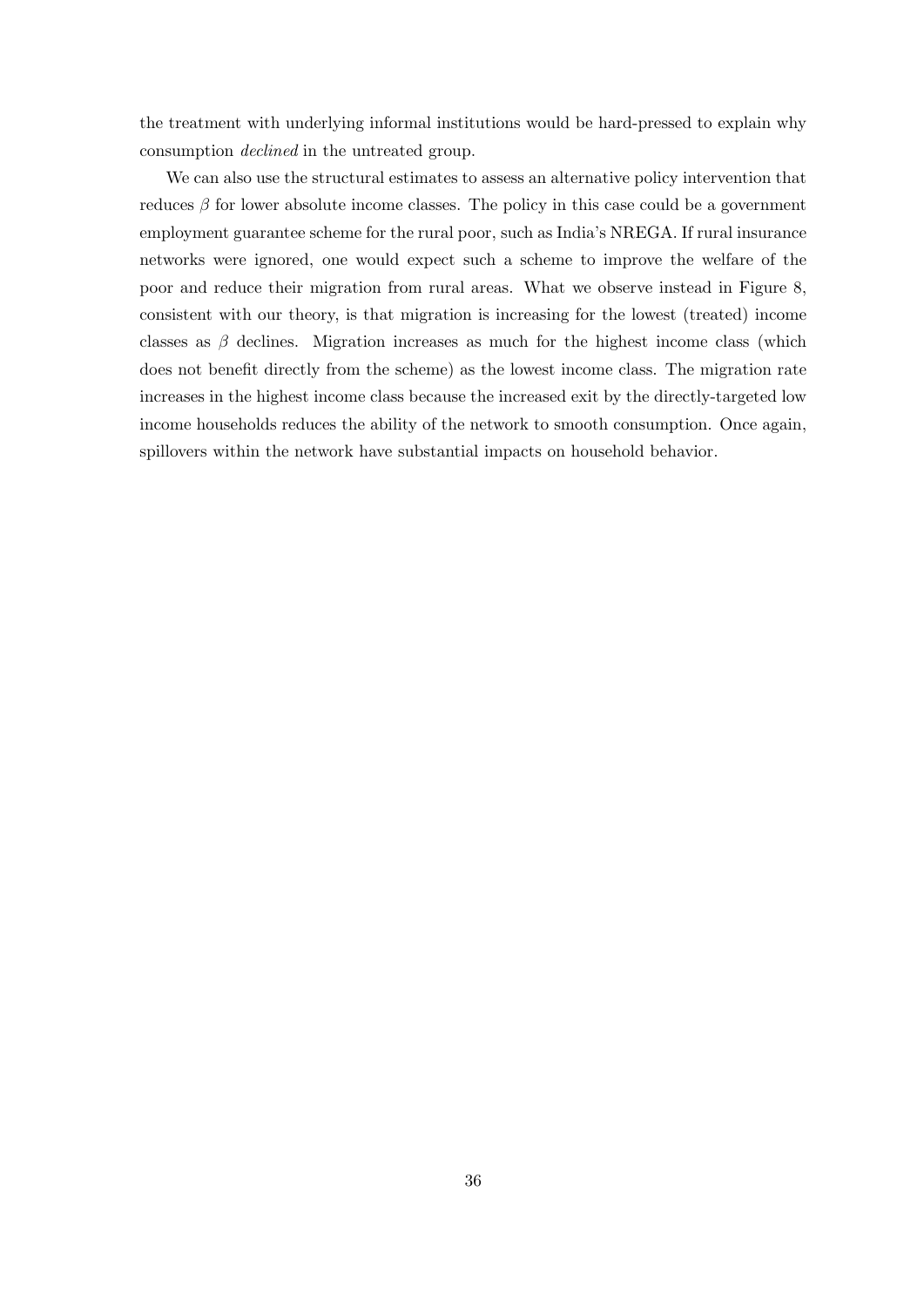### 6 Appendix

**Proof of Lemma 1**  $\Delta M = 0$  from equation (2).  $\Delta R > 0$  by assumption. The term in parentheses in equation (4) is greater than zero. This implies, from assumption A1, that  $F(\Delta M + \Delta R)$  is greater than zero.  $F(\Delta M + \Delta R) > N/P$  at  $N = 0$ . Moreover,  $F(\Delta M + \Delta R)$  is less than one from assumption A2.  $F(\Delta M + \Delta R) < N/P$  at  $N = P$ .  $F(\Delta M + \Delta R)$  is increasing in N because  $R_I$  is decreasing in N (hence,  $\Delta R$  must be increasing in N). By a continuity argument, a fixed point,  $N^* \in (0, P)$  at which equation (4) is satisfied must exist.

From assumption A3, and given that  $dR_I/dN < 0$ ,  $d^2R_I/dN^2 > 0$  from equations (2) and (3),  $F(\Delta M + \Delta R(N))$  is strictly concave:

$$
F'(\Delta M + \Delta R) = -f \cdot \frac{1}{2} \frac{dR_I}{dN} > 0
$$
\n(13)

$$
F''(\Delta M + \Delta R) = f' \cdot \left[\frac{1}{2}\frac{dR_I}{dN}\right]^2 - f \cdot \frac{1}{2}\frac{d^2R_I}{dN^2} < 0. \tag{14}
$$

This implies that the fixed point, which satisfies equation (4), is unique to complete the proof of Lemma 1.

Proof of Proposition 1 We first establish that a unique fixed point exists for the sharing rule without redistribution.

**Lemma 2.** Equilibrium participation in each income class  $k \in \{L, H\}$  is characterized by a unique fixed point,  $N_k^* \in (0, P_k)$ .

Without redistribution,  $\Delta M_k = 0$  from equation (5). As with the case without income heterogeneity, we assume that  $\Delta R_k > 0$ . The term in parentheses in equation (7) is positive for both income classes. The right hand side of the equation is strictly positive from assumption A1 and less than one from assumption A2. Following the same argument as in Lemma 1, this implies that the F function must cross the  $N_k/P_k$  line in equation (7) at least once.

For a unique fixed point to be obtained, we need in addition that the F function should be strictly concave. The conditions for strict concavity corresponding to inequalities (13) and (14) are

$$
F'(\Delta M_k + \Delta R_k) = f \cdot \left(\frac{1}{M_{Ik}} \frac{dM_{Ik}}{dN_k} - \frac{1}{2} \frac{dR_I}{dN_k}\right) > 0
$$
  

$$
F''(\Delta M_k + \Delta R_k) = f' \cdot \left(\frac{1}{M_{Ik}} \frac{dM_{Ik}}{dN_k} - \frac{1}{2} \frac{dR_I}{dN_k}\right)^2 + f \cdot \left(\frac{d}{dN_k} \left[\frac{1}{M_{Ik}} \frac{dM_{Ik}}{dN_k}\right] - \frac{1}{2} \frac{d^2R_I}{dN_k^2}\right) < 0.
$$

Without redistribution,  $\lambda_k = M_{Ak}/M_{AK}$ . It follows from equation (5) that  $M_{Ik} = M_{Ak}$ and, hence, that  $dM_{Ik}/dN_k = 0$ . Given assumption A3, the preceding inequalities will evidently be satisfied if  $dR_I/dN_k < 0$  and  $d^2R_I/dN_k^2 > 0$ .

From equation (6),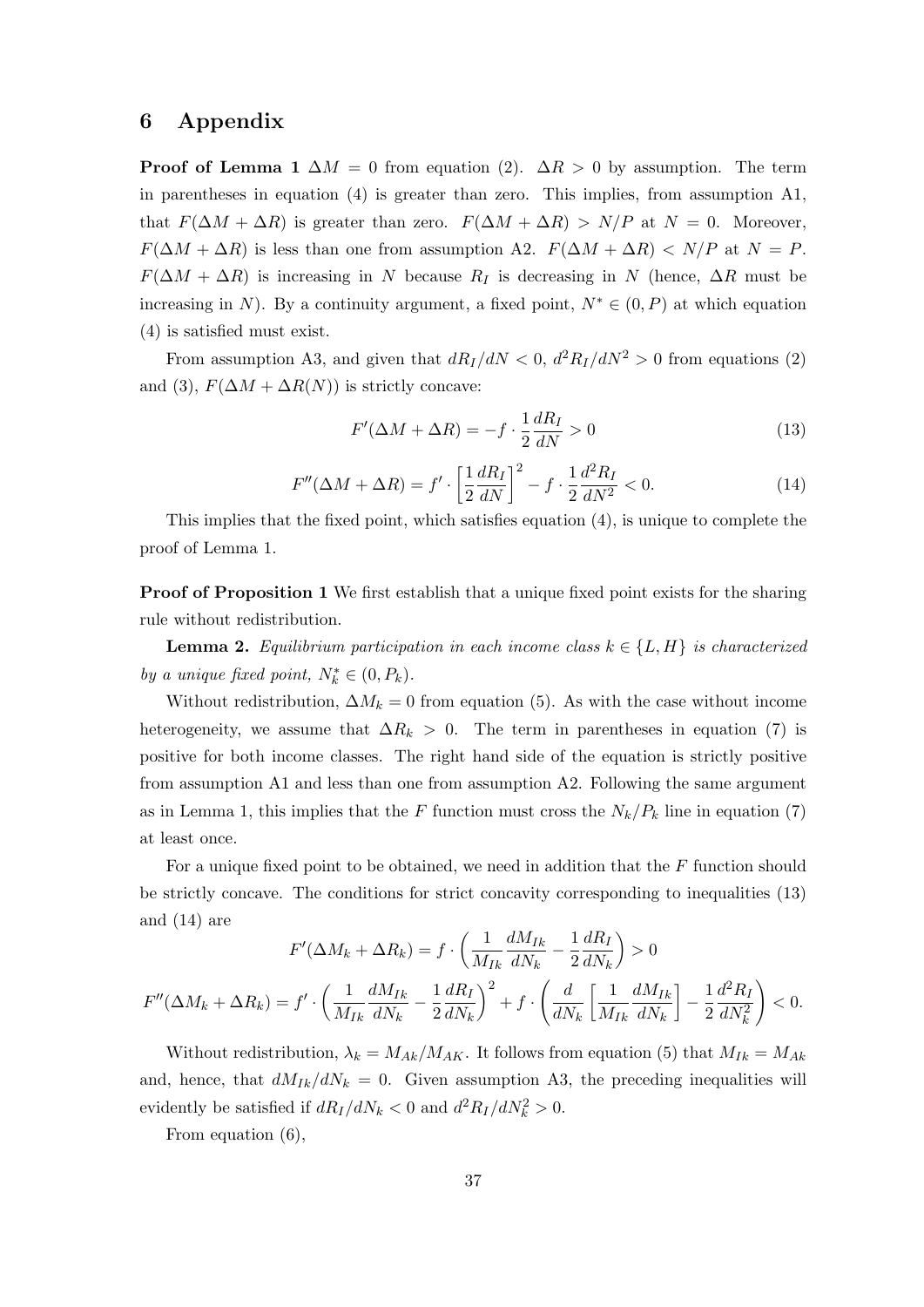$$
\frac{dR_I}{dN_k} = \frac{V_{Ak} \sum_k N_k M_{Ak} - 2M_{Ak} \sum_k N_k V_{Ak}}{(\sum_k N_k M_{Ak})^3}.\tag{15}
$$

Given that  $R_{Ak}$  is the same (denoted by R) in all income classes, and that  $N_k$  is the same (denoted by  $N$ ) in all income classes in the absence of redistribution since they are of equal size,

$$
\frac{dR_I}{dN_k} = \frac{R[M_{Ak}^2 \sum_k M_{Ak} - 2M_{Ak} \sum_k M_{Ak}^2]}{N^2 (\sum_k M_{Ak})^3}.
$$

Collecting terms, the required condition is

$$
M_{Ak} < 2\frac{\sum_{k} M_{Ak}^{2}}{\sum_{k} M_{Ak}}.\tag{16}
$$

From equation (15),

$$
\frac{d^2R_I}{dN_k^2} = \frac{-4V_{Ak}M_{Ak}\sum_k N_k M_{Ak} + 6M_{Ak}^2\sum_k N_k V_{Ak}}{(\sum_k N_k M_{Ak})^4}.\tag{17}
$$

Simplifying as above,

$$
\frac{d^2R_I}{dN_k^2} = \frac{R[-4M_{Ak}^3 \sum_k M_{Ak} + 6M_{Ak}^2 \sum_k M_{Ak}^2]}{N^3 (\sum_k M_{Ak})^4}.
$$

Collecting terms, the required condition is

$$
M_{Ak} < \frac{3}{2} \frac{\sum_{k} M_{Ak}^{2}}{\sum_{k} M_{Ak}}.\tag{18}
$$

The condition in equation (18) is binding. For the case with two income classes, assume without loss of generality that  $M_{AL} = M(1-\theta)$ ,  $M_{AH} = M(1+\theta)$ . We showed in Lemma 1 that there is a unique fixed point when  $\theta = 0$ . We now show that the condition in equation (18) is satisfied for all  $\theta \geq 0$ . With two income classes, that condition can be rewritten as

$$
M_{AH} < \frac{3}{2} \frac{(M_{AL}^2 + M_{AH}^2)}{(M_{AL} + M_{AH})},
$$

which reduces to

$$
3\theta^2 - 2\theta + 1 > 0.
$$

The left hand side of the preceding inequality is positive for  $\theta \geq 0$  (reaching a minimum value of 2/3 at  $\theta = 1/3$  to complete the proof of Lemma 2.

The next step in proving Proposition 1 is to show that an increase in  $\lambda$ , evaluated at  $\lambda = M_{AL}/M_{AH}$ , must increase the surplus generated by the insurance network.

$$
W = \sum_{k=L,H} N_k \epsilon_{Ik} - P_k \int_0^{\epsilon_{Ik}} \epsilon f(\epsilon) d\epsilon,
$$

where  $\epsilon_{Ik} = \Delta M_k + \Delta R_k$ .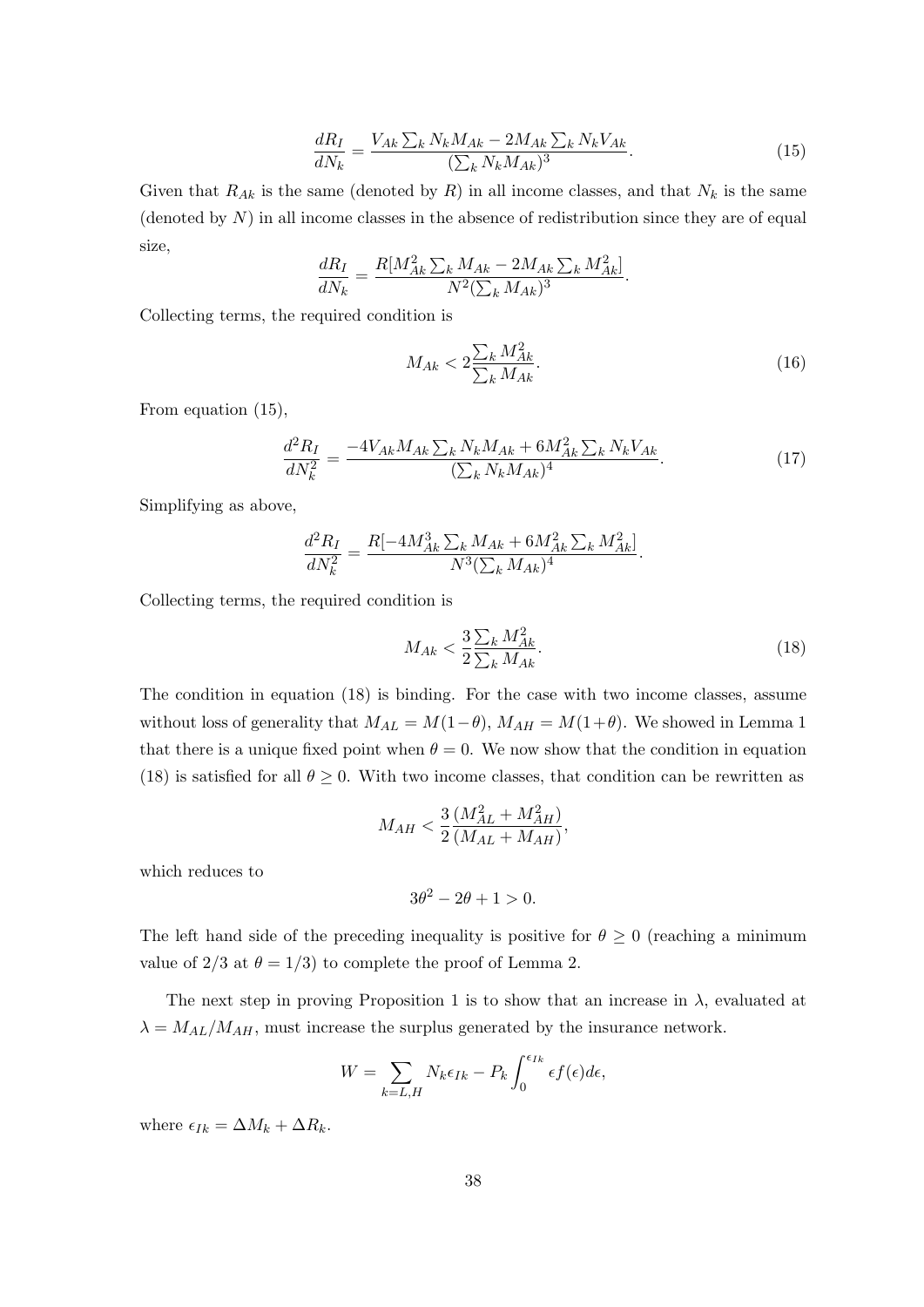Differentiate W with respect to  $\lambda$ , applying Leibniz integral rule and noting that  $\Delta M_k$ ,  $R_I$  are functions of  $N_L$  and  $N_H$ ,

$$
\frac{dW}{d\lambda} = \sum_{k=L,H} \left[ N_k - P_k \epsilon_{Ik} f(\epsilon_{Ik}) \right] \frac{d\epsilon_{Ik}}{d\lambda} + \left\{ \epsilon_{Ik} + \sum_{m=L,H} \left[ N_m - P_m \epsilon_{Im} f(\epsilon_{Im}) \right] \frac{d\epsilon_{Im}}{dN_k} \right\} \frac{dN_k}{d\lambda}
$$

 $N_k = P_k F(\epsilon_{Ik})$  and so the terms in square brackets must be positive. Moreover, at  $\lambda =$  $M_{AL}/M_{AH}$ ,  $\epsilon_{IL} = \epsilon_{IH}$  and  $N_L - P_L \epsilon_{IL} f(\epsilon_{IL}) = N_H - P_H \epsilon_{IH} f(\epsilon_{IH})$ . Thus, the sign of  $dW/d\lambda$  depends on  $d\epsilon_{Ik}/d\lambda$ ,  $d\epsilon_{Im}/dN_k$ ,  $dN_k/d\lambda$ . We show below that  $d\epsilon_{IL}/d\lambda$  >  $d\epsilon_{IH}/d\lambda$ ,  $d\epsilon_{Im}/dN_L > d\epsilon_{Im}/dN_H$ ,  $dN_L/d\lambda > |dN_H/d\lambda|$  to establish that  $dW/d\lambda > 0$ .

Since  $R_I$  is independent of  $\lambda$ ,

$$
\frac{d\epsilon_{Ik}}{d\lambda} = \frac{1}{M_{Ik}} \frac{dM_{Ik}}{d\lambda}.
$$

From equation (5), with two income classes,

$$
\frac{1}{M_{IL}} \frac{dM_{IL}}{d\lambda} = \frac{N_H}{\lambda(\lambda N_L + N_H)}
$$

$$
\frac{1}{M_{IH}} \frac{dM_{IH}}{d\lambda} = \frac{-N_L}{(\lambda N_L + N_H)}.
$$

At  $\lambda = M_{AL}/M_{AH}$ ,  $N_L = N_H$  since the two income classes are of equal size. Since  $\lambda < 1$ ,  $d\epsilon_{IL}/d\lambda > |d\epsilon_{IH}/d\lambda|$  and so the direct effect of an increase in  $\lambda$  on W is positive.

$$
\frac{d\epsilon_{Im}}{dN_k} = \frac{1}{M_{Im}} \frac{dM_{Im}}{dN_k} - \frac{1}{2} \frac{dR_I}{dN_k}.
$$

We know from Lemma 2 that  $dM_{Im}/dN_k = 0$  when there is no redistribution. We also know from Lemma 2 that  $dR_I/dN_k < 0$ . We thus need to show that  $|dR_I/dN_L| > |dR_I/dN_H|$ .

From equation (15), the required condition is

$$
\frac{V_{AL}}{V_{AH}} > \frac{(N_L + 2N_H) \frac{M_{AL}}{M_{AH}} - N_H}{(2N_L + N_H) - N_L \frac{M_{AL}}{M_{AH}}}.
$$

 $V_{AL}/V_{AH} = (M_{AL}/M_{AH})^2$  because  $R_{AL} = R_{AH}$  by assumption. It follows that both the left hand side (LHS) and the right hand side (RHS) of the preceding inequality are increasing and convex functions of  $M_{AL}/M_{AH}$ . It is straightforward to verify that the LHS starts above the RHS at  $M_{AL}/M_{AH} = 0$ , cuts it from above at  $M_{AL}/M_{AH} = N_H/N_L$ , and then converges to the RHS from below at  $M_{AL}/M_{AH} = 1$ . The inequality,  $LHS > RHS$ , is thus satisfied for  $M_{AL}/M_{AH}$  <  $N_H/N_L$ .  $N_L = N_H$  when  $\lambda = M_{AL}/M_{AH}$ . Since  $M_{AL}/M_{AH}$  < 1 by construction, the preceding condition is always satisfied, ensuring that  $| dR_I/dN_L | > | dR_I/dN_H |$ .

To show that  $dN_L/d\lambda > | dN_H/\lambda |$ , apply the Implicit Function theorem to the fixedpoint equation (7), which we know has a unique solution from Lemma 2, to obtain,

$$
\frac{dN_k}{d\lambda} = \frac{f(\epsilon_{Ik})\frac{d\Delta M_k}{d\lambda}}{\frac{1}{P_k} - f(\epsilon_{Ik})\left(\frac{d\Delta M_k}{dN_k} - \frac{1}{2}\frac{dR_I}{dN_k}\right)}
$$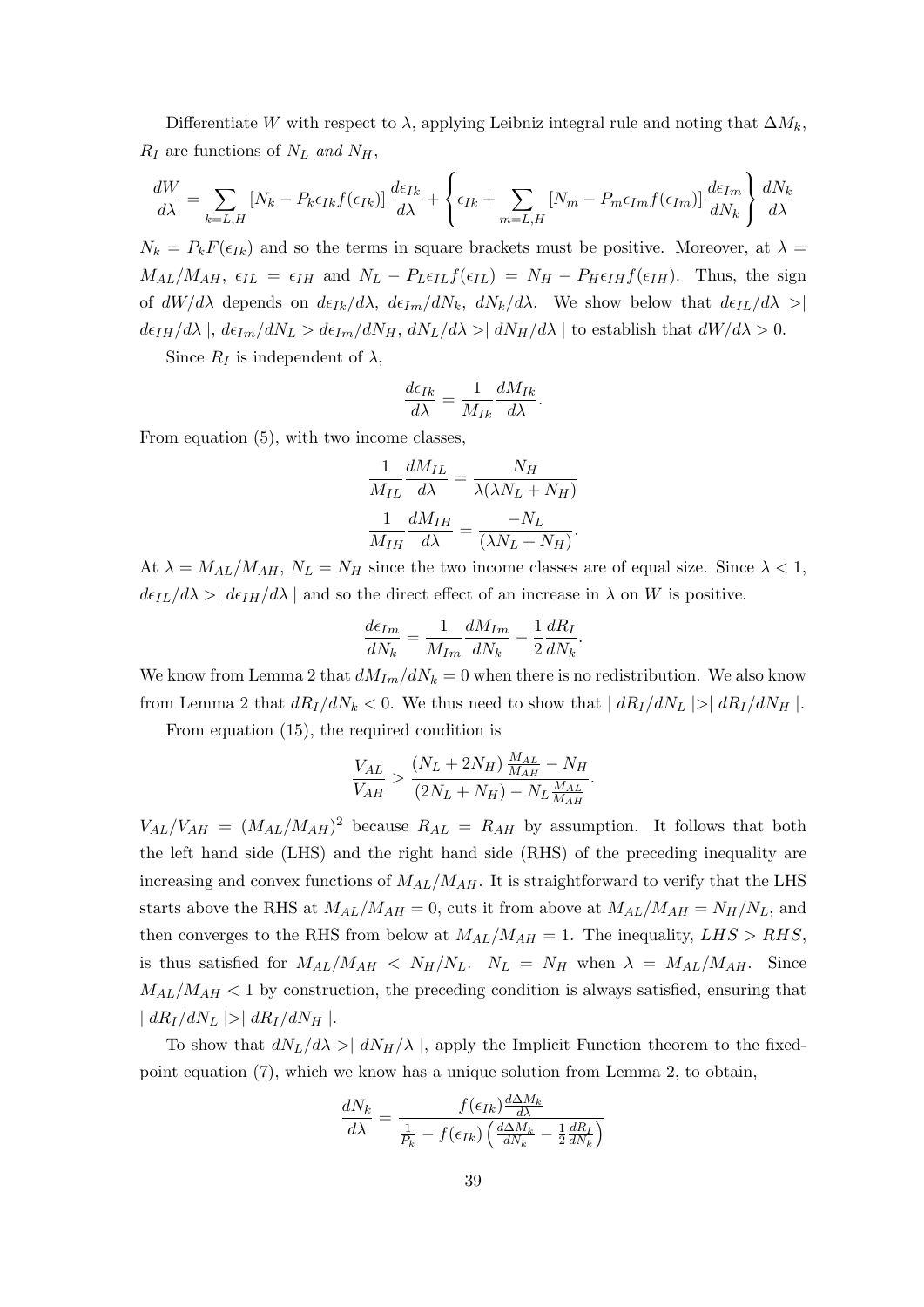Recall from Lemma 2 that the slope of the  $F$  function is shallower than the slope of the straight line,  $1/P_k$ , at the fixed-point since it cuts it from above. This implies that the denominator of the preceding equation must be positive for each income class,  $k \in \{L, H\}$ . When  $\lambda = M_{AL}/M_{AH}$ ,  $f(\epsilon_{IL}) = f(\epsilon_{IH})$ ,  $d\Delta M_{L}/dN_{L} = d\Delta M_{H}/dN_{H} = 0$ , and as shown above,  $|dR_I/dN_L| > |dR_I/dN_H|$ .  $P_L = P_H$  because income classes are of equal size. This implies that the denominator must be smaller for the low income-class. Turning to the numerator, we showed above that  $\frac{d\Delta M_L}{d\lambda} > \frac{d\Delta M_H}{d\lambda}$  at  $\lambda = M_{AL}/M_{AH}$ . Since  $f(\epsilon_{IL}) = f(\epsilon_{IH})$ , the numerator of the preceding equation will be greater for the low income-class (in absolute magnitude), reinforcing the difference in the denominator derived above, to establish that  $dN_L/d\lambda > | dN_H/d\lambda |$ .

The indirect participation effect reinforces the direct effect, implying that  $dW/d\lambda$  is unambiguously positive at  $\lambda = M_{AL}/M_{AH}$ . Thus, there must be redistribution in equilibrium,  $\lambda^* > M_{AL}/M_{AH}$ , to complete the proof.

**Proof of Proposition 2** To prove Proposition 2, replace income classes,  $k \in \{L, H\}$ , with risk classes,  $k \in \{R, S\}$ , and appropriately relabel key equations and inequalities that were used to prove Proposition 1.

$$
W = \sum_{k=R,S} N_k \epsilon_{Ik} - P_k \int_0^{\epsilon_{Ik}} \epsilon f(\epsilon) d\epsilon,
$$

$$
\frac{dW}{d\lambda} = \sum_{k=R,S} \left[ N_k - P_k \epsilon_{Ik} f(\epsilon_{Ik}) \right] \frac{d\epsilon_{Ik}}{d\lambda} + \left\{ \epsilon_{Ik} + \sum_{m=R,S} \left[ N_m - P_m \epsilon_{Im} f(\epsilon_{Im}) \right] \frac{d\epsilon_{Im}}{dN_k} \right\} \frac{dN_k}{d\lambda}
$$

We assumed when proving Proposition 1 that  $M_{AL} < M_{AH}$ ,  $R_{AL} = R_{AH}$ . Since the community is now divided by risk, we assume instead that  $R_{AR} > R_{AS}$ ,  $M_{AR} = M_{AS}$ . Without redistribution,  $\lambda = M_{AR}/M_{AS} = 1$ .  $\Delta M_R = \Delta M_S = 0$ .  $\Delta R_R > \Delta R_S$ . Given that  $\epsilon_{Ik} = \Delta M_k + \Delta R_k$ , this implies that  $\epsilon_{IR} > \epsilon_{IS}$ . The  $\epsilon$  distribution, characterized by the  $F$  function, is assumed to be the same in both risk classes. Risk classes are of equal size;  $P_R = P_S$ . Since  $N_k = P_k F(\epsilon_{Ik})$ , it follows that  $N_R > N_S$ . If the surplus increases with redistribution, we will see below that  $\lambda$  can decline only as far as a threshold  $\lambda$  at which  $N_R = N_S$ ;  $\lambda \in [\underline{\lambda}, 1]$ . We evaluate  $dW/d\lambda$  at  $\lambda = 1$  and  $\lambda = \underline{\lambda}$ . We will see that the sign of the derivative is ambiguous at  $\lambda = 1$  but strictly positive at  $\lambda = \lambda$ .

As with the proof of Proposition 1, we examine  $d\epsilon_{Ik}/d\lambda$ ,  $d\epsilon_{Im}/dN_k$ , and  $dN_k/d\lambda$ , in turn.

$$
\frac{d\epsilon_{Ik}}{d\lambda} = \frac{1}{M_{Ik}} \frac{dM_{Ik}}{d\lambda}.
$$

$$
\frac{1}{M_{IR}} \frac{dM_{IR}}{d\lambda} = \frac{N_S}{\lambda(\lambda N_R + N_S)}
$$

$$
\frac{1}{M_{IS}} \frac{dM_{IS}}{d\lambda} = \frac{-N_R}{(\lambda N_R + N_S)}.
$$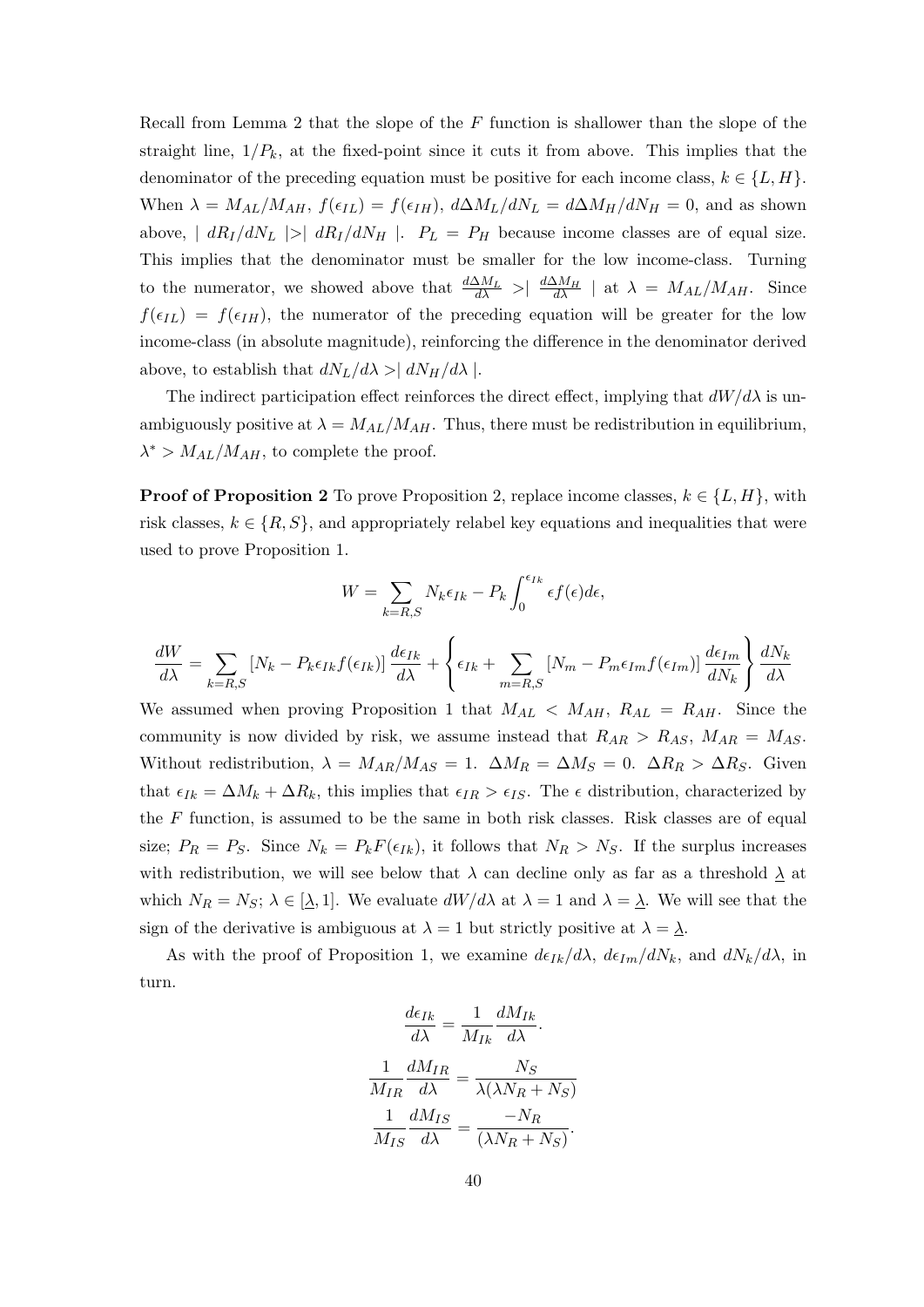Without redistribution,  $\lambda = 1$  and  $N_R > N_S$ . This implies that  $d\epsilon_{IR}/d\lambda < |d\epsilon_{IS}/d\lambda|$ . Noting that  $N_k = P_k F(\epsilon_{Ik}),$  it follows that  $N_R - P_R \epsilon_{IR} f(\epsilon_{IR}) > N_S - P_S \epsilon_{IS} f(\epsilon_{IS}).$  The direct effect of an increase in  $\lambda$  on W is consequently ambiguous. If the sign of the derivative is positive,  $\lambda = 1$  and  $N_R > N_S$  in equilibrium. If the sign of the derivative is negative, the surplus can be increased by reducing  $\lambda$ , but only as long as  $N_R > N_S$ . As  $\lambda$  declines, the gap between  $N_R$  and  $N_S$  declines. At  $\lambda < 1$ ,  $\epsilon_{IR} = \epsilon_{IS}$  and  $N_R = N_S$ . From the equations above, the direct effect is unambiguously positive at  $\lambda = \underline{\lambda}$ .

$$
\frac{d\epsilon_{Im}}{dN_k} = \frac{1}{M_{Im}} \frac{dM_{Im}}{dN_k} - \frac{1}{2} \frac{dR_I}{dN_k}.
$$

From equation (5),

$$
M_{IR} = \left(\frac{\lambda_k}{\sum_k \lambda_k N_k}\right) \sum_k N_k M_{Ak}.
$$
  
\n
$$
M_{IR} = \left(\frac{\lambda}{\lambda N_R + N_S}\right) (N_R M_{AR} + N_S M_{AS}) \quad M_{IS} = \left(\frac{1}{\lambda N_R + N_S}\right) (N_R M_{AR} + N_S M_{AS}).
$$
  
\n
$$
\frac{1}{M_{IR}} \frac{dM_{IR}}{dN_R} = \frac{(1 - \lambda)}{(\lambda N_R + N_S)} \frac{N_S}{N_R + N_S} \qquad \frac{1}{M_{IR}} \frac{dM_{IR}}{dN_S} = \frac{-(1 - \lambda)}{(\lambda N_R + N_S)} \frac{N_R}{N_R + N_S}
$$
  
\n
$$
\frac{1}{M_{IS}} \frac{dM_{IS}}{dN_R} = \frac{(1 - \lambda)}{(\lambda N_R + N_S)} \frac{N_S}{N_R + N_S} \qquad \frac{1}{M_{IS}} \frac{dM_{IS}}{dN_S} = \frac{-(1 - \lambda)}{(\lambda N_R + N_S)} \frac{N_R}{N_R + N_S}
$$

Without redistribution ( $\lambda = 1$ ) we have already noted that  $d\Delta M_{Im}/dN_k = 0$ . With redistribution, the preceding equations indicate that  $d\Delta M_{IR}/dN_R > d\Delta M_{IR}/dN_S$ ,  $d\Delta M_{IS}/dN_R >$  $d\Delta M_{IS}/dN_S$ .

$$
\frac{dR_I}{dN_k} = \frac{V_{Ak} \sum_k N_k M_{Ak} - 2M_{Ak} \sum_k N_k V_{Ak}}{(\sum_k N_k M_{Ak})^3}.
$$

Given that  $M_{Ak}$  is the same in all risk-classes, it is straightforward to show that  $dR_I/dN_k$  < 0. The required condition, from the preceding equation, is

$$
V_{Ak} < 2\frac{\sum_{k} N_{k} V_{Ak}}{\sum_{k} N_{k}}.
$$

With two risk-classes, the binding condition is

$$
V_{AR} < 2\frac{(N_R V_{AR} + N_S V_{AS})}{(N_R + N_S)},
$$

which reduces to

$$
V_{AR}(N_R - N_S) + 2N_S V_{AS} > 0.
$$

 $N_R \geq N_S$  for  $\lambda \in [\lambda, 1]$ , which implies that this condition is always satisfied.

Given that  $dR_I/dN_k < 0$ , we can show that  $| dR_I/dN_R | > | dR_I/dN_S |$ . The required condition is

$$
\frac{V_{AR}}{V_{AS}} > \frac{(N_R + 2N_S)\frac{M_{AR}}{M_{AS}} - N_S}{(2N_R + N_S) - N_R \frac{M_{AR}}{M_{AS}}},
$$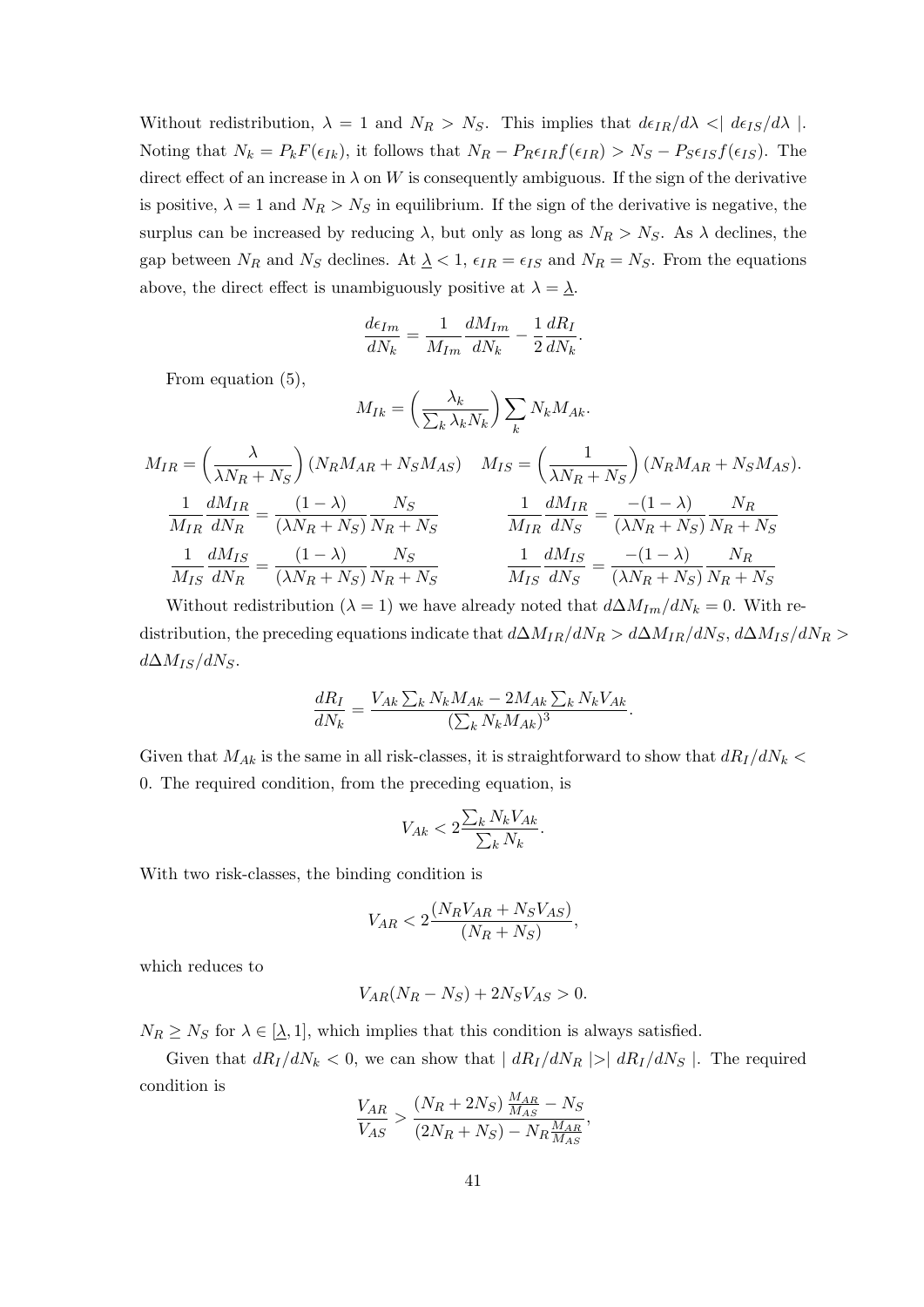which is always satisfied since  $M_{AR} = M_{AS}$  and  $V_{AR} > V_{AS}$ .

For  $m \in \{R, S\}$ ,  $d\Delta M_{Im}/dN_R = \Delta M_{Im}/dN_S = 0$  when  $\lambda = 1$ .  $d\Delta M_{Im}/dN_R >$  $d\Delta M_{Im}/dN_S$  when  $\lambda = \lambda$ .  $|dR_I/dN_R| > |dR_I/dN_S|$ . Thus,  $d\epsilon_{Im}/dN_R > d\epsilon_{Im}/dN_S$  for  $\lambda = 1$  and  $\lambda = \underline{\lambda}$ . When  $\lambda = 1$ ,  $\epsilon_{IR} > \epsilon_{IS}$  and  $N_R - P_R \epsilon_{IR} f(\epsilon_{IR}) > N_S - P_S \epsilon_{IS} f(\epsilon_{IS})$ . When  $\lambda = \lambda$ ,  $\epsilon_{IR} = \epsilon_{IS}$  and  $N_R - P_R \epsilon_{IR} f(\epsilon_{IR}) = N_S - P_S \epsilon_{IS} f(\epsilon_{IS})$ . The term in curly brackets in the  $dW/d\lambda$  equation is thus unambiguously larger for the risky class.

$$
\frac{dN_k}{d\lambda} = \frac{f(\epsilon_{Ik})\frac{d\Delta M_k}{d\lambda}}{\frac{1}{P_k} - f(\epsilon_{Ik})\left(\frac{d\Delta M_k}{dN_k} - \frac{1}{2}\frac{dR_L}{dN_k}\right)}
$$

At  $\lambda = 1$ ,  $\epsilon_{IR} > \epsilon_{IS}$ ,  $d\Delta M_k/dN_k = 0$ , and  $|dR_I/dN_R| > |dR_I/dN_S|$ . At  $\lambda = \lambda$ ,  $\epsilon_{IR} = \epsilon_{IS}$ ,  $d\Delta M_R/dN_R > d\Delta M_S/dN_S$ , and  $|dR_I/dN_R| > |dR_I/dN_S|$  The denominator of the right hand side of the preceding equation is unambiguously smaller for the risky class. However, without redistribution,  $d\Delta M_R/d\lambda < | d\Delta M_S/d\lambda |$ . The numerator is not necessarily larger for the risky class. At  $\lambda$ , however,  $\epsilon_{IR} = \epsilon_{IS}$ , and we saw above that  $d\Delta M_R/d\lambda > | d\Delta M_S/d\lambda |$ . It follows that  $dN_R/d\lambda > | dN_S/d\lambda |$ .

Each term on the right hand side of the  $dW/d\lambda$  equation is positive at  $\lambda = \lambda$ . This implies that  $\lambda > \underline{\lambda}$  in equilibrium and, hence, that  $N_R > N_S$  to complete the proof.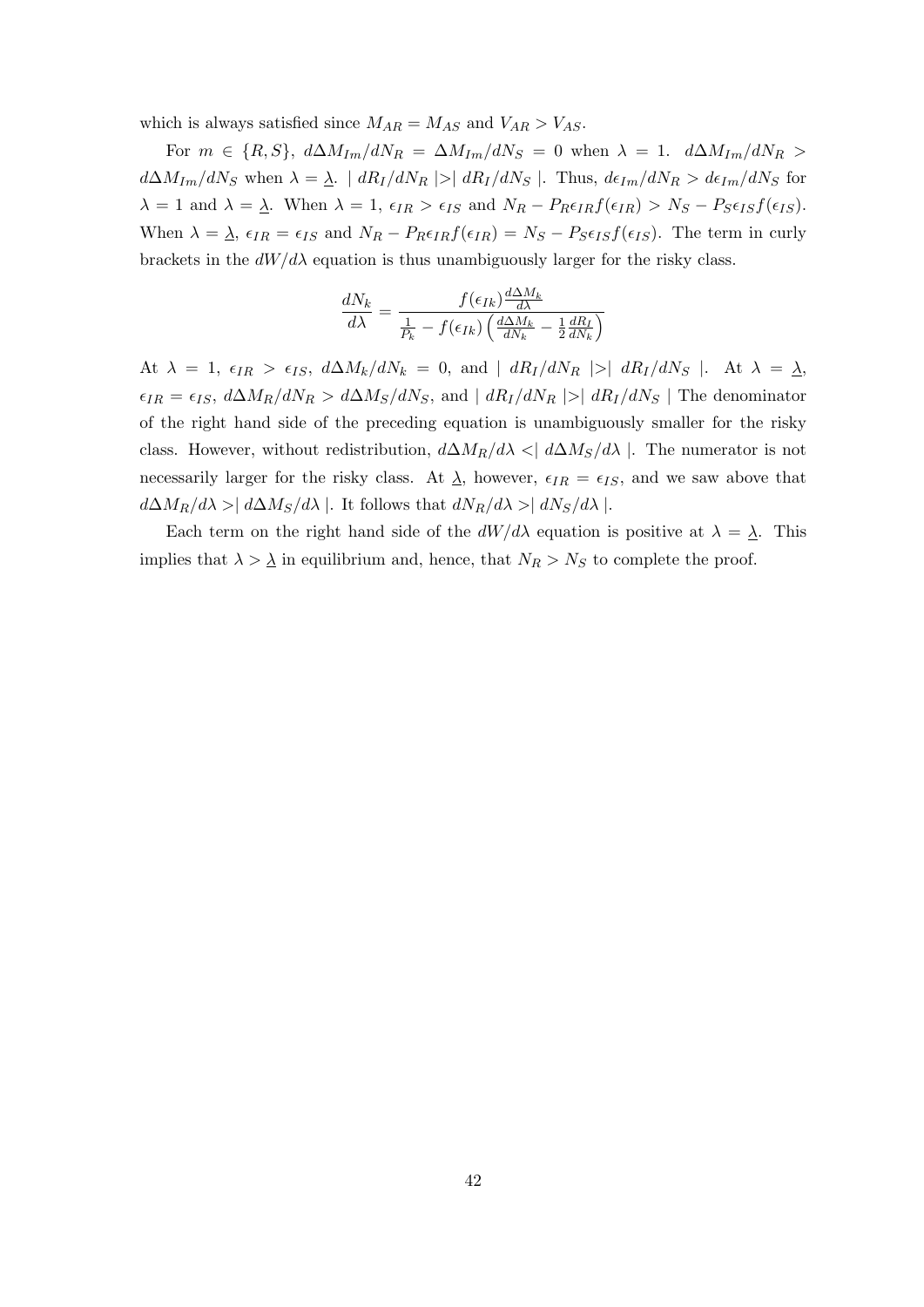### References

- [1] Abramitzky, Ran. 2008. The Limits of Equality: Insights from the Israeli Kibbutz, Quarterly Journal of Economics 123(3):1111-1159.
- [2] Angelucci, Manuela, Gicomo De Giorgi, and Imran Rasul. 2014. Resource Pooling within Family Networks: Insurance and Investment, University of Michigan typescript.
- [3] Balakrishnan, P. and K. Pushpangadan. 1994. Total Factor Productivity Growth in Manufacturing Industry in India: A Fresh Look, Economic and Political Weekly 29: 2028-2035.
- [4] Banerjee, Abhijit and Andrew Newman. 1998. Information, the Dual Economy, and Development, Review of Economic Studies 65: 631-653.
- [5] Breza, Emily and Arun Chandrasekhar. 2015. Social Networks, Reputation and Commitment: Evidence from a Savings Monitors Field Experiment, Stanford University, typescript.
- [6] Bryan, Gharad, Shyamul Chowdhury, and Ahmed Mushfiq Mobarak. 2014. Underinvestment in a Profitable Technology: The Case of Seasonal Migration in Bangladesh, Economterica 82(5): 1671-1748.
- [7] Buera, Francisco, Joseph P. Kaboski and Yongseok Shin. 2012. Finance and Development: A Tale of Two Sectors, American Economic Review 101(5):1964-2002.
- [8] Buera, Francisco and Yongseok Shin. 2013. Financial Frictions and the Persistence of History: A Quantitative Exploration, Journal of Political Economy. 121(2):221-272.
- [9] Caldwell, John C., P.H. Reddy, Pat Caldwell. 1986. Periodic High Risk as a Cause of Fertility Decline in a Changing Rural Environment: Survival Strategies in the 1980- 1983 South Indian Drought, Economic Development and Cultural Change 677-701.
- [10] Caselli, Francesco. 2005. Accounting for Cross-Country Income Differences, in Handbook of Economic Growth ed. P. Aghion and S. Durlauf.
- [11] Chandavarkar, Rajnarayan. 1994. The Origins of Industrial Capitalism in India: Business strategies and the working classes in Bombay, 1900-1940. Cambridge: Cambridge University Press.
- [12] Chiquiar, Daniel and Gordon Hanson. 2005. International Migration, Self-Selection, and the Distribution of Wages: Evidence from Mexico and the United States, Journal of Political Economy 113(2): 239-281.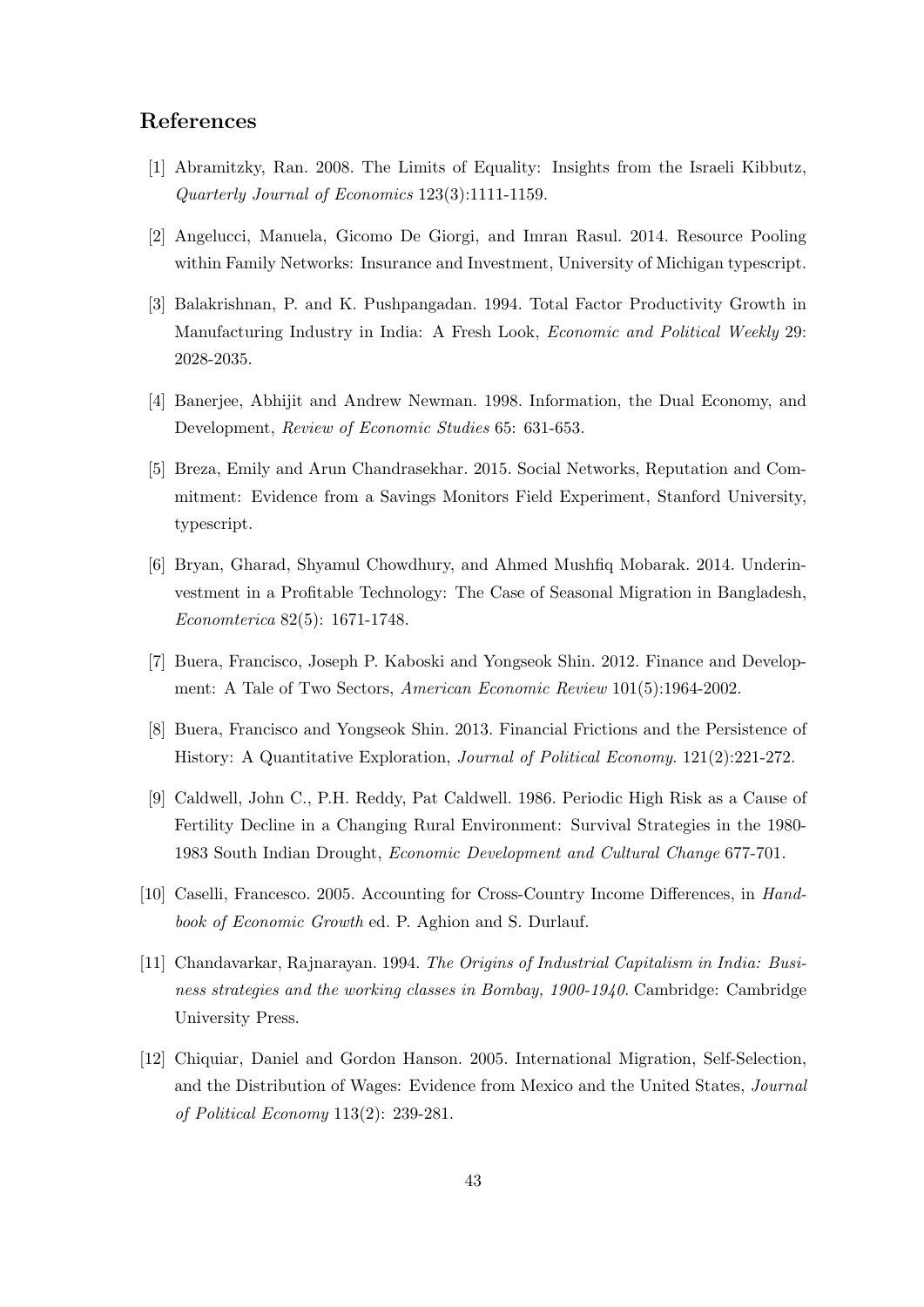- [13] Coate, Stephen and Martin Ravallion. 1993. Reciprocity without Commitment: Characterization and Performance of Informal Insurance Arrangements, Journal of Development Economics 40: 1-24.
- [14] Deshingkar, Priya and Edward Anderson. 2004. People on the Move: New Policy Challenges for Increasingly Mobile Populations, Natural Resources Perspectives. Number 92, June. Overseas Development Institute.
- [15] Fafchamps, Marcel and Susan Lund. 2003. Risk-Sharing Networks in Rural Philippines, Journal of Development Economics 71(2):261-287.
- [16] Foster, Andrew D. and Mark R. Rosenzweig. 1995. Learning by Doing and Learning from Others: Human Capital and Technical Change in Agriculture, Journal of Political Economy 103(6): 1176-1209.
- [17] Foster, Andrew D. and Mark R. Rosenzweig. 2002. Household Division and Rural Economic Growth, Review of Economic Studies 69(4): 839-869.
- [18] Foster, Andrew D. and Mark R. Rosenzweig. 2008. Rural Non-Farm Employment Generation and Rural Out- Migration in South Asia, Handbook of Development Economics, Vol. 4, North Holland.
- [19] Genicot, Garance and Debraj Ray. 2003. Group Formation in Risk-Sharing Arrangements, Review of Economic Studies 70(1): 87-113.
- [20] Gollin, Douglas, David Lagakos, and Michael E. Waugh. 2014. The Agricultural Productivity Gap, *Quarterly Journal of Economics*, forthcoming.
- [21] Grimard, Franque. 1997. Household Consumption Smoothing through Ethnic Ties: Evidence from Cote d'Ivoire, Journal of Development Economics 53(3):319-422.
- [22] Harris, John R. and Michael P. Todaro. 1970. Migration, Unemployment and Development: A Two-Sector Analysis, American Economic Review 60(1):126-142.
- [23] Hnatkovska, Viktoria and Amartya Lahiri. 2013. Structural Transformation and the Rural-Urban Divide, University of British Columbia, typescript.
- [24] Hsieh, Chang-Tai and Peter J. Klenow. 2009. Misallocation and Manufacturing TFP in China and India, Quarterly Journal of Economics 124(4):1403-1448.
- [25] Jackson, Matthew O., Tomas Rodriguez-Barraquer, and Xu Tan. 2012. Social Capital and Social Quilts: Network Patterns of Exchange, American Economic Review 102(5): 1857-1897.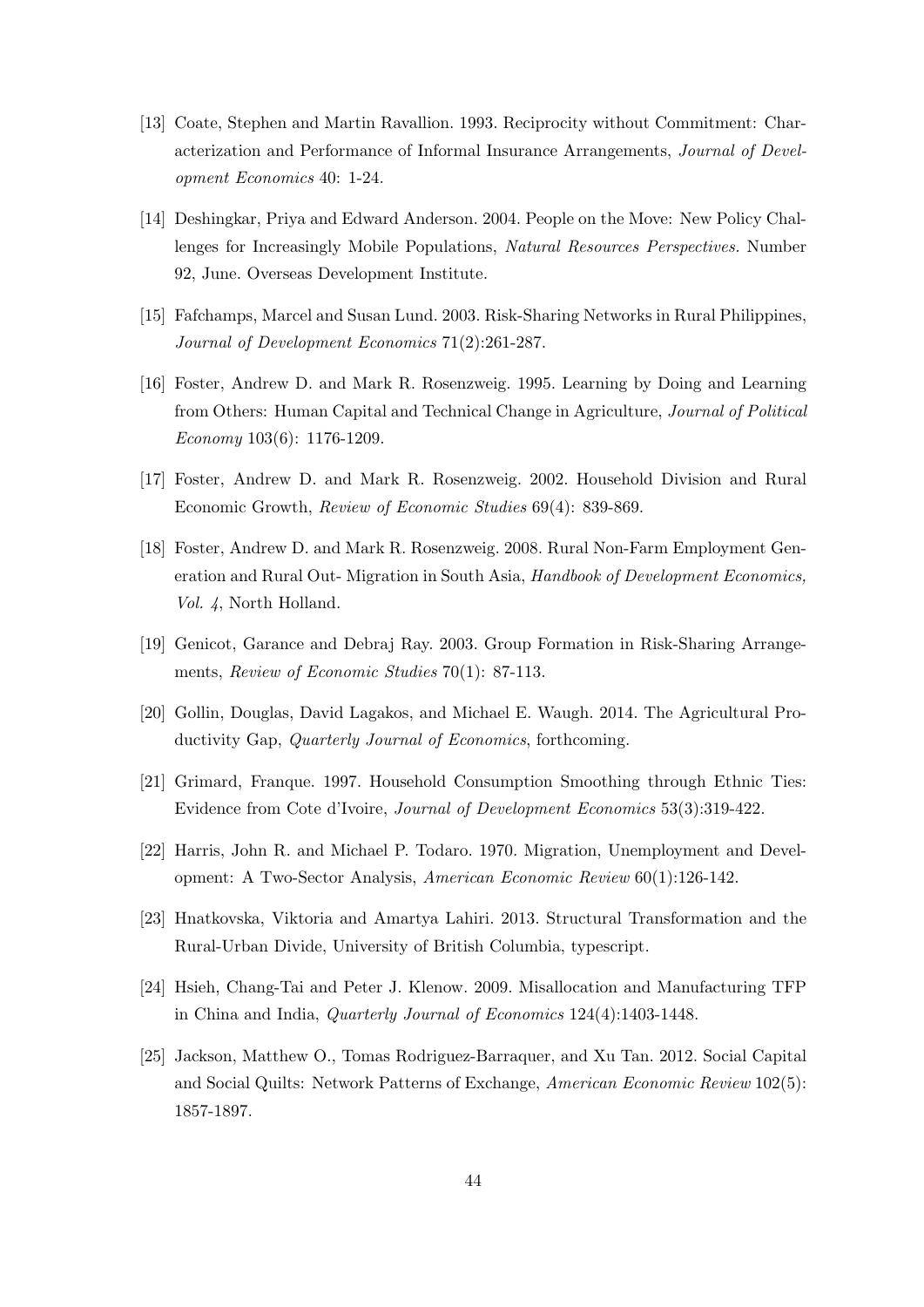- [26] Lagos, Ricardo. 2006. A Model of TFP, Review of Economic Studies 73(4):983-1007.
- [27] Ligon, Ethan. 1998. Risk-Sharing and Information in Village Economies, Review of Economic Studies 65: 847-864.
- [28] Ligon, Ethan, Jonathan P. Thomas and Tim Worrall. 2002. Informal Insurance Arrangements with Limited Commitment: Theory and Evidence from Village Economies, Review of Economic Studies 69:209-244.
- [29] Lucas, Robert E.B. and Oded Stark. 1985. Motivations to Remit: Evidence from Botswana, Journal of Political Economy 93(5): 901-918.
- [30] Luke, Nancy and Kaivan Munshi. 2011. Women as Agents of Change: Female Income and Mobility in India, Journal of Development Economics 94(1):1-17.
- [31] Mazzocco, Maurizio and Shiv Saini. 2012. Testing Efficient Risk-Sharing with Heterogeneous Risk Preferences, American Economic Review 102(1): 428-468.
- [32] McKenzie, David and Hillel Rapoport. 2007. Network Effects and the Dynamics of Migration and Inequality: Theory and Evidence from Mexico, Journal of Development Economics 84: 1-24.
- [33] McKenzie, David and Hillel Rapoport. 2010. Self-Selection Patterns in Mexico-U.S. Migration: The Role of Migration Networks, Review of Economics and Statistics 92(4): 811-821.
- [34] Ministry of Home Affairs. 2011. Rural Urban Distribution of Population (Provisional Population Totals), Census of India 2011.
- [35] Moorjani, Priya, Kumarasamy Thangaraj, Nick Patterson, Mark Lipson, Po-Ru Loh, Periyasamy Govindaraj, Bonnie Berger, David Reich, and Laiji Singh. 2013. "Genetic Evidence for Recent Population Mixture in India," American Journal of Human Genetics 93(3):422-438.
- [36] Morris, Morris David. 1965. The Emergence of an Industrial Labor Force in India: A Study of the Bombay Cotton Mills, 1854-1947. Berkeley: University of California Press.
- [37] Morten, Melanie. 2012. Temporary Migration and Endogenous Risk Sharing in Village India, Stanford University typescript.
- [38] Munshi, Kaivan. 2004. Social Learning in a Heterogeneous Population: Technology Diffusion in the Indian Green Revolution, *Journal of Development Economics* 73(1): 185-215.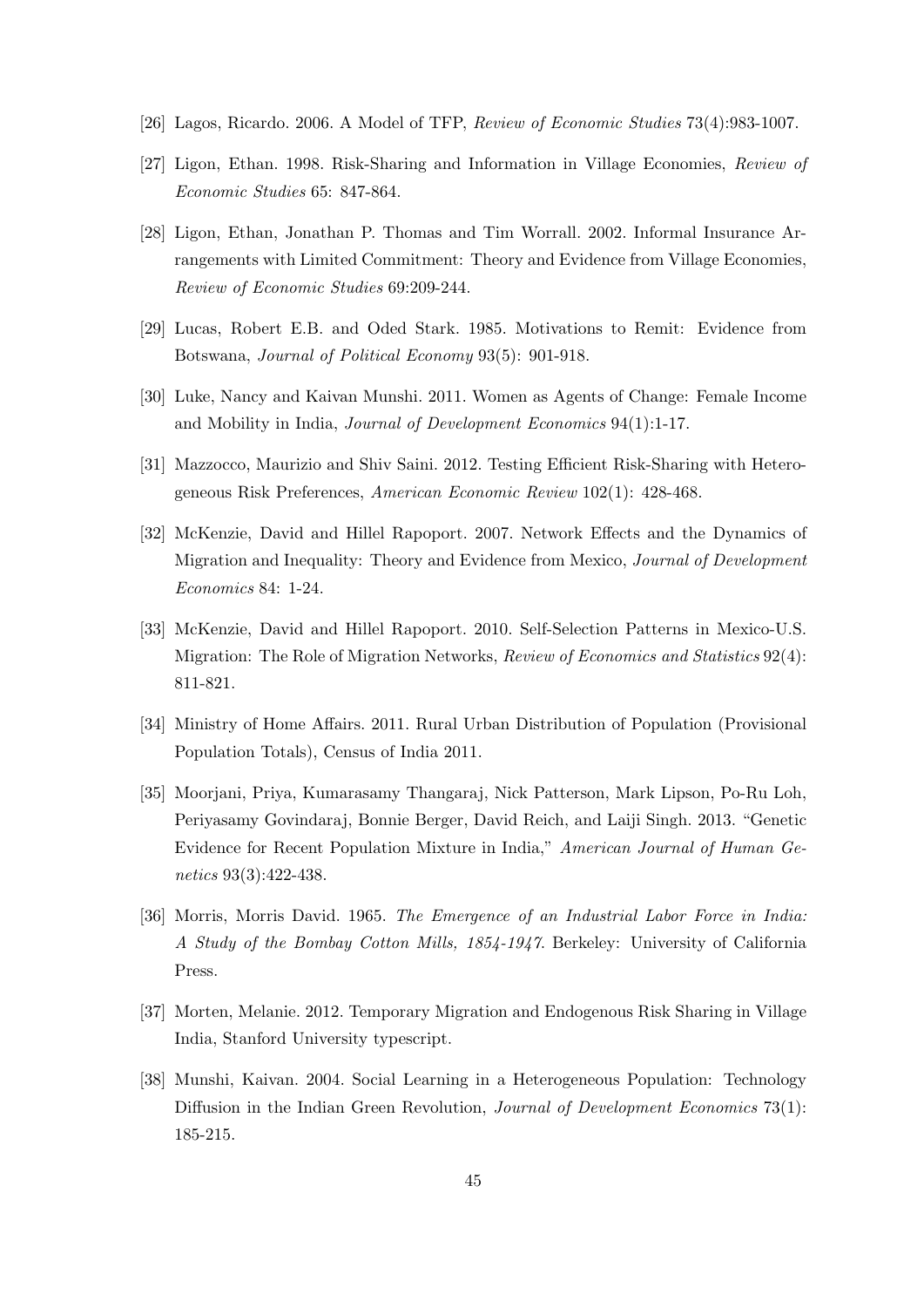- [39] Munshi, Kaivan. 2011. Strength in Numbers: Networks as a Solution to Occupational Traps, Review of Economic Studies 78:1069-1101.
- [40] Munshi, Kaivan and Mark R. Rosenzweig. 2006. Traditional Institutions Meet the Modern World: Caste, Gender and Schooling Choice in a Globalizing Economy. American Economic Review 96(4): 1225-1252.
- [41] Olken, Benjamin and Monica Singhal. 2011. Informal Taxation, American Economic Journal: Applied Economics 3(4): 1-28.
- [42] Parente, Stephen L. and Edward C. Prescott. 1999. Monopoly Rights: A Barrier to Riches, American Economic Review 89(5):1216-1233.
- [43] Platteau, Jean-Marie. 2000. Institutions, Social Norms, and Economic Development, Psychology Press.
- [44] Restuccia, Diego and Richard Rogerson. 2008. Policy Distortions and AggregateProductivity with Heterogeneous Plants, Review of Economic Dynamics 11:707-720.
- [45] Restuccia, Diego, D. T. Yang, and X. Zhu. 2008. Agriculture and Aggregate Productivity: A Quantitative Cross-Country Analysis, Journal of Monetary Economics 55:234-250.
- [46] Rosenzweig, Mark R. 1978. Rural Wages, Labor Supply, and Land Reform: A Theoretical and Empirical Analysis, American Economic Review 68(5): 847-861.
- [47] Rosenzweig, Mark R. and Oded Stark. 1989. Consumption Smoothing, Migration, and Marriage: Evidence from Rural India, Journal of Political Economy 97(4): 905-926.
- [48] Rosenzweig, Mark R. and Kenneth I. Wolpin. 1993. Credit Market Constraints, Consumption Smoothing, and the Accumulation of Durable Production Assets in Low-Income Countries: Investments in Bullocks in India, Journal of Political Economy 101(2): 223-244.
- [49] Saha, Sanjoy. 2014. Total Factor Productivity Trends in India: A Conventional Approach, The NEHU Journal 12(1): 95-106.
- [50] Stark, Oded and J. Edward Taylor. 1991. Migration Incentives, Migration Types: The Role of Relative Deprivation, em Economic Journal 101(408):1163-1178.
- [51] Thomas, Duncan, Elizabeth Frankenberg and James P. Smith. 2001. Lost but not forgotten: Attrition and follow-up in the Indonesia Family Life Survey, Journal of Human Resources 36(3): 556-592.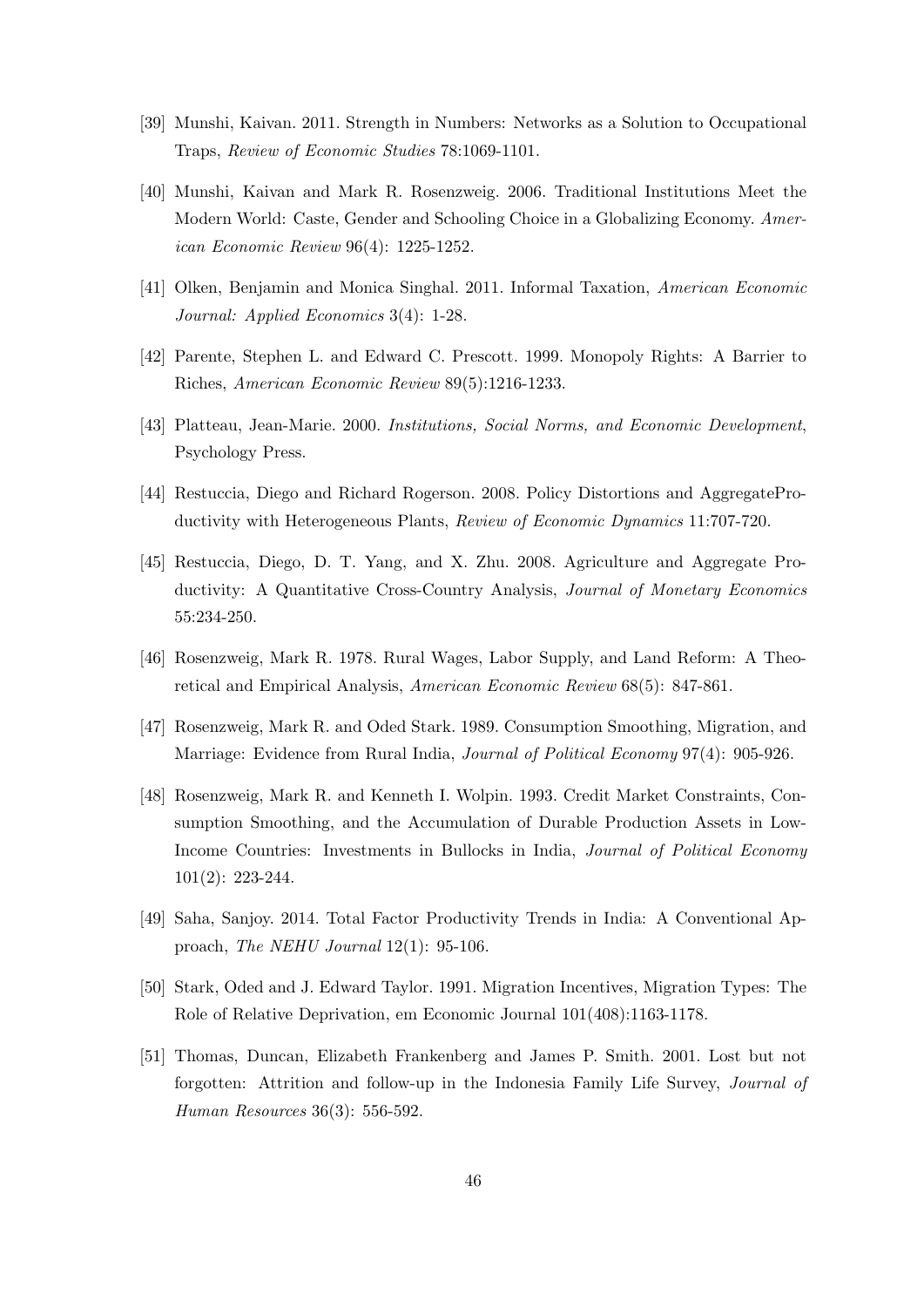- [52] Townsend, Robert. 1994. Risk and Insurance in Village India. Econometrica 62(3):171- 84.
- [53] Udry, Christopher. 1994. Risk and Insurance in a Rural Credit Market: An Empirical Investigation in Northern Nigeria. Review of Economic Studies 61(3): 495-526.
- [54] UNDP. 2002. Deepening Democracy in a Fragmented World. Human Development Report.
- [55] Vollrath, Dietrich. 2009. How Important are Dual Economy Effects for Aggregate Productivity? Journal of Development Economics 88(2): 325-334.
- [56] Young, Alwyn. 2014. Inequality, the Urban-Rural Gap and Migration, *Quarterly Jour*nal of Economics forthcoming.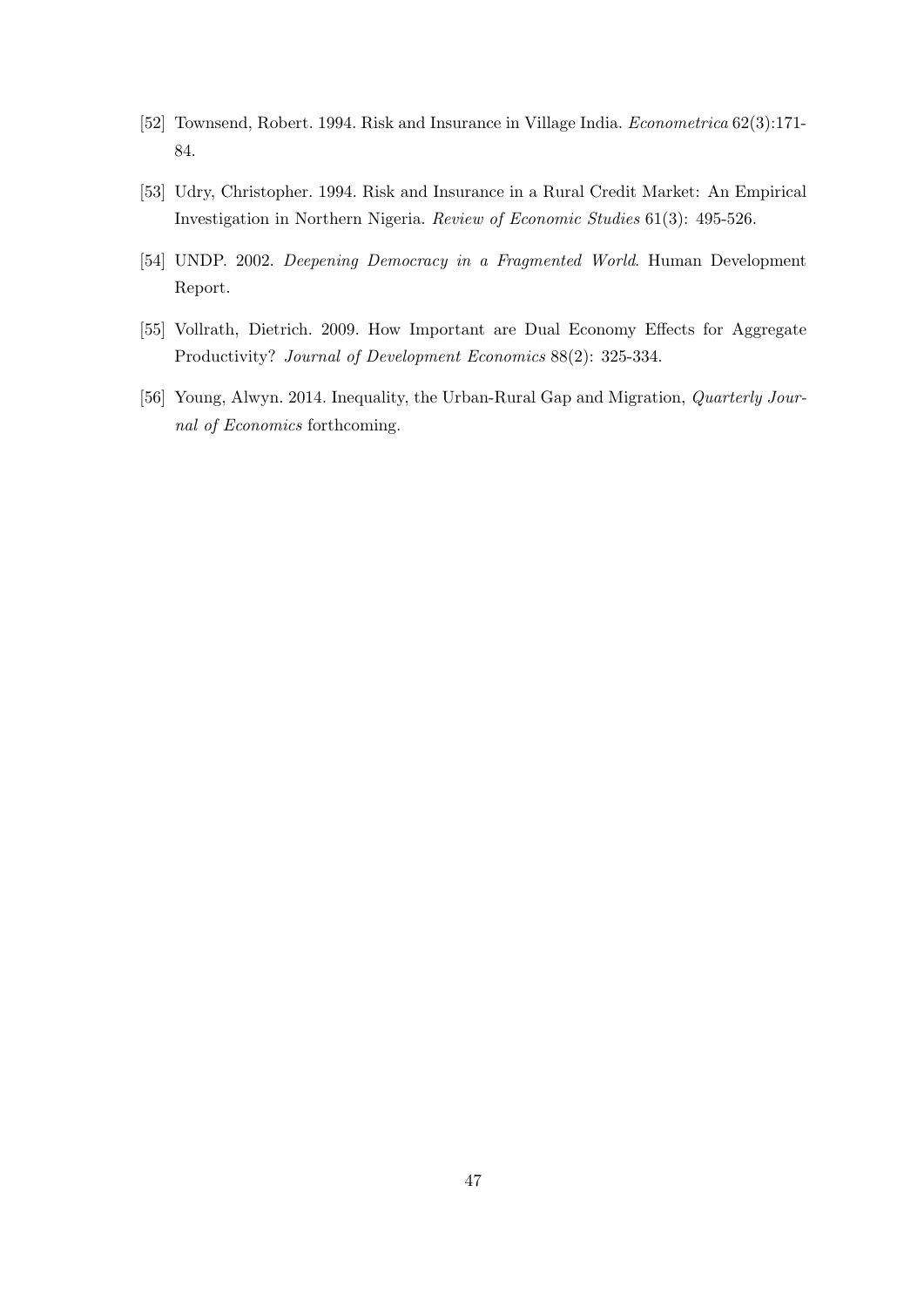# **Table 1: Rural-Urban Wage Gaps in India in 2004**

|          | wage    |                     |                     |  |  |  |  |
|----------|---------|---------------------|---------------------|--|--|--|--|
|          |         | PPP-adjusted        | PPP-adjusted        |  |  |  |  |
| Sector:  | nominal | (rural consumption) | (urban consumption) |  |  |  |  |
|          | Ð       | 2)                  | 3)                  |  |  |  |  |
| Urban    | 62.66   | 54.05               | 57.58               |  |  |  |  |
| Rural    | 42.54   | 42.54               | 42.54               |  |  |  |  |
| $%$ gain | 47.30   | 27.06               | 35.35               |  |  |  |  |

Source: National Sample Survey.

Wages are measured as daily wages for individuals with less than primary education. PPP-adjustment is based on rural and urban consumption bundles, respectively, for those individuals.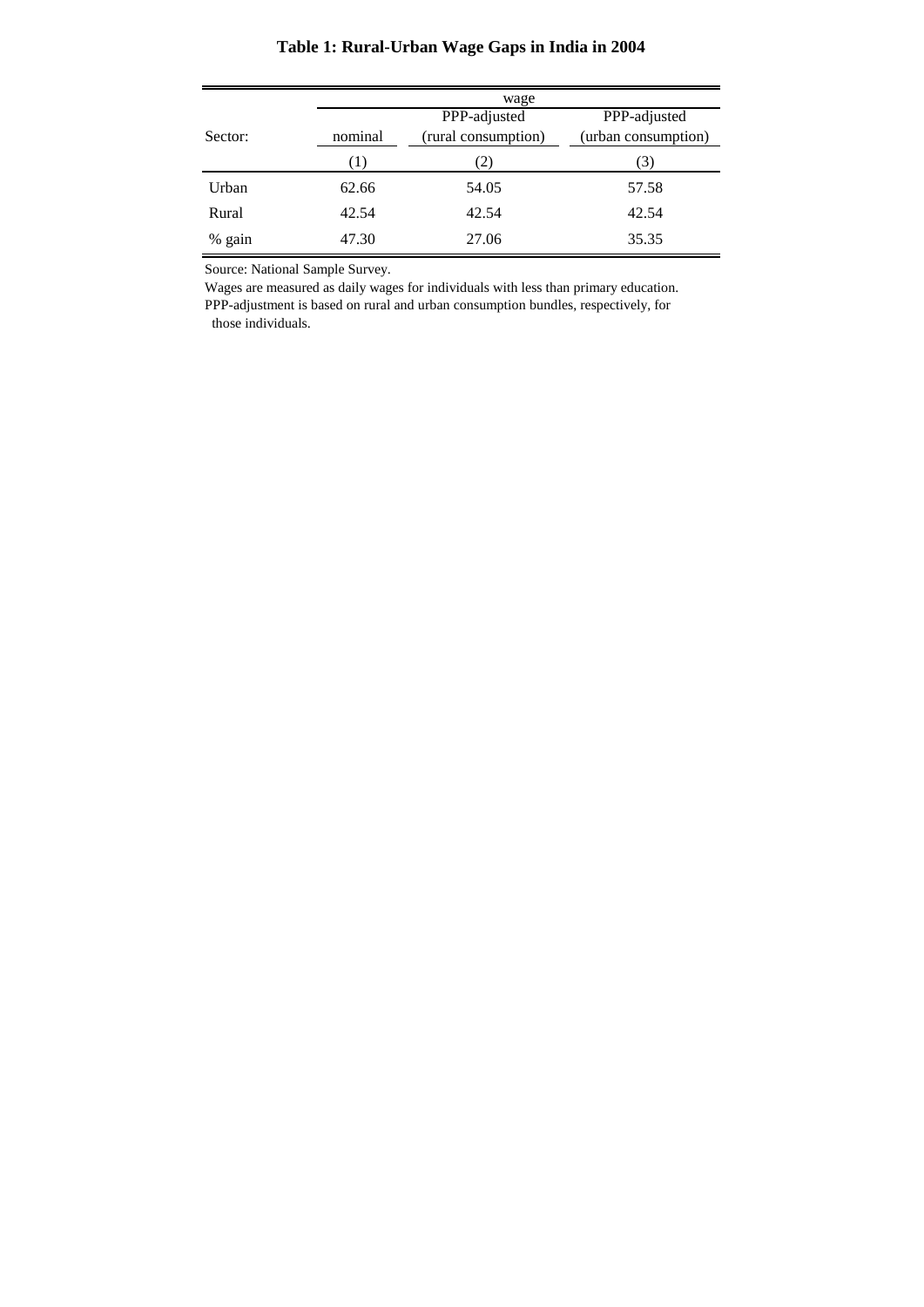# **Table 2: Participation in the Caste-Based Insurance Arrangement**

| Survey year:                 | 1982                 | 1999                   |
|------------------------------|----------------------|------------------------|
|                              | (1)                  | (2)                    |
| Households participating (%) | 25.44                | 19.62                  |
| Income of senders            | 5678.92<br>(7617.55) | 19956.29<br>(22578.95) |
| Percent of income sent       | 5.28                 | 8.74                   |
| Income of receivers          | 4800.29<br>(4462.63) | 10483.84<br>(13493.68) |
| Percent of income received   | 19.06                | 40.26                  |
| Number of observations       | 4981                 | 7405                   |

Source: Rural Economic Development Survey (REDS) 1982 and 1999.

Standard deviations in parentheses.

Participation in the insurance arrangement includes giving or receiving gifts and loans. Participation measured over the year prior to each survey round.

Income is measured in 1982 Rupees.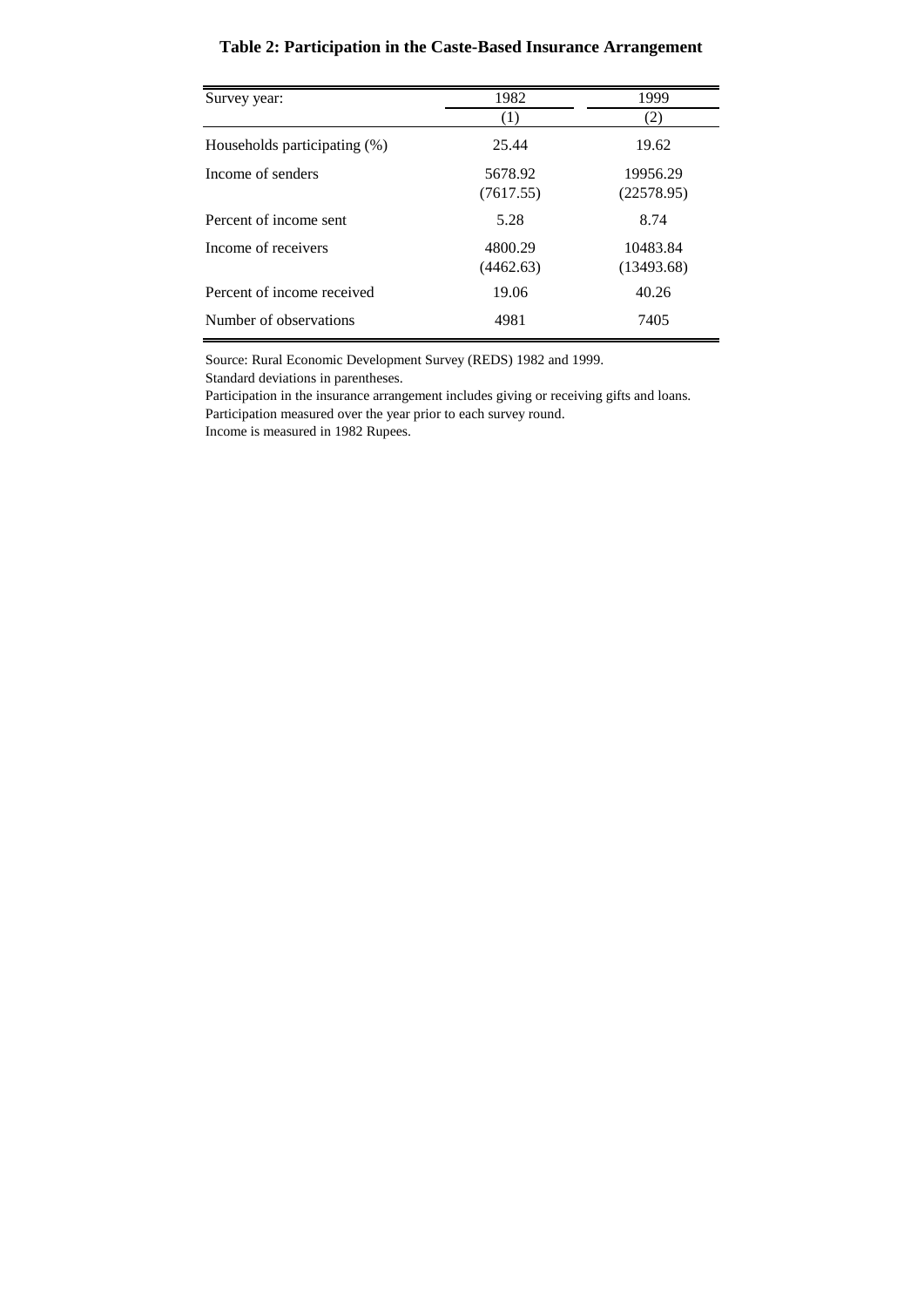|             |            | operating |               | consumption      |        |
|-------------|------------|-----------|---------------|------------------|--------|
| Purpose:    | investment | expenses  | contingencies | expenses         | all    |
|             | (1)        | (2)       | (3)           | $\left(4\right)$ | (5)    |
| Share:      | 0.15       | 0.60      | 0.13          | 0.07             | 1.00   |
| Source:     |            |           |               |                  |        |
| Bank        | 64.11      | 80.80     | 27.58         | 25.12            | 64.61  |
| Caste       | 16.97      | 6.07      | 42.65         | 23.12            | 13.87  |
| Friends     | 2.11       | 11.29     | 2.31          | 4.33             | 7.84   |
| Employer    | 5.08       | 0.49      | 21.15         | 15.22            | 5.62   |
| Moneylender | 11.64      | 1.27      | 5.05          | 31.85            | 7.85   |
| Other       | 0.02       | 0.07      | 1.27          | 0.37             | 0.22   |
| Total       | 100.00     | 100.00    | 100.00        | 100.00           | 100.00 |

**Table 3A: Percent of Loans by Purpose and Source (1982 REDS)**

Source: 1982 Rural Economic Development Survey (REDS).

Statistics are weighted by the value of the loan and sample weights.

Statistics computed using 982 loans received in the year prior to the 1982 survey round.

Investment includes land, house, business, etc.

Operating expenses are for agricultural production.

Contingencies include marriage, illness, etc.

Other category not reported for Purpose.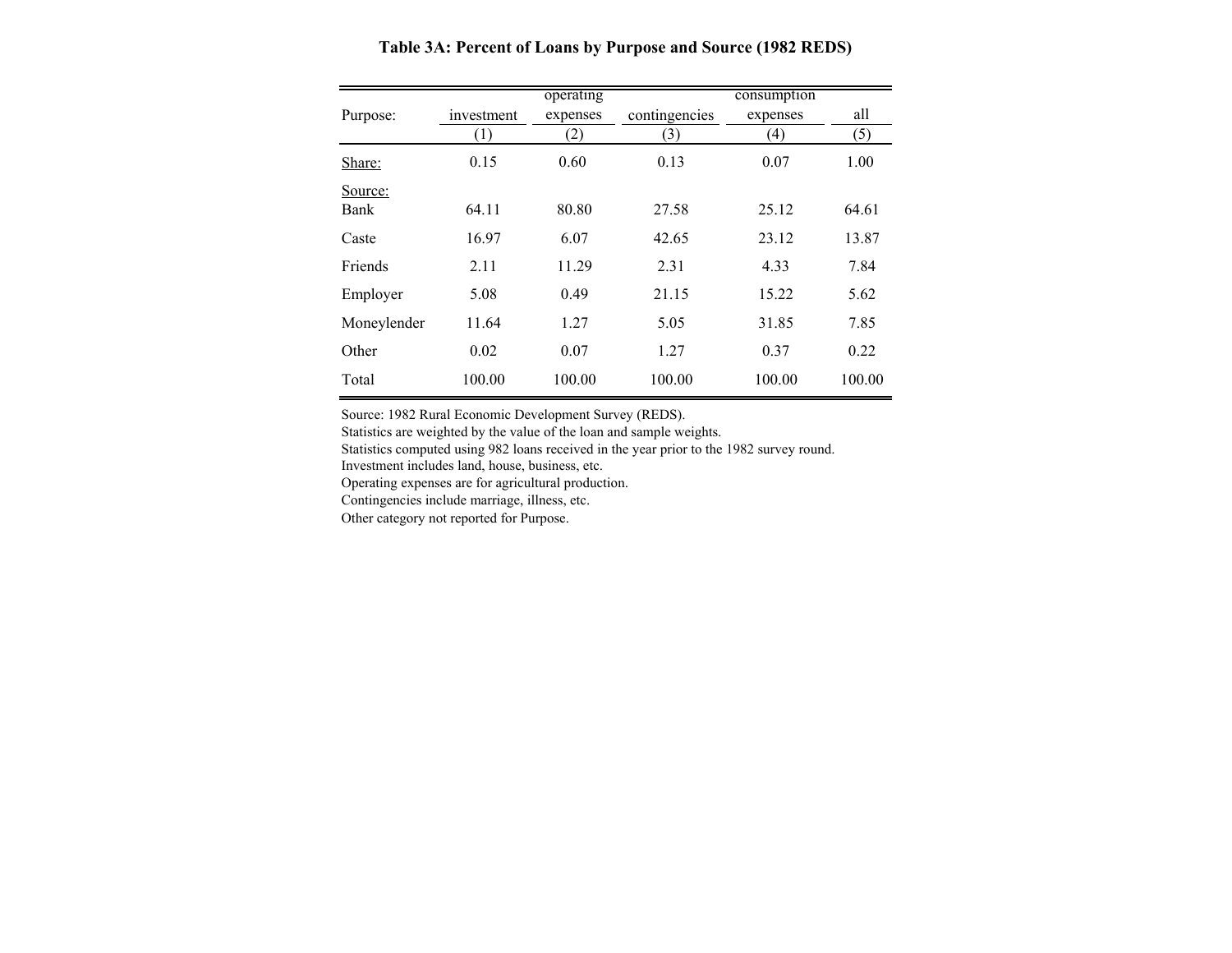Data source: Purpose: investment operating expenses contingencies consumption expenses all (1) (2) (3) (4) (5) Share: $0.25$   $0.46$   $0.21$   $0.04$   $1.00$ Source: Bank 46.79 62.49 18.78 19.82 46.70 Castee 7.82 4.11 19.64 14.24 9.12 Friends 6.01 3.33 8.28 7.09 5.38 Employer 3.31 0.54 1.11 1.85 1.23 Moneylender 20.69 12.82 46.80 53.65 24.67 Other 15.38 16.71 5.39 3.35 12.90 Total 100.00 100.00 100.00 100.00 100.00 2005 IHDS

**Table 3B: Percent of Loans by Purpose and Source (2005 IHDS)**

Source: 2005 India Human Development Survey (IHDS).

Statistics are weighted by the value of the loan and sample weights.

Statistics computed using 12,066 rural loans received in the year prior to the 2005 IHDS.

IHDS 2005 reports loans received from relatives rather than caste.

Investment includes land, house, business, etc.

Operating expenses are for agricultural production.

Contingencies include marriage, illness, etc.

Other category not reported for Purpose.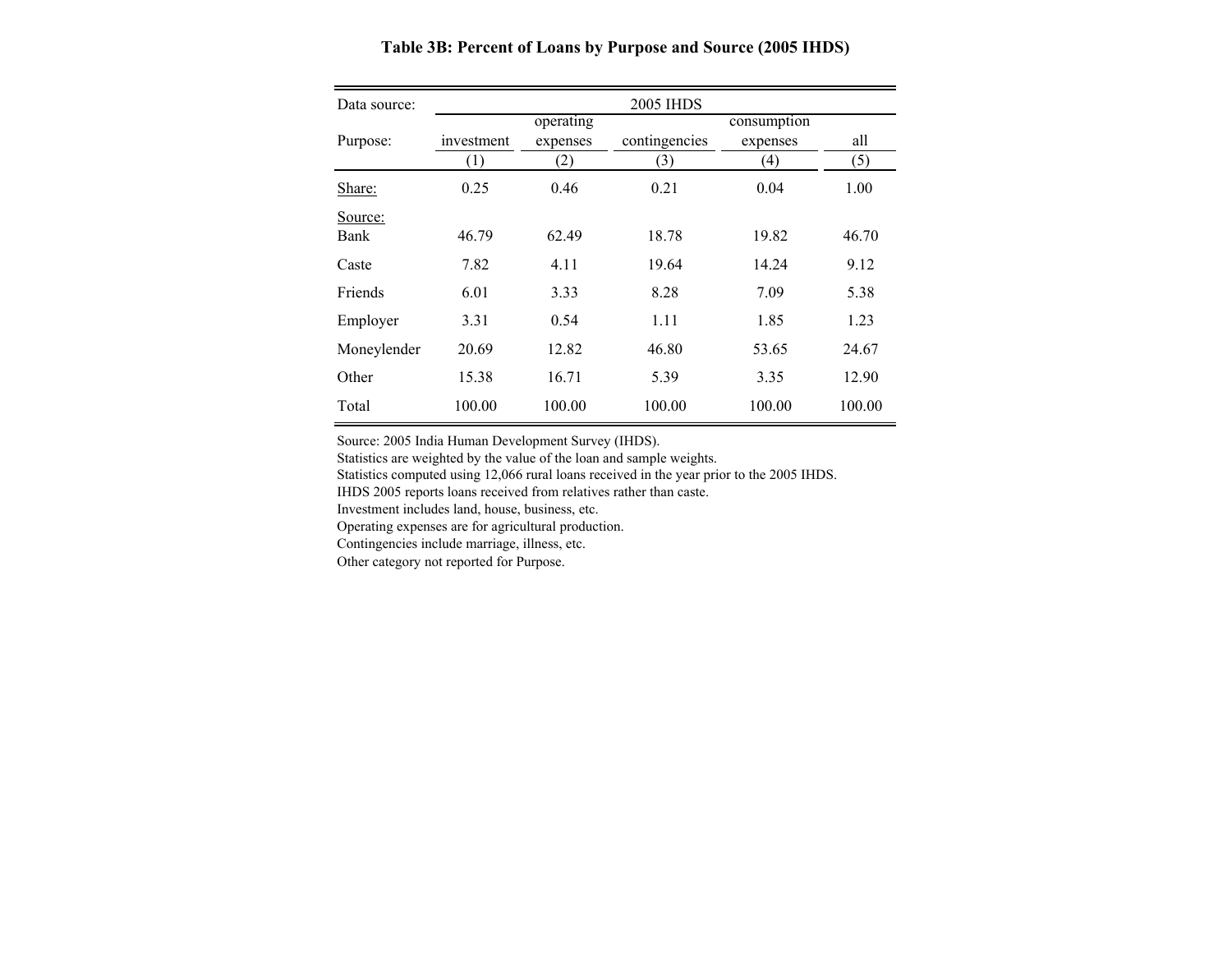| Data source: |                  | <b>1982 REDS</b>   |                    | 2005 IHDS        |
|--------------|------------------|--------------------|--------------------|------------------|
|              |                  |                    | without collateral |                  |
| Loan type:   | without interest | without collateral | or interest        | without interest |
|              | (1)              | $\left( 2\right)$  | 3)                 | (4)              |
| Source:      |                  |                    |                    |                  |
| Bank         | 0.57             | 23.43              | 0.38               | 0.00             |
| Caste        | 28.99            | 60.27              | 20.38              | 44.62            |
| Friends      | 9.35             | 91.72              | 3.89               | 21.5             |
| Employer     | 0.44             | 65.69              | 0.44               | 10.75            |
| Moneylender  | 0.00             | 98.71              | 0.00               | 0.27             |

### **Table 4: Percent of Loans by Type and Source**

Source: 1982 Rural Economic Development Survey (REDS) and 2005 India Human Development Survey (IHDS). Statistics are weighted by the value of the loan and sample weights.

Columns 1-3 computed using 982 loans received in the year prior to the 1982 survey round.

Column 4 computed using 12,066 rural loans received in the 5 years prior to the 2005 IHDS.

IHDS 2005 reports loans received from relatives rather than caste.

The reference category is caste loans.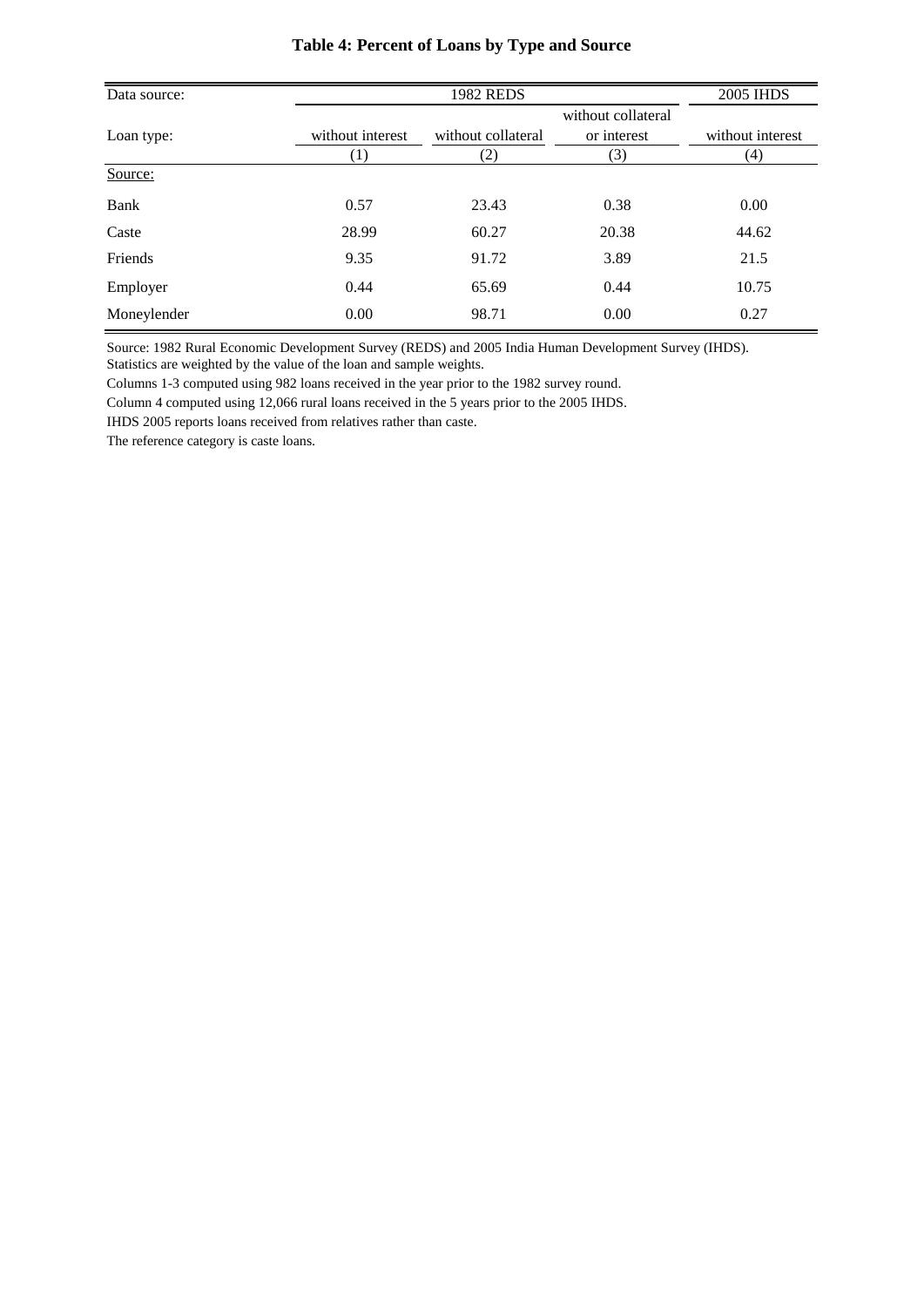| Data Source:           |          | <b>ICRISAT</b>    |                    |          | <b>REDS 2006</b> |                    |           |  |
|------------------------|----------|-------------------|--------------------|----------|------------------|--------------------|-----------|--|
|                        | relative | relative          | consumption-income | relative | relative         | consumption-income |           |  |
|                        | income   | consumption       | ratio              | income   | consumption      | ratio              | migration |  |
|                        |          | $\left( 2\right)$ | (3)                | (4)      | (5)              | (6)                |           |  |
| Relative Income class: |          |                   |                    |          |                  |                    |           |  |
|                        | 0.119    | 0.460             | 3.871              | 0.316    | 0.843            | 2.665              | 0.032     |  |
| 2                      | 0.281    | 0.625             | 2.224              | 0.416    | 0.854            | 2.052              | 0.034     |  |
| 3                      | 0.373    | 0.626             | 1.680              | 0.513    | 0.871            | 1.697              | 0.051     |  |
| 4                      | 0.510    | 0.673             | 1.319              | 0.627    | 0.887            | 1.413              | 0.046     |  |
|                        | 000.1    | 1.000             | 000.1              | 1.000    | 1.000            | 1.000              | 0.051     |  |

**Table 5: Income and Consumption within the Caste**

Note: Income classes are defined by quintiles within each caste.

Income and consumption are measured relative to the highest (fifth) income class.

REDS 2006 income and consumption are inputted from ICRISAT data.

REDS data consists of 100 castes, while ICRISAT data consist of 7 castes.

Sample-size restriction is at least 30 households per caste with REDS data and 20 households per caste with ICRISAT data.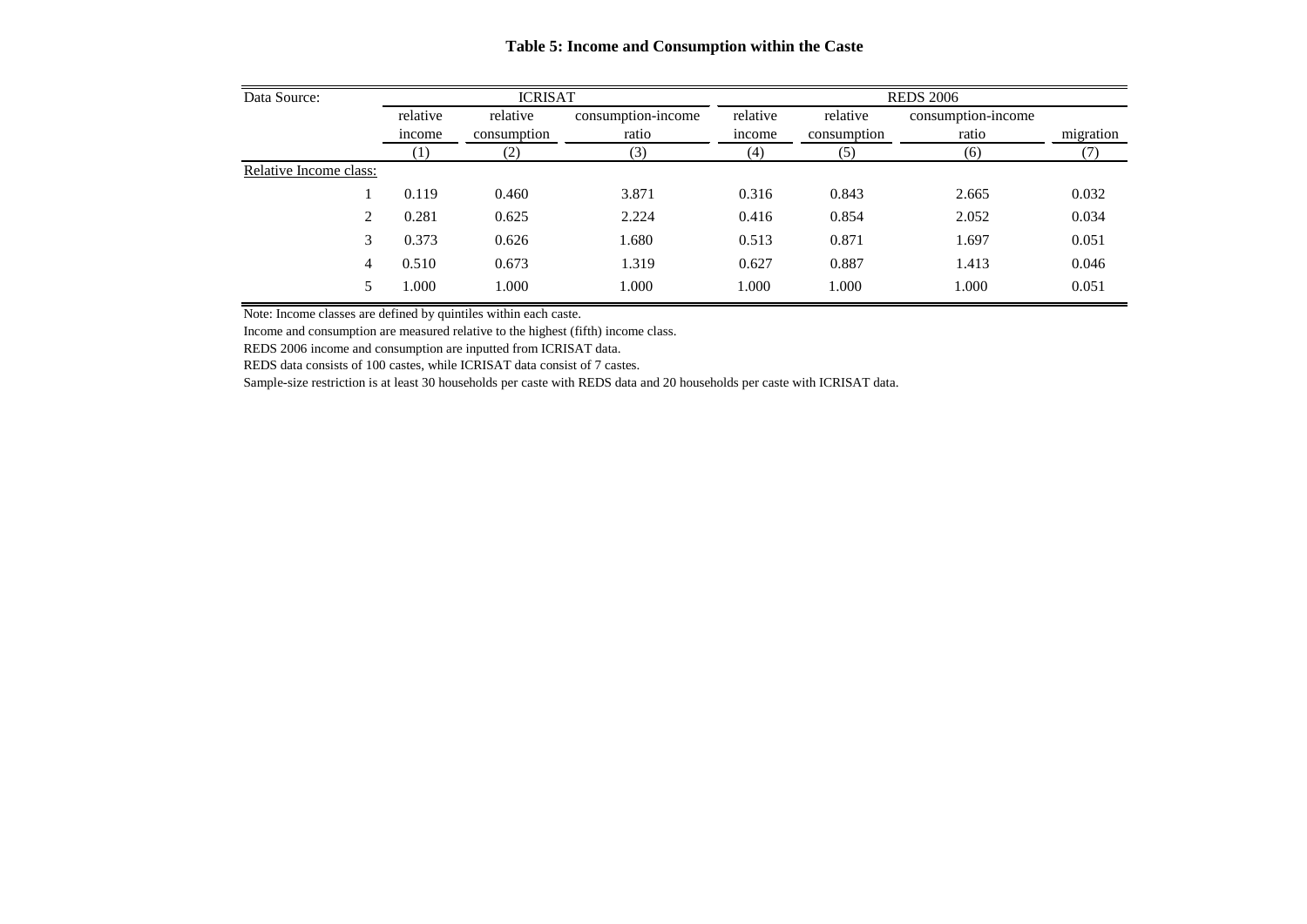| Dependent variable:                     |                |                | migration      |                |            |            |
|-----------------------------------------|----------------|----------------|----------------|----------------|------------|------------|
|                                         | (1)            | (2)            | (3)            | (4)            | (5)        | (6)        |
| Household Income                        | 0.0059         | 0.0051         | 0.0026         | 0.0025         | 0.0021     | 0.0021     |
|                                         | (0.0024)       | (0.0024)       | (0.0033)       | (0.0033)       | (0.0030)   | (0.0033)   |
| Caste Income                            | $-0.016$       | $-0.018$       | $-0.022$       | $-0.024$       | $-0.025$   | $-0.017$   |
|                                         | (0.0043)       | (0.0055)       | (0.008)        | (0.0107)       | (0.0107)   | (0.014)    |
| Income Risk                             |                | $-0.00038$     | $-0.00037$     | $-0.00053$     | $-0.00053$ | $-0.00053$ |
|                                         |                | (0.00015)      | (0.00016)      | (0.00017)      | (0.00017)  | (0.00011)  |
| Village Income                          |                |                | 0.007          | 0.006          | --         | --         |
|                                         |                |                | (0.011)        | (0.013)        |            | --         |
| Village/ Caste Income                   |                |                |                |                | 0.0073     | 0.0088     |
|                                         |                |                |                |                | (0.013)    | (0.027)    |
| Village Fixed Effects                   | N <sub>0</sub> | N <sub>0</sub> | N <sub>0</sub> | N <sub>0</sub> | No         | Yes        |
| Infrastructure Variables                | N <sub>0</sub> | No             | No             | Yes            | Yes        | No         |
| Joint sig. of infrastructure variables: |                |                |                |                |            |            |
| $\chi$ <sup>2</sup>                     |                |                |                | 16.14          | 16.59      |            |
|                                         |                |                |                | [0.0011]       | [0.00090]  |            |
| Number of observations                  | 19,362         | 19,362         | 19,362         | 19,362         | 19,362     | 19,362     |

#### **Table 6: Reduced-Form Migration Estimates**

Source: 2006 Rural Economic Development Survey (REDS) census.

Bootstrapped standard errors in parentheses are clustered at the caste level in Columns 1 - 2 and 6 and two-way clustered at the caste and village level in Columns 3 - 5.

Income measured in lakhs of Rupees,  $(1 \text{ lakh} = 100,000)$ .

Infrastructure variables : whether there is a bank, secondary school, health center, or bus station in the village, as well as distance to the nearest town.

chi-square p-value reported in square brackets.

Sample-size restricted to castes with at least 30 households.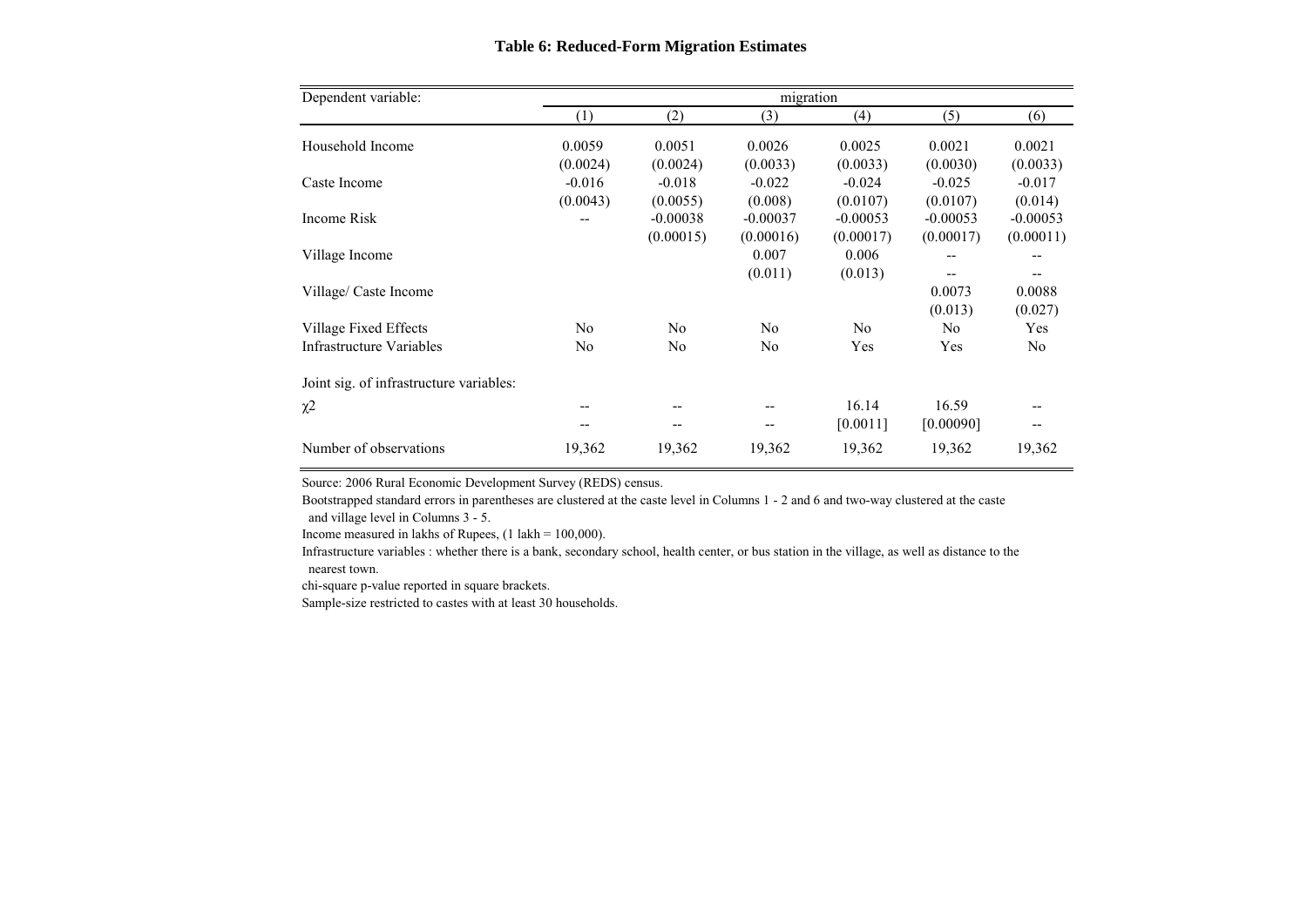|                        | actual      |           | predicted   |           |  |
|------------------------|-------------|-----------|-------------|-----------|--|
|                        | relative    |           | relative    |           |  |
|                        | consumption | migration | consumption | migration |  |
|                        | (1)         | (2)       | (3)         | (4)       |  |
| Relative Income Class: |             |           |             |           |  |
| 1                      | 0.843       | 0.032     | 0.801       | 0.000     |  |
|                        |             |           | (0.071)     | (0.00020) |  |
| $\overline{2}$         | 0.854       | 0.034     | 0.817       | 0.014     |  |
|                        |             |           | (0.070)     | (0.0073)  |  |
| 3                      | 0.871       | 0.051     | 0.834       | 0.039     |  |
|                        |             |           | (0.063)     | (0.0083)  |  |
| $\overline{4}$         | 0.887       | 0.046     | 0.868       | 0.060     |  |
|                        |             |           | (0.044)     | (0.0089)  |  |
| 5                      | 1.000       | 0.051     | 1.000       | 0.100     |  |
|                        |             |           |             | (0.014)   |  |
| overall                |             | 0.043     |             | 0.043     |  |
| β                      |             |           | 1.410       |           |  |
|                        |             |           | (0.91)      |           |  |

Source: 2006 Rural Economic Development Survey (REDS) census.

Structural estimation is based on 100 castes with at least 30 households in the census.

Relative income classes are defined by quintiles within each caste.

Consumption is measured relative to the highest (fifth) income class in Columns 1 and 3.

Relative consumption and migration are computed as the average in each income-class across all castes. Jackknifed standard errors in parentheses.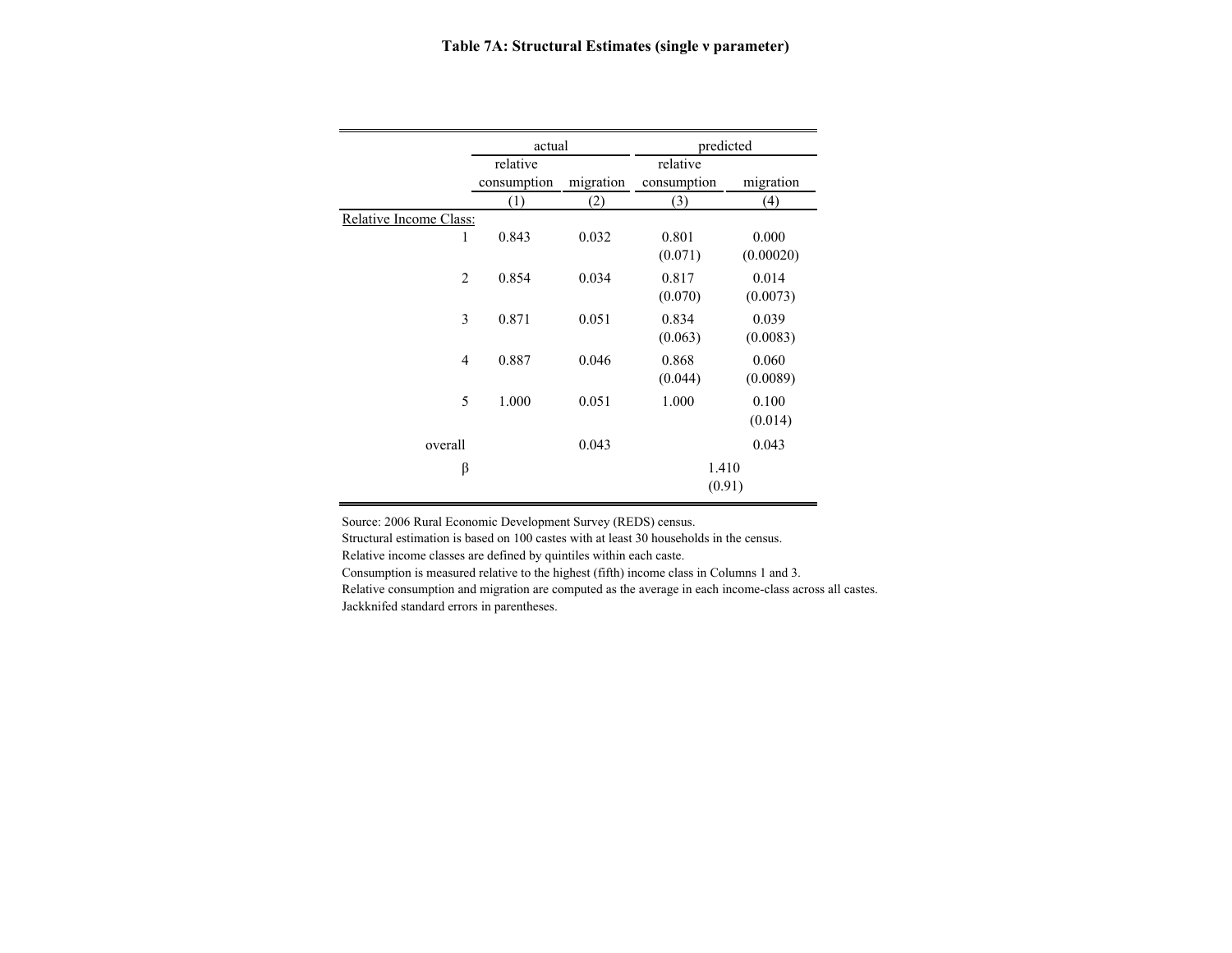|                        |                         |           | predicted (v varies by   |                    |                               |                     |                         |                   |
|------------------------|-------------------------|-----------|--------------------------|--------------------|-------------------------------|---------------------|-------------------------|-------------------|
|                        | actual                  |           | income-class)            |                    | predicted (v varies by caste) |                     |                         |                   |
|                        | relative<br>consumption | migration | relative<br>consumption  | migration          | relative<br>consumption       | migration           | relative<br>consumption | migration         |
|                        | (1)                     | (2)       | (3)                      | (4)                | (5)                           | (6)                 | (7)                     | (8)               |
| Relative Income Class: |                         |           |                          |                    |                               |                     |                         |                   |
| 1                      | 0.843                   | 0.032     | 0.794<br>(0.058)         | 0.000<br>(0.00018) | 0.751<br>(0.097)              | 0.000<br>(0.000081) | 0.730<br>(0.083)        | 0.032<br>(0.0095) |
| $\overline{2}$         | 0.854                   | 0.034     | 0.810<br>(0.059)         | 0.014<br>(0.0075)  | 0.767<br>(0.092)              | 0.011<br>(0.010)    | 0.744<br>(0.064)        | 0.032<br>(0.052)  |
| $\overline{3}$         | 0.871                   | 0.051     | 0.827<br>(0.053)         | 0.039<br>(0.0088)  | 0.792<br>(0.070)              | 0.029<br>(0.025)    | 0.765<br>(0.055)        | 0.046<br>(0.027)  |
| $\overline{4}$         | 0.887                   | 0.046     | 0.863<br>(0.038)         | 0.060<br>(0.0095)  | 0.842<br>(0.044)              | 0.055<br>(0.033)    | 0.825<br>(0.037)        | 0.044<br>(0.013)  |
| 5                      | 1.000                   | 0.051     | 1.000                    | 0.101<br>(0.019)   | 1.000                         | 0.119<br>(0.062)    | 1.000                   | 0.051<br>(0.0074) |
| overall                |                         | 0.043     |                          | 0.043              |                               | 0.043               |                         | 0.041             |
| β                      |                         |           | 1.218<br>(0.78)          |                    | 0.845<br>(0.92)               |                     | 0.991<br>(0.18)         |                   |
| $\alpha$               |                         |           | $\overline{\phantom{m}}$ |                    | --                            |                     | 0.012<br>(0.050)        |                   |
| $\gamma$               |                         |           | --                       |                    | --                            |                     | 4.45<br>(0.91)          |                   |

Source: 2006 Rural Economic Development Survey (REDS) census.

Structural estimation is based on 100 castes with at least 30 households in the census.

Relative income classes are defined by quintiles within each caste.

Consumption is measured relative to the highest (fifth) income class in Columns 1, 3, 5, and 7.

Relative consumption and migration are computed as the average in each income-class across all castes.

Jackknifed standard errors in parentheses.

We match on two moments - migration in the lowest and the highest relative income class - in the flexible specification (Columns 7-8).

Standard errors for those two income classes in Column 8 thus reflect sampling error due to the jack-knife procedure.

 $\beta = \alpha + \gamma M_{ak}$  in Columns 7-8. The estimated  $\alpha$  and  $\gamma$  parameters are used to compute  $\beta$  for the representative household with mean-wealth in the REDS census.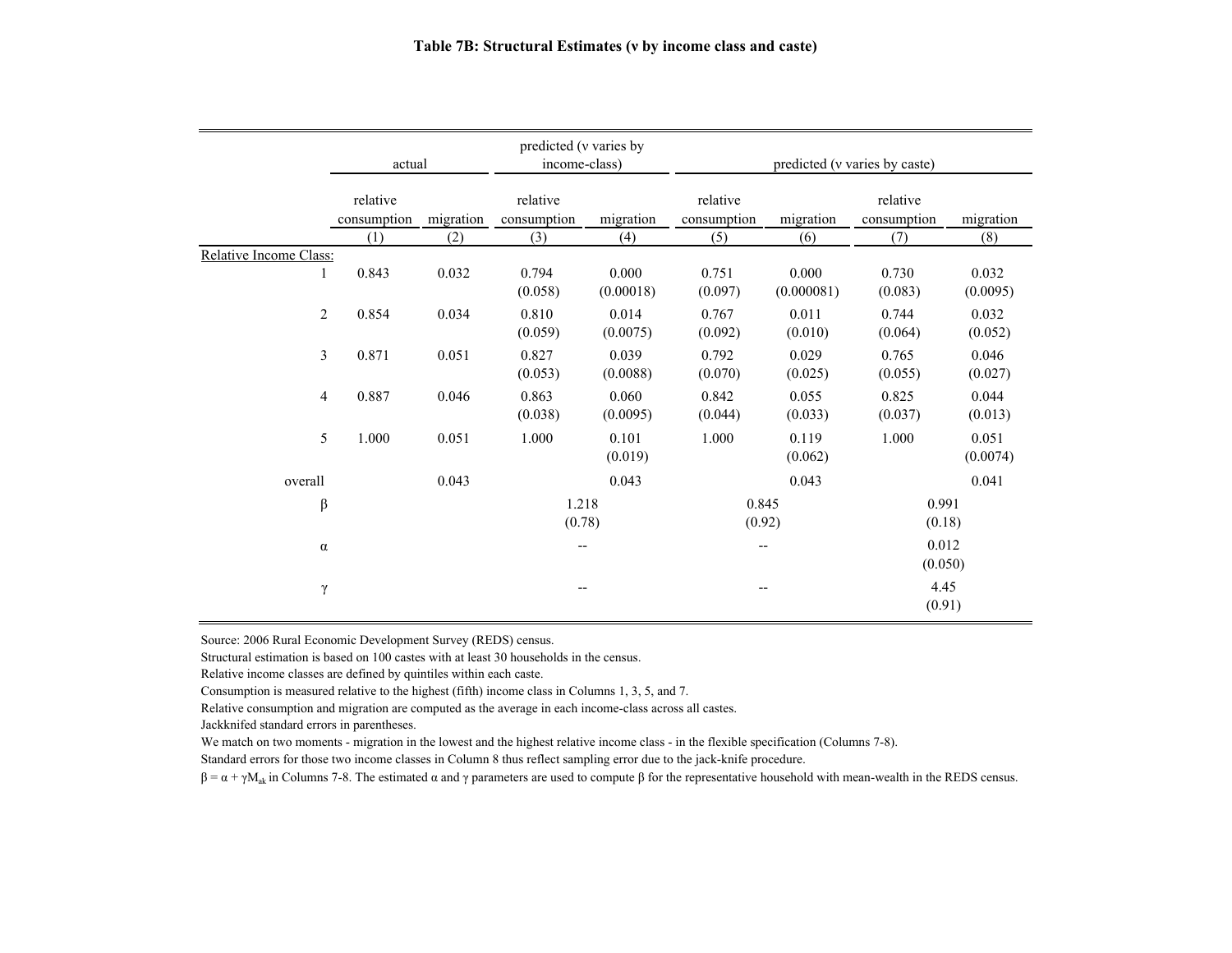| Data source:                |           | <b>1982 REDS</b> |                       |
|-----------------------------|-----------|------------------|-----------------------|
| Dependent variable:         | migration | out-marriage     | network participation |
|                             | $^{(1)}$  | (2)              | (3)                   |
| Household income            | 0.262     | 0.166            | $-0.520$              |
|                             | (0.147)   | (0.102)          | (0.684)               |
| Caste income                | $-0.110$  | $-0.111$         | 0.327                 |
|                             | (0.053)   | (0.054)          | (0.173)               |
| Time trend                  | 0.059     | 0.026            | 0.014                 |
|                             | (0.020)   | (0.011)          | (0.123)               |
| Kleibergen-Paap F-statistic | 10.52     | 8.05             | 10.52                 |
| Number of observations      | 1.049     | 998              | 1.049                 |

#### **Table 8: FE-IV Migration, Out-Marriage, and Participation Estimates**

Source: Rural Economic Development Survey (REDS) panel, 1982 and 1999.

Wild cluster bootstrapped standard errors are clustered at the state level.

Income is constructed using wealth- and wage-based measure.

Income measured in lakhs of Rupees,  $(1 \text{ lakh} = 100,000)$ .

Additional regressors: whether anyone in the village used HYV and share of village land irrigated in 1971 (household and caste average).

Excluded variables: inherited land, interaction of any HYV and irrigation share, interaction of inherited land, any HYV and irrigation share (household and caste average).

 households with heads at least age 18 in 1982. Sample restricted to castes with at least 10 households in the panel and

Stock-Yogo weak ID test: 5% critical value 15.72, 10% critical value 9.48.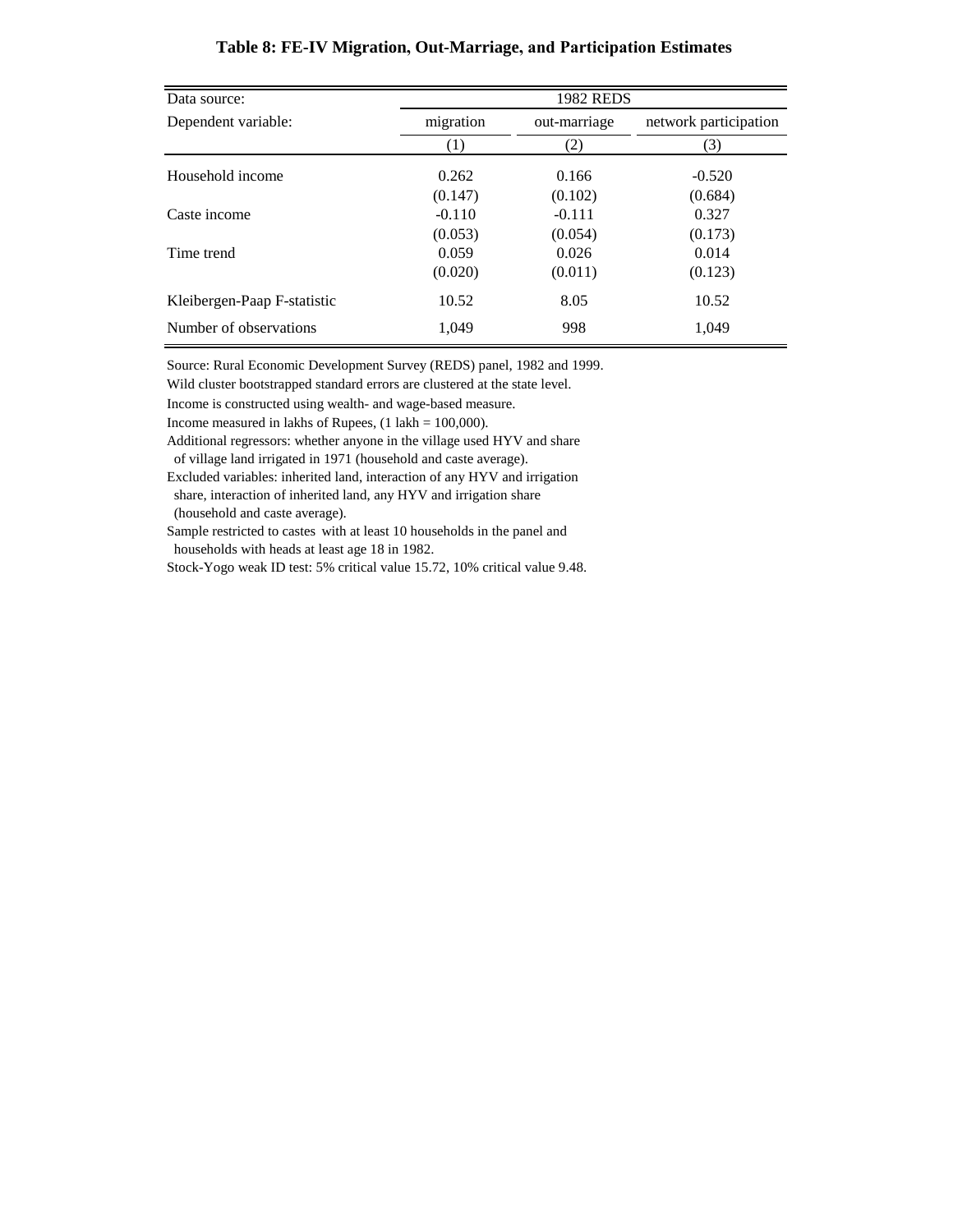|      |       | nominal wage |        | consumer price index |       | real wage |       |  |
|------|-------|--------------|--------|----------------------|-------|-----------|-------|--|
|      | rural | urban        | rural  | urban                | rural | urban     |       |  |
| Year |       | (2)          | (3)    | (4)                  | (5)   | (6)       |       |  |
| 1983 | 5.94  | 9.96         | 81.90  | 111.20               | 24.81 | 40.17     | 61.92 |  |
| 1993 | 17.66 | 28.79        | 177.11 | 258.00               | 34.11 | 50.05     | 46.75 |  |
| 1999 | 34.80 | 54.29        | 309.00 | 428.00               | 38.52 | 56.90     | 47.73 |  |
| 2004 | 42.54 | 62.66        | 342.00 | 520.00               | 42.54 | 54.05     | 27.04 |  |
| 2009 | 80.74 | 104.70       | 530.00 | 754.70               | 52.10 | 62.23     | 19.44 |  |

#### **Table A1: Rural-Urban Wage Gaps in India over Time**

Source: Nominal wage per day is derived from NSS.

Consumer Price Index (CPI) is based on Government of India statistics.

Conversion to real wage in 2004 is based on representative rural consumption bundle in that year.

CPI is used to adjust wages in other years.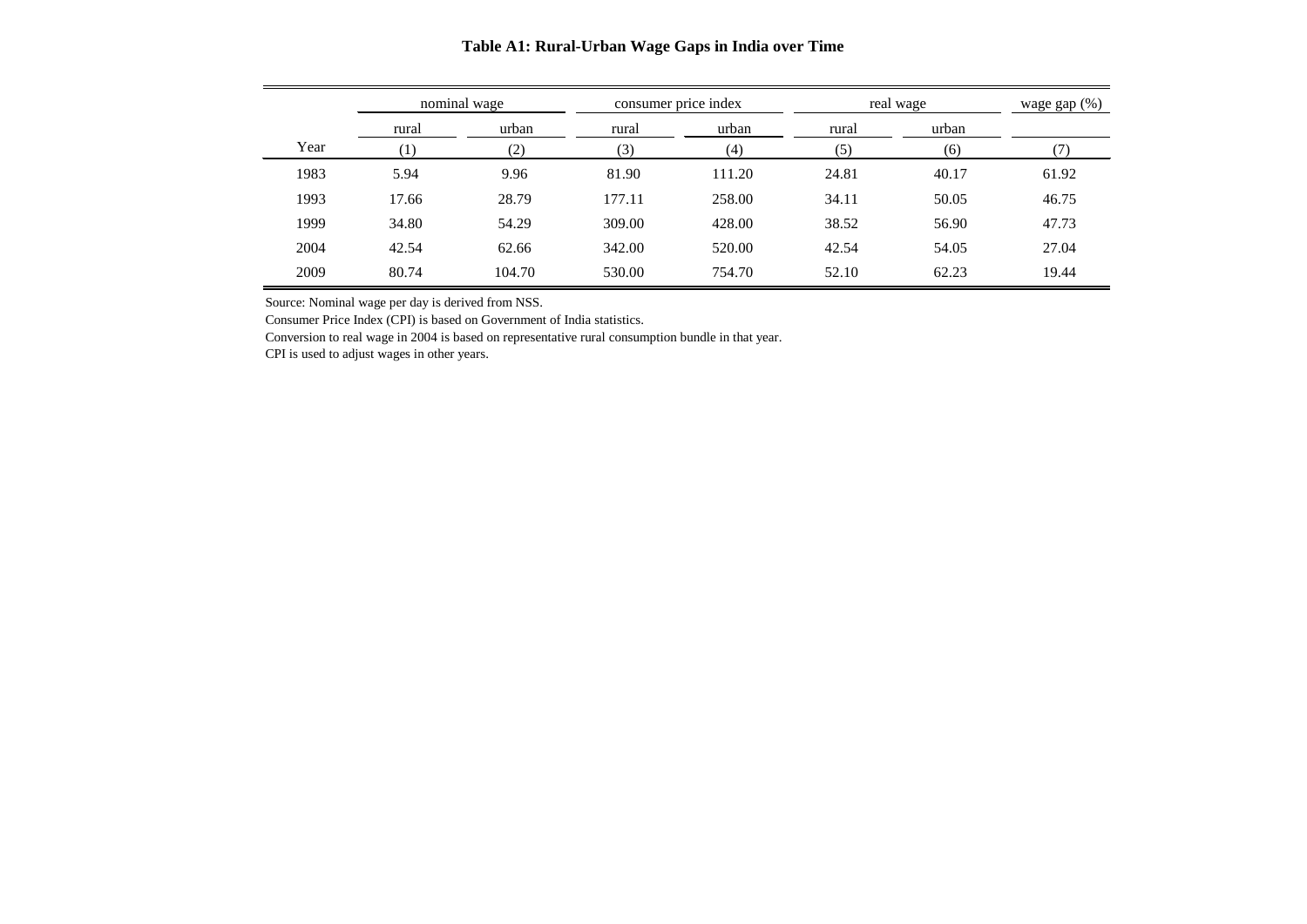| Dependent Variable:    | loan type        |                    |  |  |
|------------------------|------------------|--------------------|--|--|
|                        | without interest | without collateral |  |  |
|                        | (1)              | (2)                |  |  |
| Bank                   | $-0.243$         | $-0.329$           |  |  |
|                        | (0.021)          | (0.037)            |  |  |
| Friends                | $-0.058$         | 0.127              |  |  |
|                        | (0.041)          | (0.072)            |  |  |
| Employer               | $-0.227$         | 0.009              |  |  |
|                        | (0.030)          | (0.052)            |  |  |
| Moneylender            | $-0.247$         | $-0.005$           |  |  |
|                        | (0.025)          | (0.044)            |  |  |
| Other                  | 0.075            | 0.206              |  |  |
|                        | (0.061)          | (0.108)            |  |  |
| Number of Observations | 1045             | 1045               |  |  |

# **Table A2: Loan Characteristics by Source**

Note: The other categories are not reported.

Observations are weighted by the value of the loan and sample weights. Caste is the omitted source in these regressions.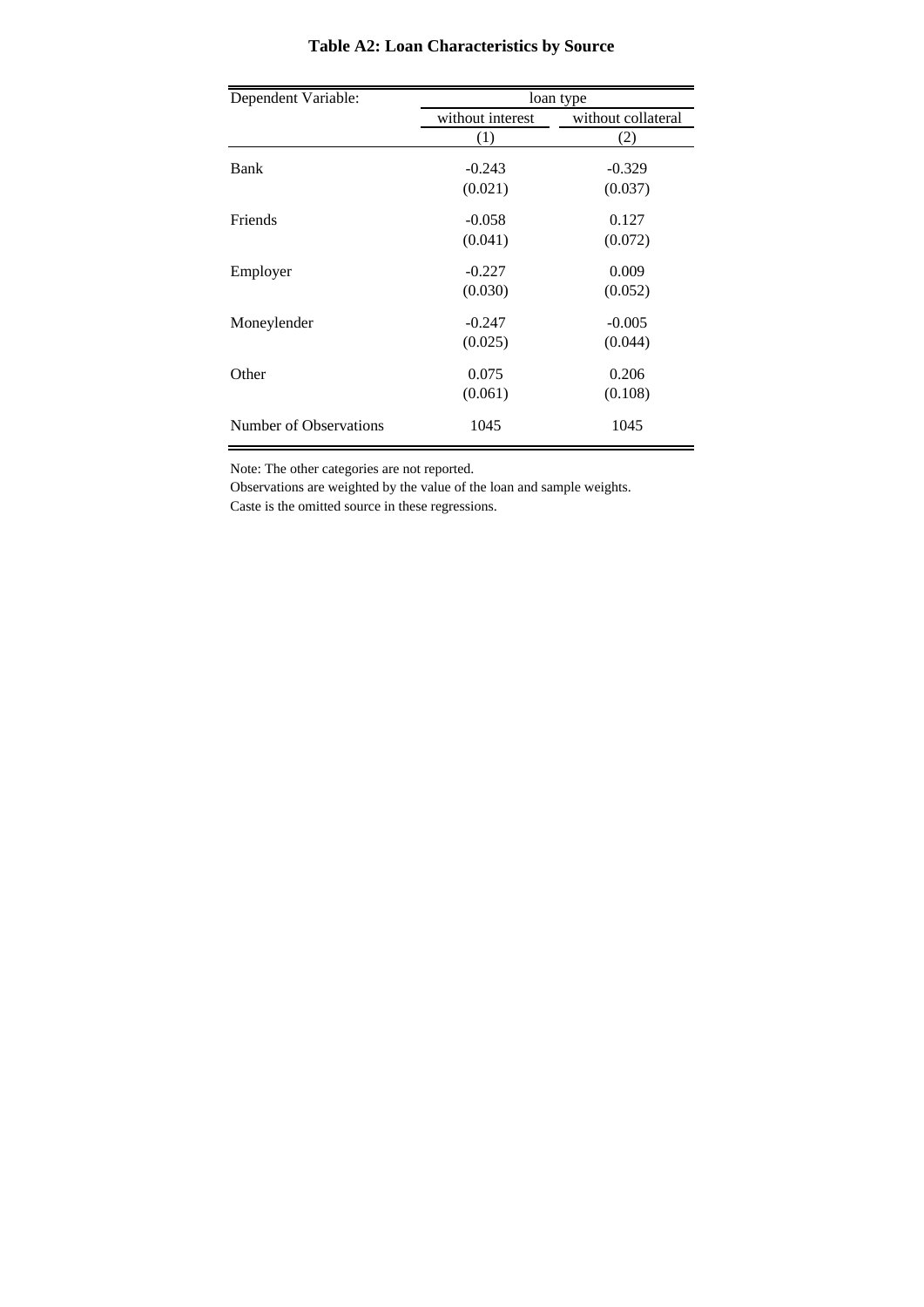|                        | household<br>income | land value | number of<br>working adults | education of<br>household head | income-gain<br>from migration | migration<br>rate | v parameter |
|------------------------|---------------------|------------|-----------------------------|--------------------------------|-------------------------------|-------------------|-------------|
|                        | $\left(1\right)$    | (2)        | (3)                         | (4)                            | (5)                           | (6)               |             |
| Absolute Income class: |                     |            |                             |                                |                               |                   |             |
|                        | 0.023               | 38084.74   | 1.462                       | 4.684                          | 0.218                         | 0.043             | 19.609      |
| $\mathcal{L}$          | 0.040               | 35956.19   | 1.451                       | 3.909                          | 0.228                         | 0.010             | 27.352      |
| 3                      | 0.051               | 114863.00  | 1.656                       | 3.744                          | 0.179                         | 0.024             | 28.030      |
| $\overline{4}$         | 0.100               | 129849.50  | 1.777                       | 5.083                          | 0.190                         | 0.051             | 21.576      |
| 5.                     | 0.894               | 90414.75   | 1.950                       | 4.741                          | 0.166                         | 0.026             | 27.329      |

**Table A3: Household Characteristics, Income-gain, Migration rate and ν parameter by Absolute Income-Classes**

Source: 2006 Rural Economic Development Survey (REDS) census.

Absolute income classes are defined by quintiles across the entire income distribution, without regard to caste affiliation.

Household income based on assets, number of working adults, education (from REDS) and rural, urban wages (from NSS).

Income-gain is computed assuming a single member of the household migrates.

Migration rate is obtained from the REDS, and together with the income-gain from migration, is used to derive the v parameter.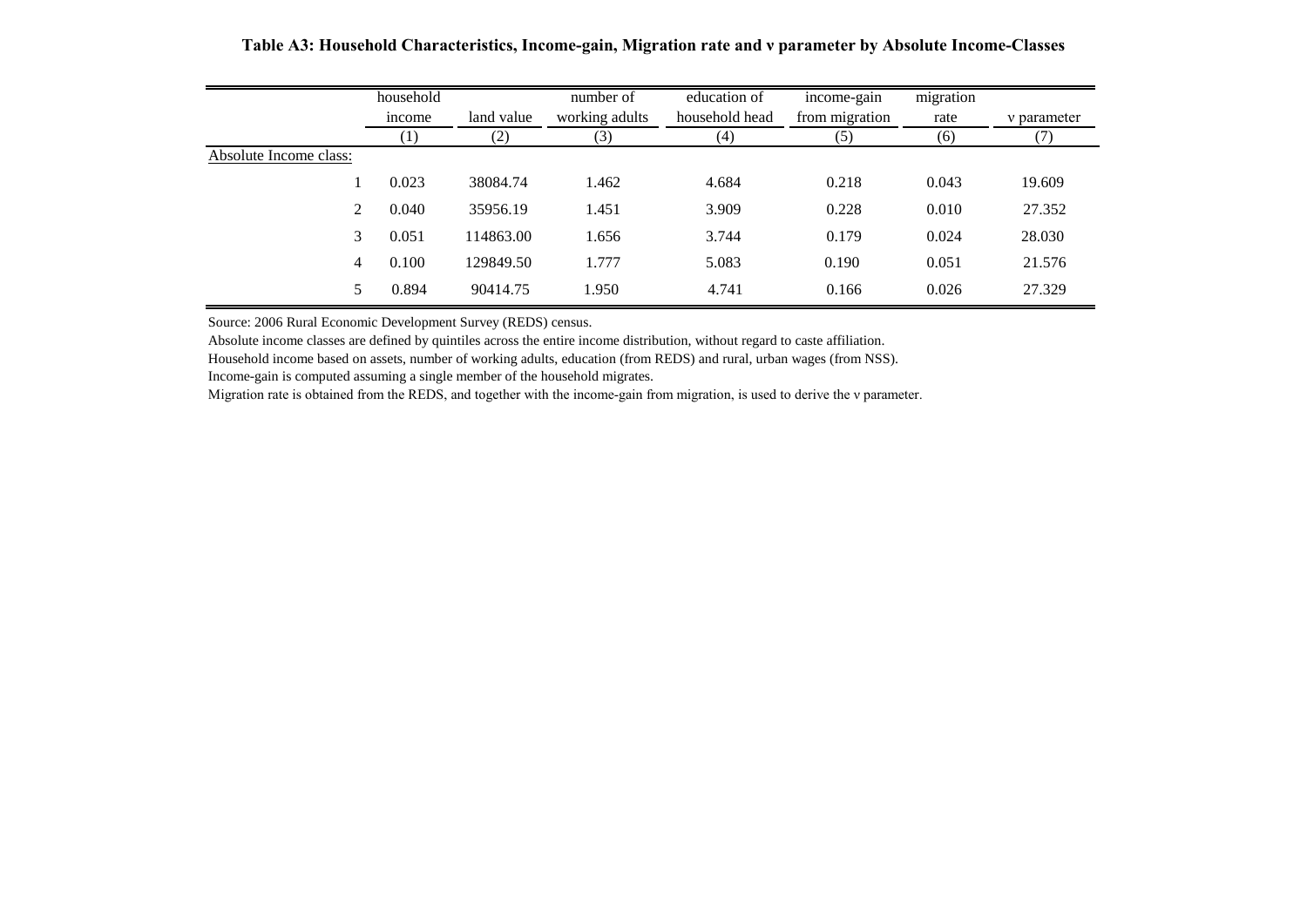| Number of relative     |                |             |           |                          |                   |             |           |                  |                   |
|------------------------|----------------|-------------|-----------|--------------------------|-------------------|-------------|-----------|------------------|-------------------|
| income-classes:        |                | four        |           |                          |                   | six         |           |                  |                   |
|                        |                | actual      |           | predicted                |                   | actual      |           | predicted        |                   |
|                        |                | relative    |           | relative                 |                   | relative    |           | relative         |                   |
|                        |                | consumption | migration | consumption              | migration         | consumption | migration | consumption      | migration         |
|                        |                | (1)         | (2)       | (3)                      | (4)               | (5)         | (6)       | (7)              | (8)               |
| Relative Income class: |                |             |           |                          |                   |             |           |                  |                   |
|                        | $\mathbf{1}$   | 0.857       | 0.031     | 0.817<br>(0.059)         | 0.000<br>(0.0008) | 0.831       | 0.033     | 0.785<br>(0.052) | 0.000<br>(0.0000) |
|                        | $\overline{2}$ | 0.880       | 0.042     | 0.837<br>(0.058)         | 0.022<br>(0.0084) | 0.837       | 0.027     | 0.797<br>(0.052) | 0.013<br>(0.0073) |
|                        | $\mathfrak{Z}$ | 0.894       | 0.048     | 0.866<br>(0.044)         | 0.051<br>(0.0077) | 0.854       | 0.050     | 0.812<br>(0.049) | 0.025<br>(0.0106) |
|                        | $\overline{4}$ | 1.000       | 0.050     | 1.000                    | 0.097<br>(0.0138) | 0.854       | 0.047     | 0.829<br>(0.045) | 0.043<br>(0.0110) |
|                        | 5              |             |           | $\overline{\phantom{m}}$ | --                | 0.883       | 0.047     | 0.867<br>(0.037) | 0.064<br>(0.0102) |
|                        | 6              |             |           |                          |                   | 1.000       | 0.053     | 1.000            | 0.113<br>(0.0178) |
| overall                |                |             | 0.043     |                          | 0.043<br>(0.0060) |             | 0.043     |                  | 0.043<br>(0.0063) |
|                        | β              | 1.319       |           |                          |                   |             | 1.487     |                  |                   |
|                        |                | (0.813)     |           |                          |                   |             |           | (0.814)          |                   |

#### **Table A4: Structural Estimates with 4 and 6 Relative Income-Classes**

Source: 2006 Rural Economic Development Survey (REDS) census.

Structural estimation is based on 100 castes with at least 30 households in the census.

Four and six equal-sized income classes are constructed within each caste.

Benchmark specification (single v) in all estimations.

Consumption is measured relative to the highest income class in Column 1 and Column 5.

Relative consumption and migration are computed as the average in each relative income-class across all castes.

Jackknifed standard errors in parentheses.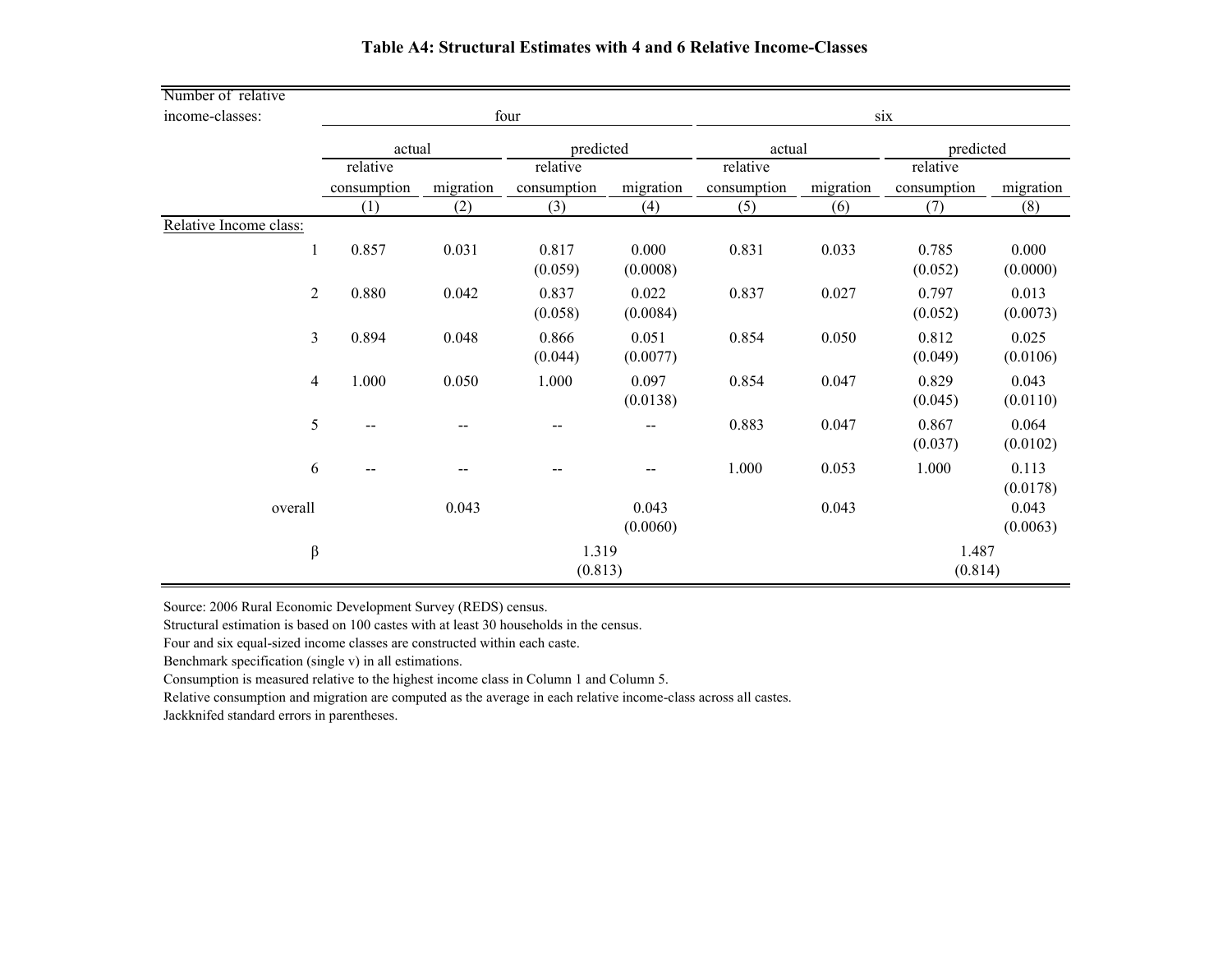#### **Table A5: First-Stage Estimates**

|                                                 | hh         | caste       |
|-------------------------------------------------|------------|-------------|
| Dependent variable:                             | income     | income      |
|                                                 | change     | change      |
|                                                 | (1)        | (2)         |
| Anyone in the village used HYV (household)      | $-2787.65$ | 20369.17    |
|                                                 | (3719.06)  | (17642.30)  |
| Anyone in the village used HYV (caste average)  | $-3348.87$ | $-42467.91$ |
|                                                 | (4990.63)  | (39691.53)  |
| Share of village land irrigated (household)     | $-56.24$   | 5578.18     |
|                                                 | (4063.92)  | (9886.26)   |
| Share of village land irrigated (caste average) | $-4094.89$ | $-22929.07$ |
|                                                 | (3144.29)  | (32659.12)  |
| HYV*irrigation share (household)                | 1844.46    | $-26942.14$ |
|                                                 | (5847.23)  | (22377.58)  |
| HYV*irrigation share (caste average)            | $-1646.46$ | 24413.53    |
|                                                 | (6428.40)  | (45272.26)  |
| inherited land (household)                      | 3.48       | $-5.32$     |
|                                                 | (1.12)     | (4.55)      |
| inherited land (caste average)                  | 6.48       | 24.11       |
|                                                 | (7.88)     | (43.01)     |
| HYV*irrigation share*inherited land (household) | 3.44       | 6.58        |
|                                                 | (6.06)     | (14.78)     |
| HYV*irrigation share*inherited land (caste      |            |             |
| average)                                        | 41.09      | 140.68      |
|                                                 | (19.56)    | (37.31)     |
| Constant                                        | 8084.81    | 25683.28    |
|                                                 | (2828.20)  | (20544.49)  |
| F statistic (excluded variables)                | 104.96     | 12.28       |
| p-value                                         | 0.00       | 0.00        |
| R-squared                                       | 0.02       | 0.07        |
| Number of observations                          | 2335       | 2335        |
|                                                 |            |             |

Standard errors in parentheses are robust to clustering at the state level.

Dependent variables are computed as the change between 1982 and 1999.

Income is constructed using a wealth-based measure.

Excluded variables: HYV\*irrigation, inherited land, HYV\*irrigation\*inherited land (household and caste average)

Regressions restricted to castes with at least 10 households in sample and households with heads at least age 18 in 1982.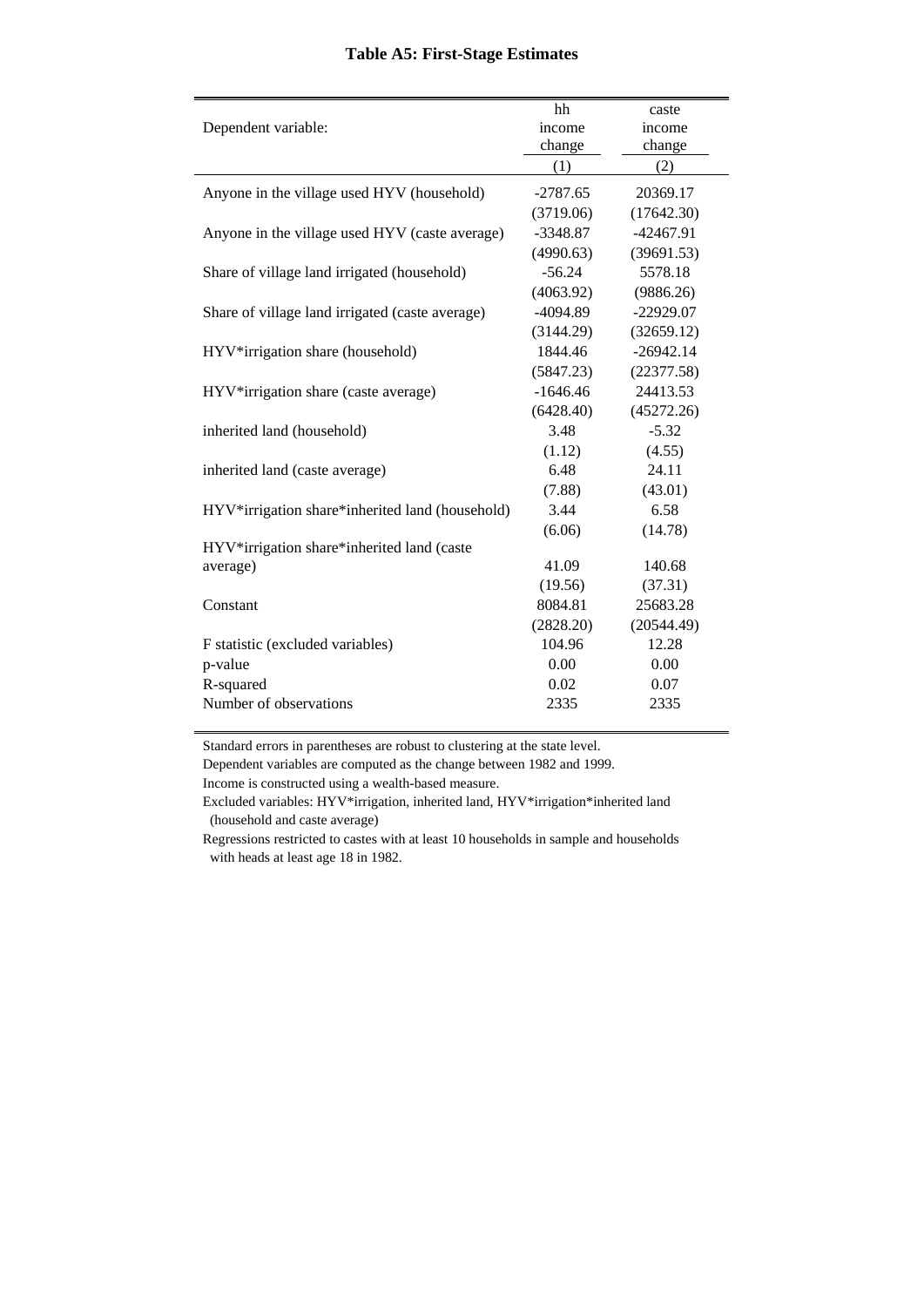

**Source: 2006 Chinese mini-census, 2007 IFLS, 2004 NSS**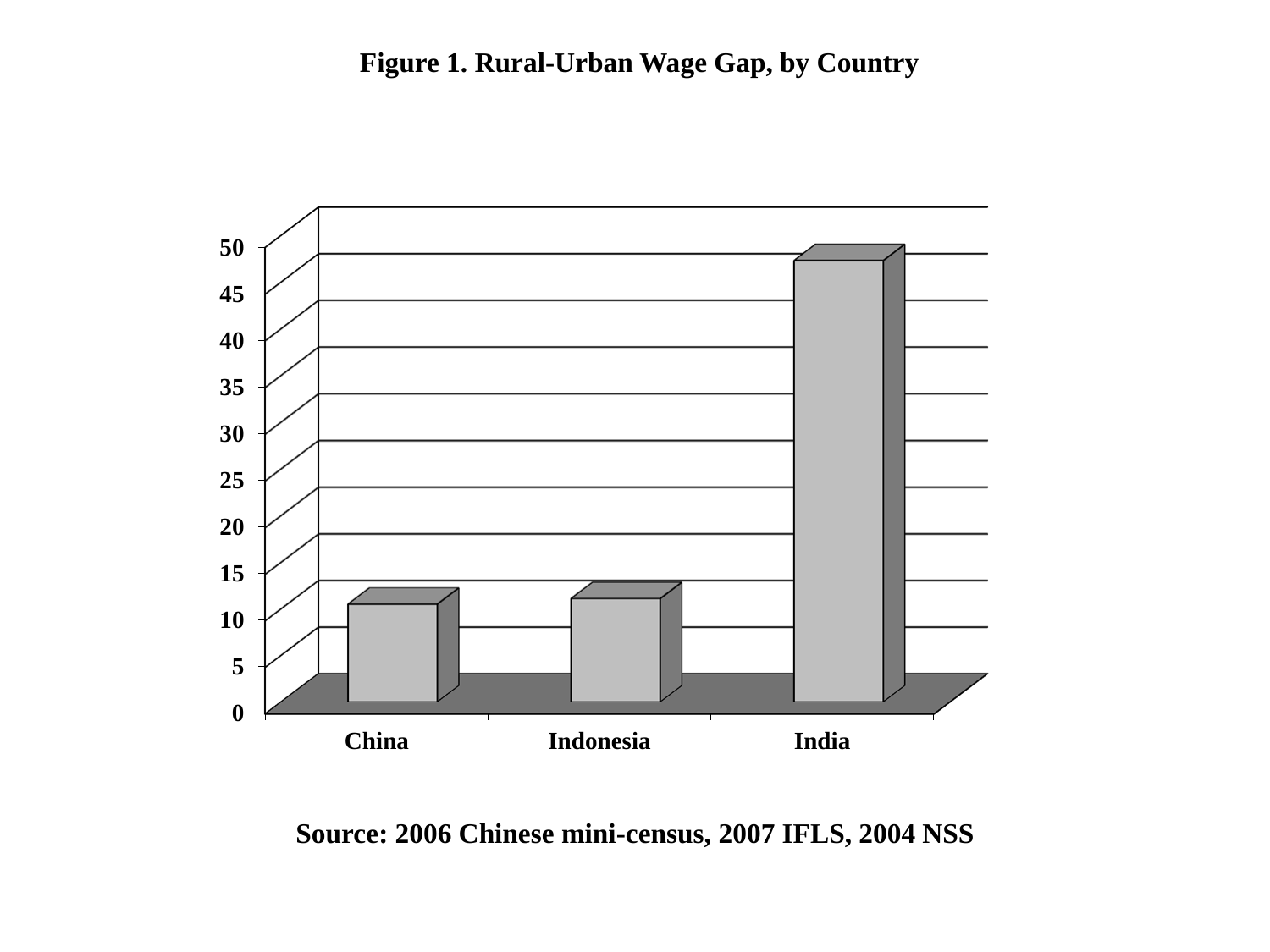

**Source: 1983-2009 NSS**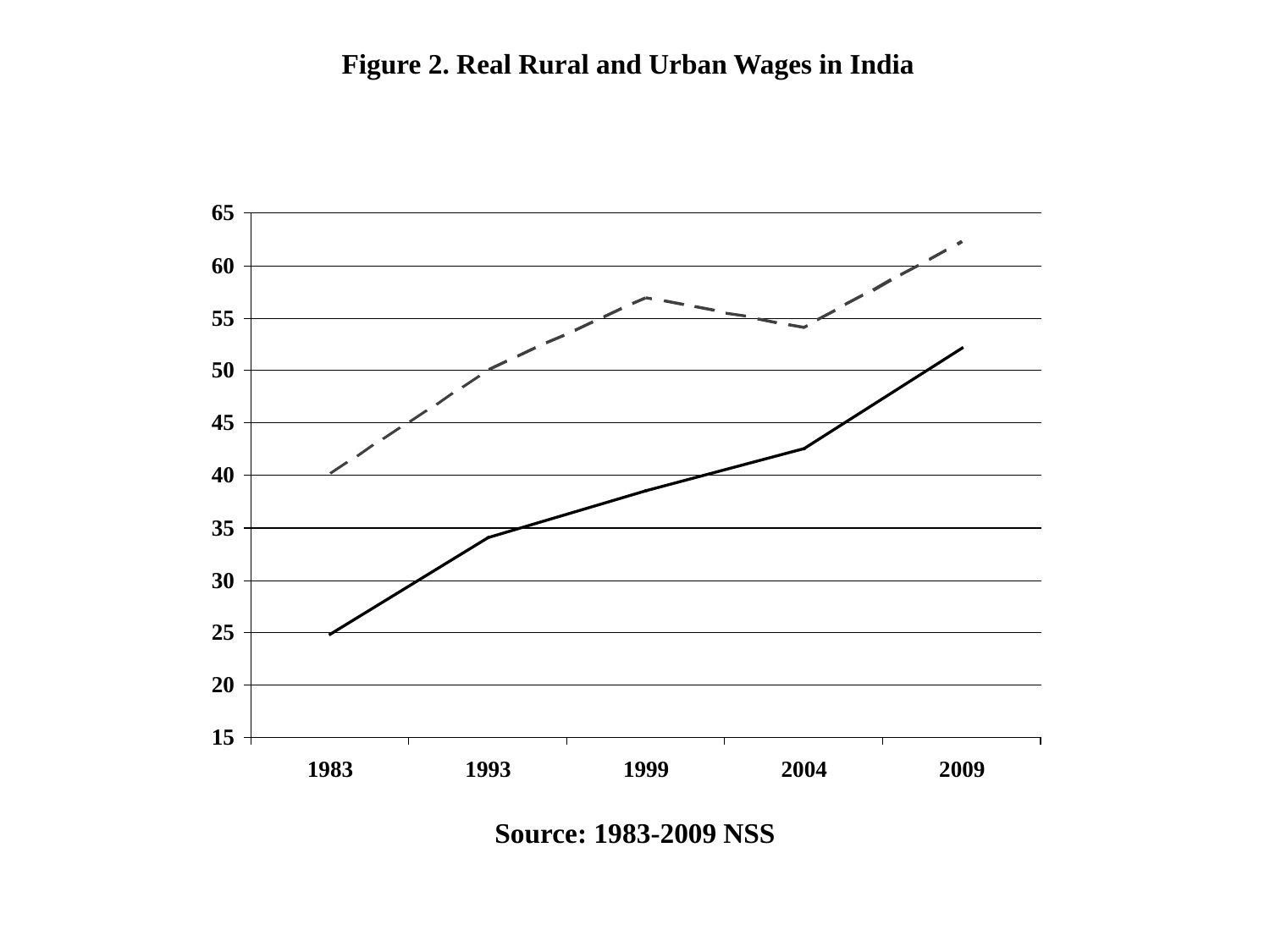

**Source: 1961-2001 Indian Population Census**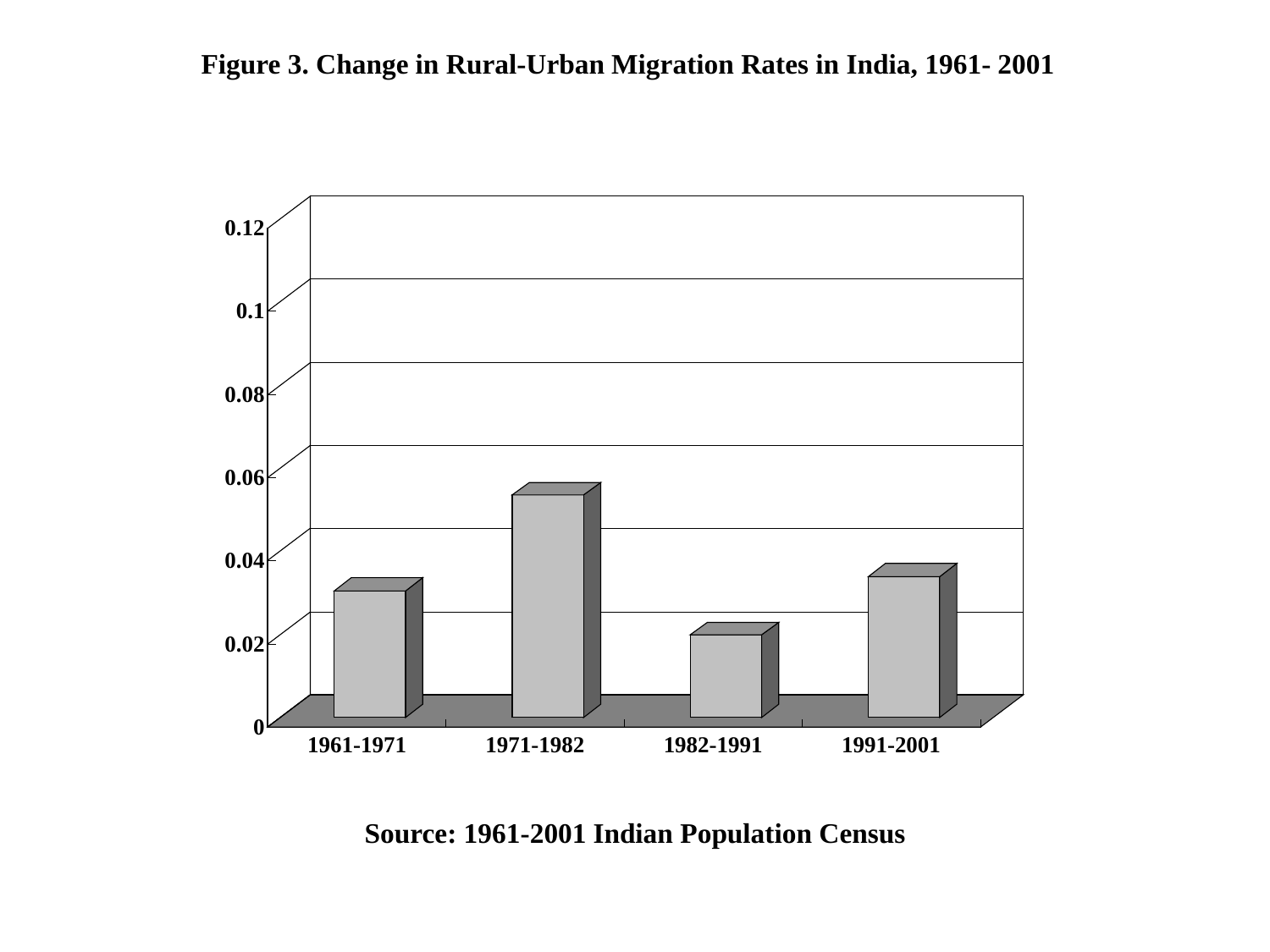

**Source: UNDP 2002**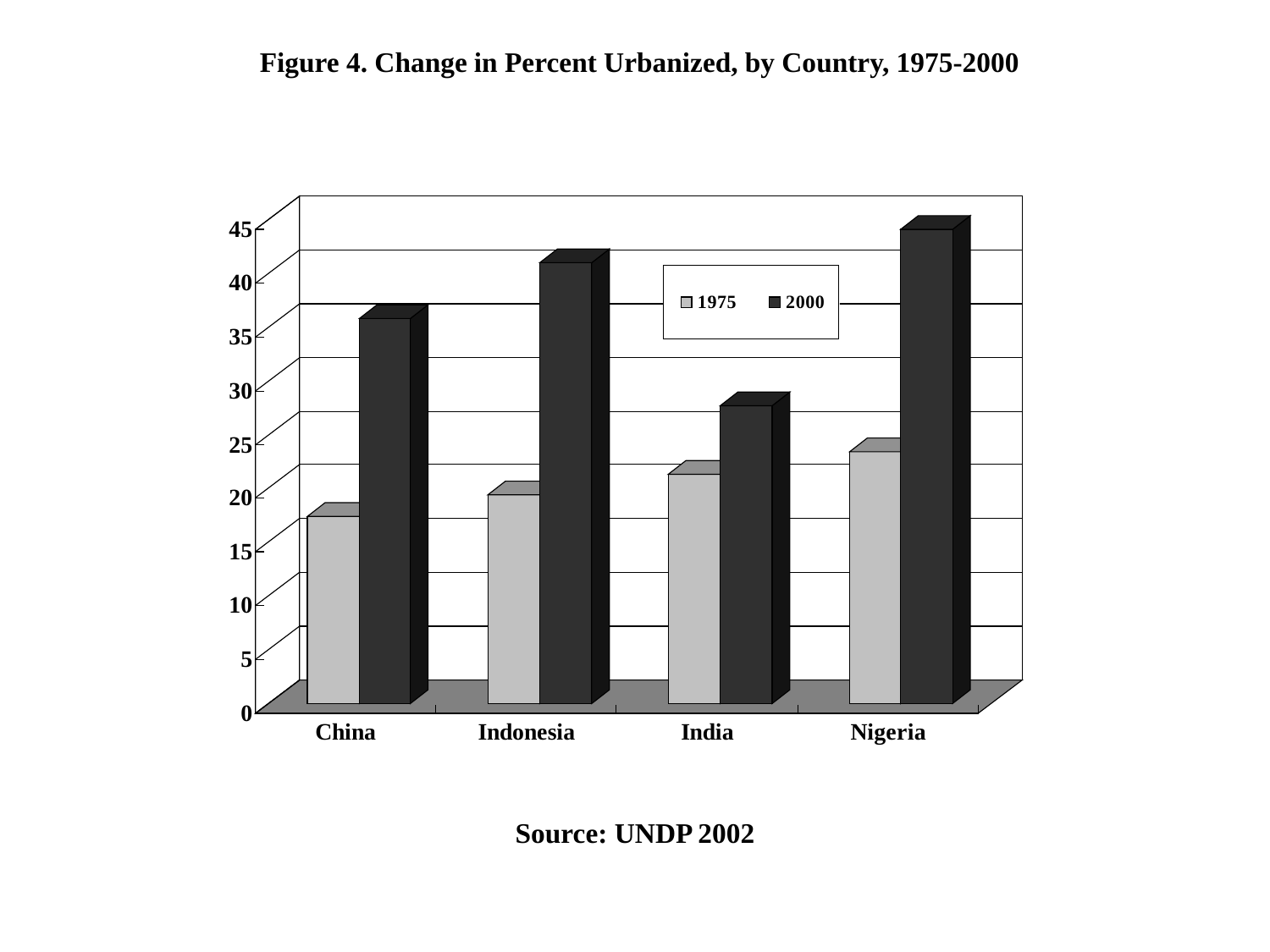

**Source: 1999 REDS**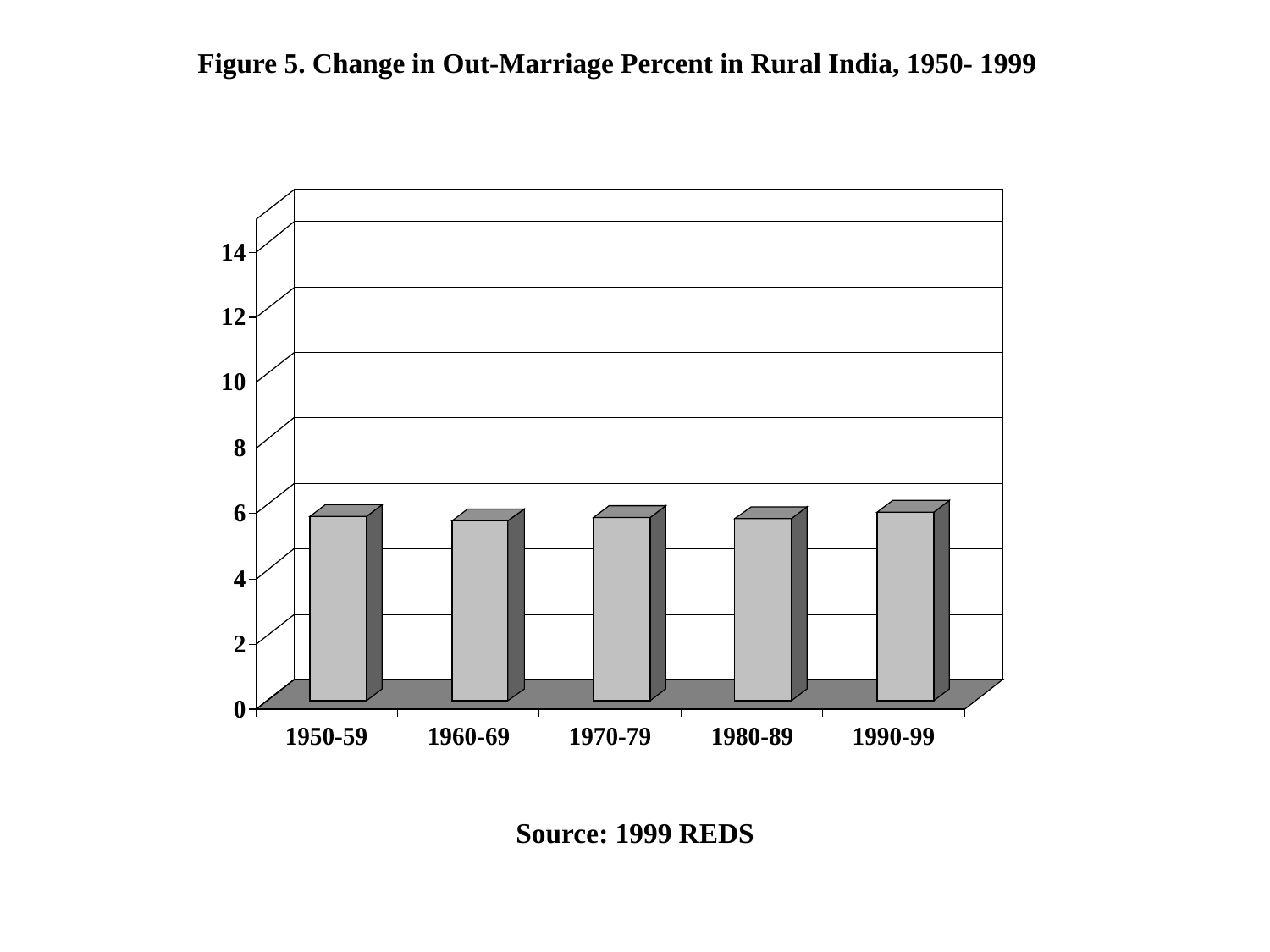**Figure 6. Counter-Factual Simulation**

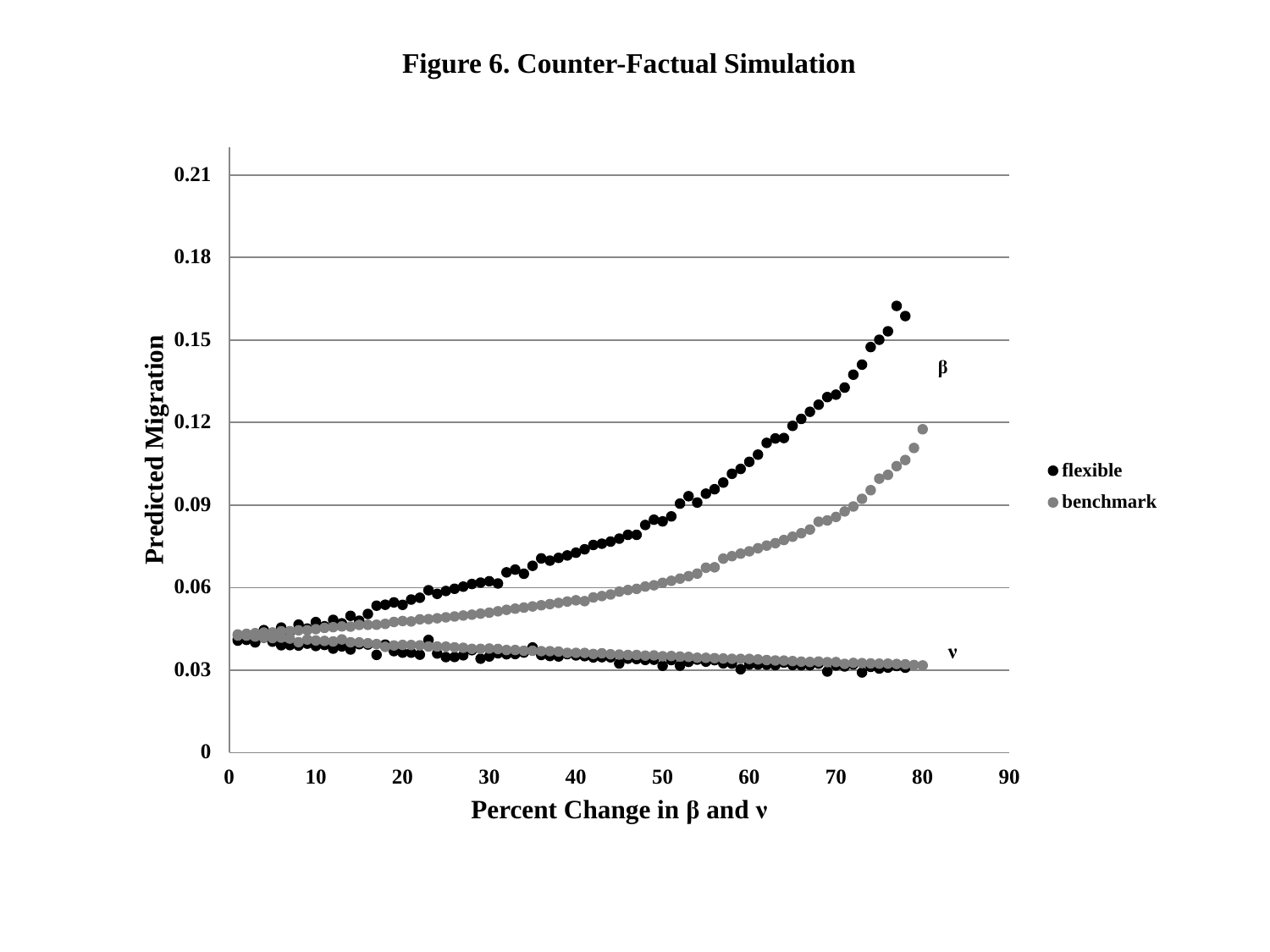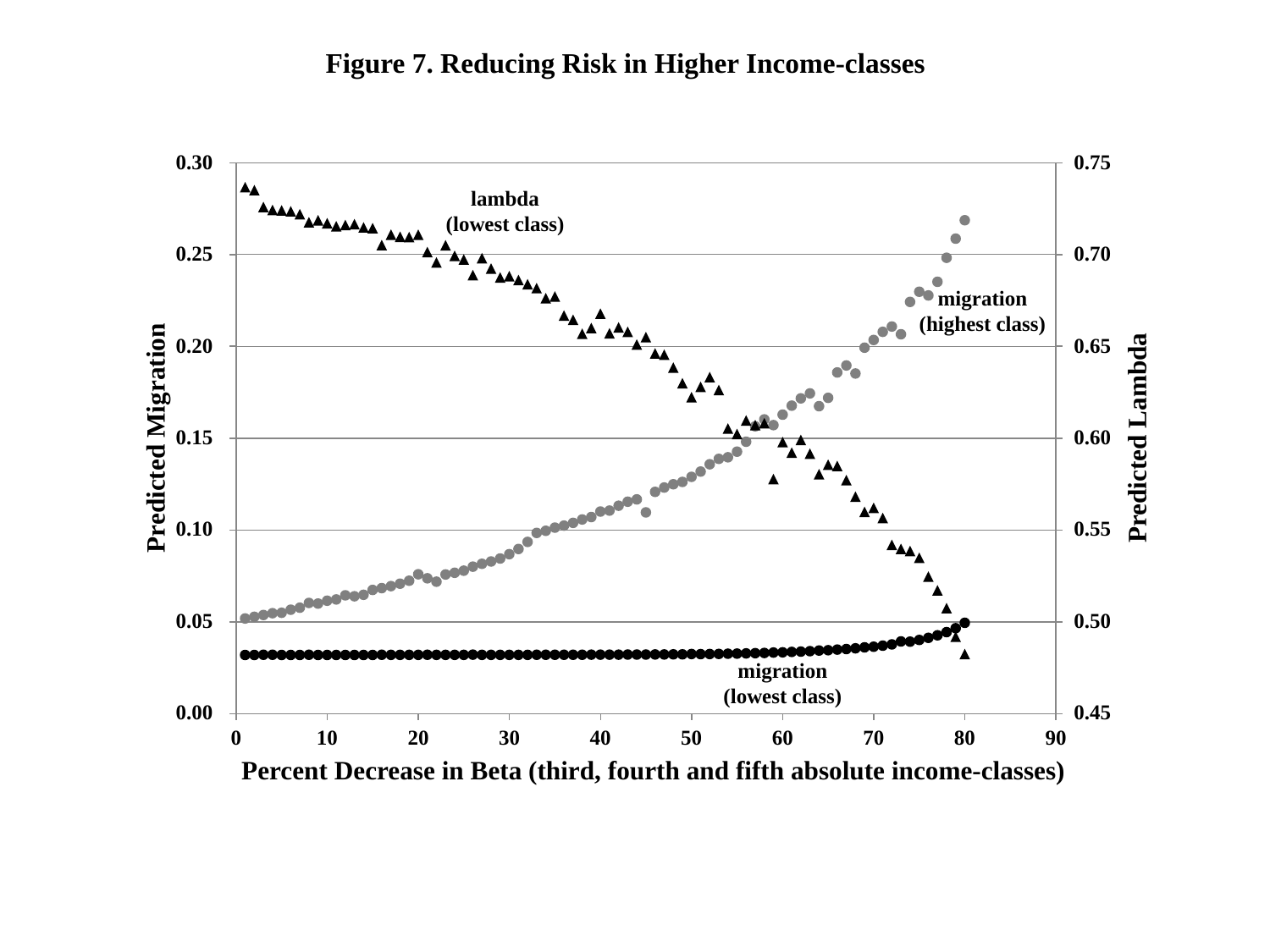